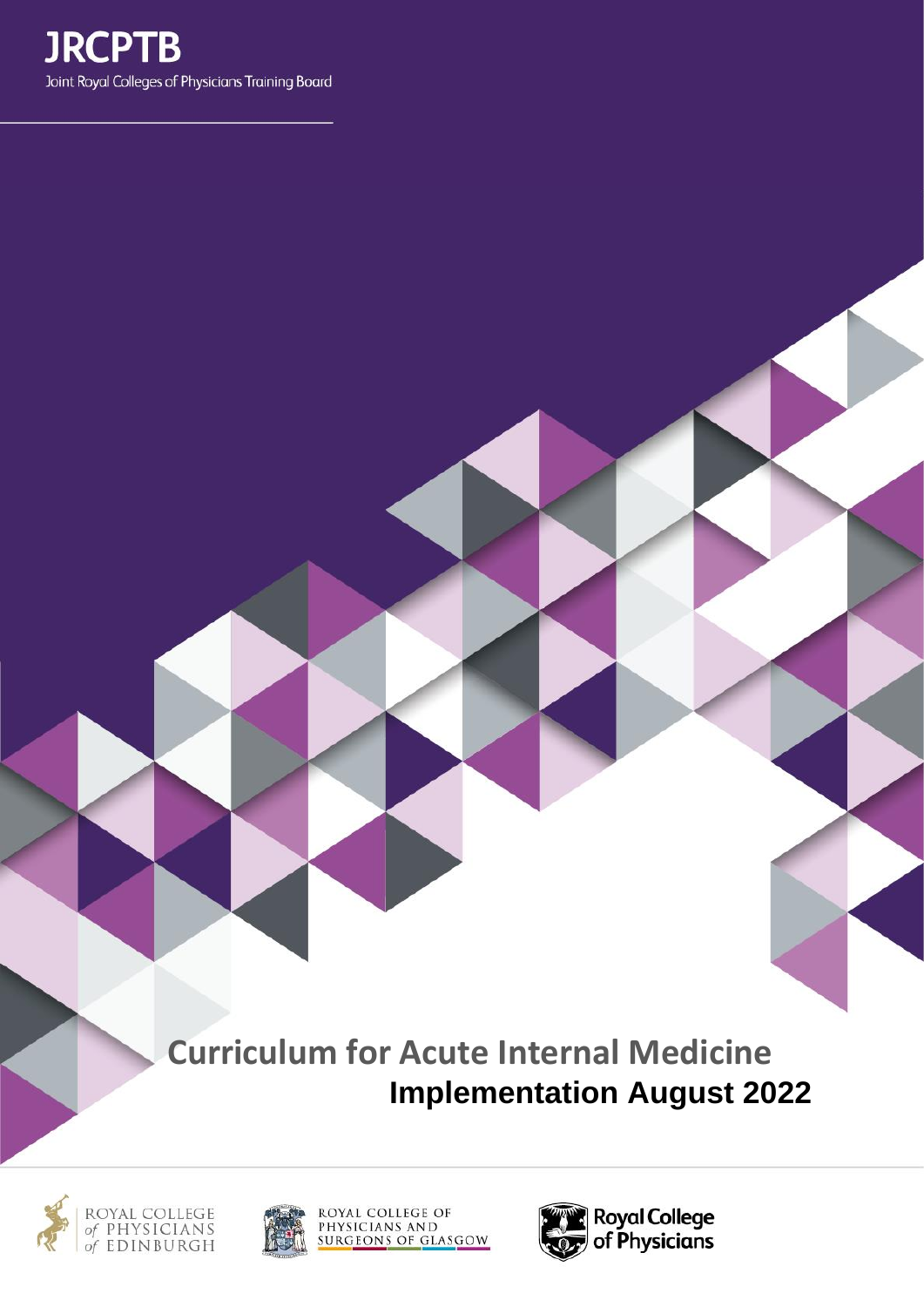## **Contents**

| 1.  |     |                                |  |
|-----|-----|--------------------------------|--|
| 2.  |     |                                |  |
|     | 2.1 |                                |  |
|     | 2.2 |                                |  |
|     | 2.3 |                                |  |
|     | 2.4 |                                |  |
|     | 2.5 |                                |  |
|     | 2.6 |                                |  |
|     | 2.7 |                                |  |
|     | 2.8 |                                |  |
| 3.  |     |                                |  |
|     | 3.1 |                                |  |
|     | 3.2 |                                |  |
|     | 3.3 |                                |  |
|     | 3.4 |                                |  |
|     | 3.5 |                                |  |
|     | 3.6 |                                |  |
| 4   |     |                                |  |
|     | 4.1 |                                |  |
|     | 4.2 |                                |  |
|     | 4.3 |                                |  |
|     | 4.4 |                                |  |
|     | 4.5 |                                |  |
| 5   |     |                                |  |
|     | 5.1 |                                |  |
|     | 5.2 |                                |  |
| 5.3 |     |                                |  |
|     | 5.4 |                                |  |
|     | 5.5 |                                |  |
|     |     |                                |  |
|     |     | Examinations and certificates: |  |
|     |     |                                |  |
|     |     |                                |  |
|     |     |                                |  |
|     |     |                                |  |
|     |     |                                |  |
|     | 5.6 |                                |  |
|     | 5.6 |                                |  |
| 6   |     |                                |  |
|     | 6.1 |                                |  |
|     | 6.2 |                                |  |
| 7   |     |                                |  |
| 8   |     |                                |  |
| 9   |     |                                |  |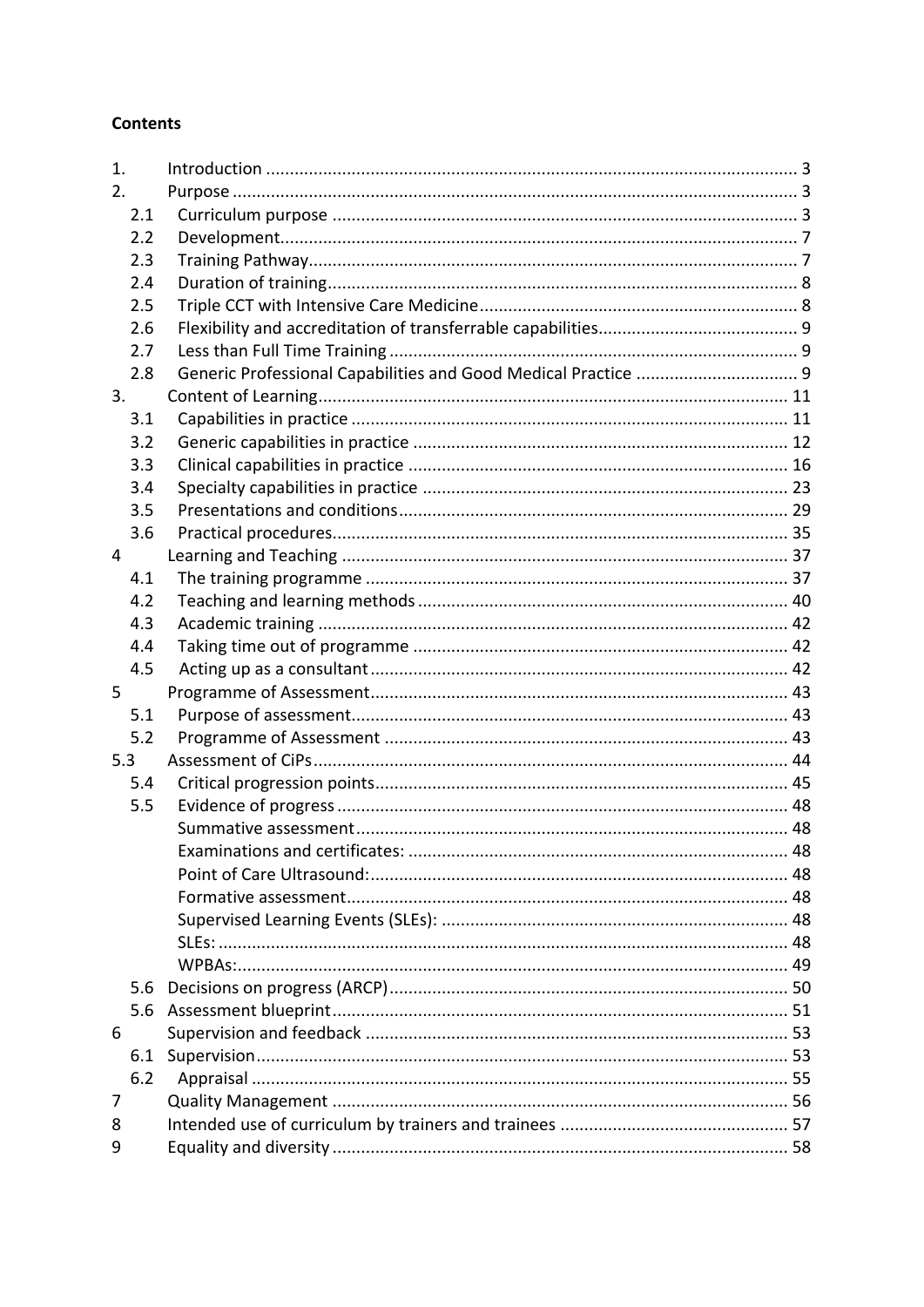## <span id="page-2-0"></span>**1. Introduction**

Training in Acute Internal Medicine (AIM) will take trainees who have completed IM stage 1 (or equivalent) to the level at which they have the capabilities required to acquire a certificate of completion of training (CCT) in Acute Internal Medicine and are thereby deemed capable of working as independent practitioners in this specialty. All trainees will undertake AIM training alongside training in Stage 2 of Internal Medicine.

This curriculum defines the purpose, content of learning, process of training and the programme of assessment for the Acute Internal Medicine training.

### <span id="page-2-1"></span>**2. Purpose**

### <span id="page-2-2"></span>**2.1 Curriculum purpose**

The purpose of the Acute Internal Medicine (AIM) curriculum is to produce doctors with the generic professional and specialty specific capabilities needed to manage patients presenting with a wide range of medical symptoms and conditions. If they have completed training satisfactorily, they will be eligible for a CCT (or CESR CP) and can be recommended to the GMC for inclusion on the specialist register. At this stage they will be regarded as capable of independent unsupervised practice and will be eligible for appointment as an NHS consultant.

AIM will be a four-year programme in combination with Internal Medicine (IM) stage 2 training. The programme will include mandatory training placements in geriatric medicine, intensive care, respiratory medicine and cardiology, in addition to dedicated training on Acute Medicine Units and Ambulatory Care Units.

The model for physician training and the AIM curriculum will:

- Ensure trainee physicians can provide safe emergency and acute care during, and on completion of, their formal postgraduate training.
- Ensure that Acute Internal Medicine doctors develop and demonstrate a range of essential capabilities for managing patients with both acute and long-term conditions.
- Ensure that trainee physicians can acquire and demonstrate all of the GMC mandated GPCs including communication skills.
- Allow flexibility between specialties through GPCs and higher level learning outcomes.
- Further develop the attributes of professionalism, particularly recognition of the primacy of patient welfare that is required for safe and effective care of those with both acute and long-term conditions.
- Develop physicians who ensure patients' views are central to all decision making.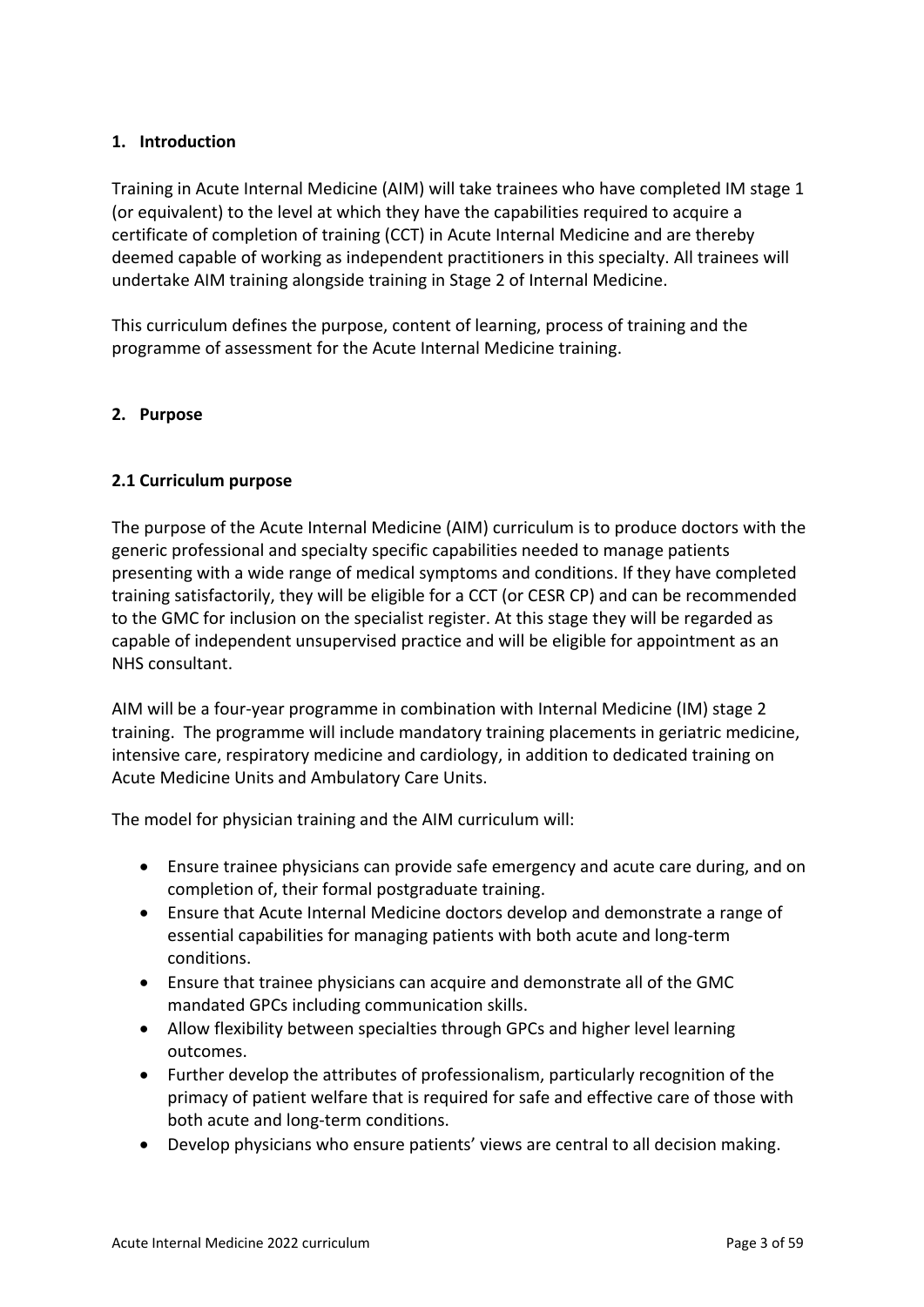- Provide the opportunity to develop leadership, team working and supervisory skills in order to deliver care in the setting of a contemporary multidisciplinary team and to work towards making independent clinical decisions with appropriate support.
- Provide doctors with a variety of hospital, and academic workplace experience during their programme. All doctors will have the opportunity to understand the interface with community care provision.

The curriculum for AIM has been developed with the support and input of trainees, consultants actively involved in delivering teaching and training across the UK, service representatives and lay people. This has been through the work of the AIM Specialist Advisory Committee and its subgroups and at stakeholder engagement events.

## **Scope of practice**

The scope of AIM requires diagnostic reasoning and the ability to manage uncertainty, deal with comorbidities, and recognise when another speciality opinion or care is required. AIM focuses on the initial assessment and management of unselected medical patients. Training in AIM produces clinicians who are comfortable managing a wide range of medical conditions, with a particular focus on risk assessment and ambulatory management. Critical care competencies form part of the programme and AIM trained clinicians will be able to manage critically unwell patients in conjunction with critical care teams. AIM trained clinicians will be able to understand the importance of flow through acute services and also the integration of these services within the wider health care community.

There will be a critical progression point at the end of the training programme to ensure trainees have the required capabilities and are entrusted to undertake the role of the Acute Medicine consultant.

Doctors in training will learn in a variety of settings using a range of methods, including workplace-based experiential learning, formal postgraduate teaching and simulation-based education.

Competitive entry into AIM training will take place following successful completion of Internal Medicine Training (IMT) stage 1 or Acute Care Common Stem (Acute Medicine). AIM is a Group 1 speciality and will dual train with IM stage 2. The curriculum will be managed by the Joint Royal College of Physicians Training Board (JRCPTB).

The IM capabilities in practice (CiPs) will be shared across all physician curricula, supporting flexibility for trainees to move between the specialties. The generic capabilities and mapping of the curriculum to the GMC's Generic Professional Capabilities (GPC) framework will facilitate transferability of learning outcomes across other related specialties and disciplines.

### **Population and service need**

The Shape of Training (SoT) review was a catalyst for reform of postgraduate training of all doctors to ensure it is more patient focused, more general (especially in the early years) and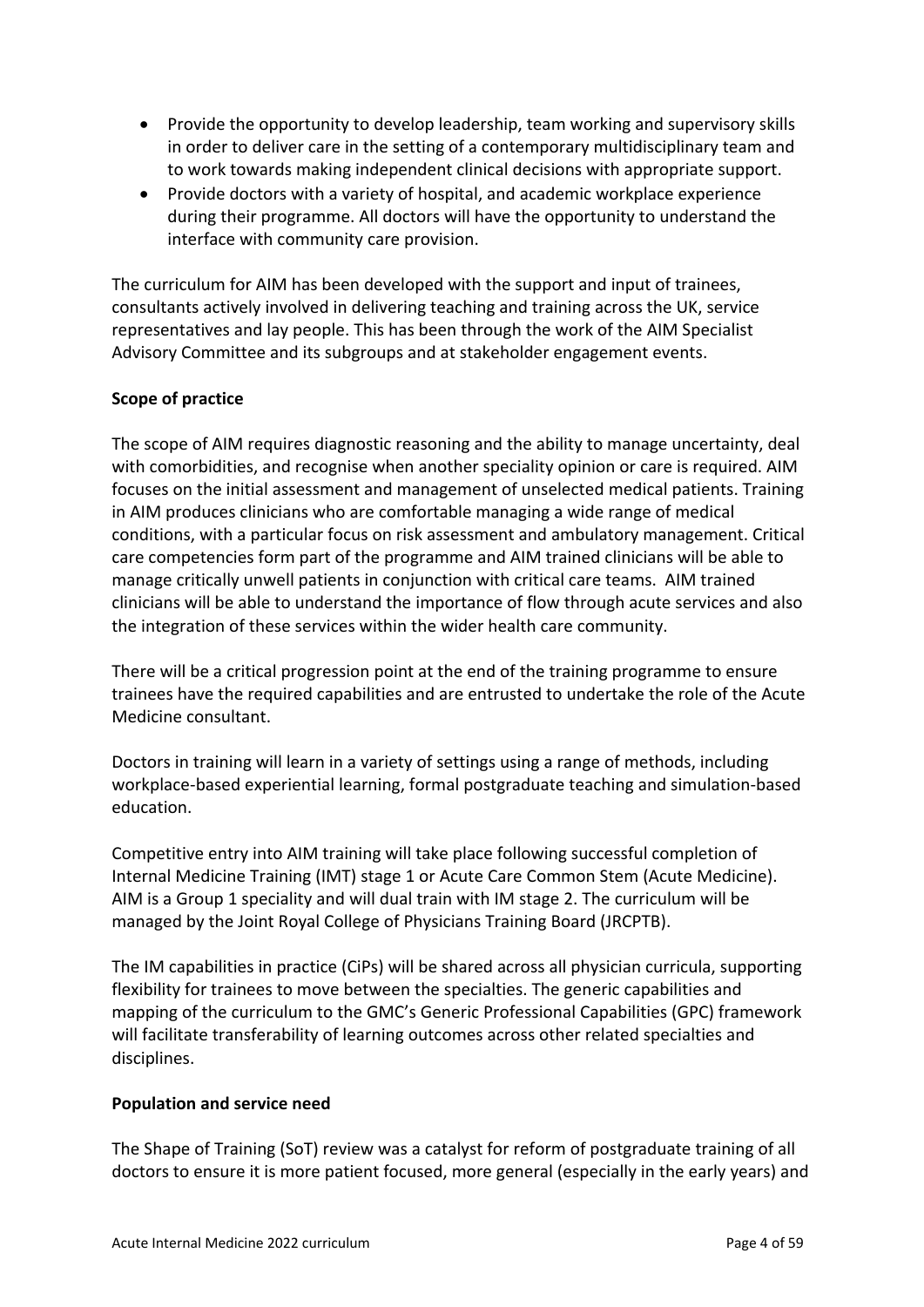with more flexibility of career structure. For physician training, the views and recommendations of SoT were similar to those of the Future Hospital Commission and the Francis report. With a changing population, and both young and elderly patients exhibiting co-morbidities and increasing complexity, acute medical services need a different approach to training the physician of the future.

A further driver for change was the GMC's review of the curricula and assessment standards and introduction of the GPC framework. From May 2017, all postgraduate curricula should be based on higher level learning outcomes and must incorporate the generic professional capabilities. A fundamental component of the GPCs is ensuring that the patient is at the centre of any consultation and decision making. To this end, communication skills are emphasised throughout all the CiPs (see below) and evidenced through work based assessments (particularly the multi-source feedback (MSF) tool).

The JRCPTB, on behalf of the Federation of Royal Colleges of Physicians, has produced a model for physician training that consists of an indicative seven-year (dual) training period leading to a CCT in a speciality and internal medicine. There will be competitive entry into AIM and internal medicine dual training programmes following completion of stage 1 training in internal medicine or Acute Care Common Stem (Acute Medicine), during which there will be increasing responsibility for the acute medical take and the MRCP(UK) Diploma will be achieved. An indicative 12 months of internal medicine will be integrated flexibly within the dual training programme. This will ensure that CCT holders are competent to practice independently at consultant level in both AIM and IM.

The AIM curriculum will produce a workforce that reflects the current trends of increasing patient attendances to both primary care and emergency departments and therefore increasing onward referrals to acute medicine. This workforce will be trained to manage complex multi-morbidity in an ageing population and be able to manage many conditions in an ambulatory capacity. There is a growing need from a service perspective for Acute Medicine consultants, with over 150 consultant posts advertised in 2016-17, but less than 50% of these posts were successfully appointed to. (Ref Focus on Physicians: Census of Consultant Physicians and Higher Speciality Trainees 2016-17).

### **Interdependencies**

The AIM curriculum is designed to address the need to attract more trainees to the acute specialities. This is facilitated by the inclusion of training in a specialty skill relevant to AIM training. This is in keeping with the principles of integration with other professional groups, generalisability of skills, longer term sustainability of the workforce, and future service provision.

### **Flexibility and transferability**

The curriculum incorporates and emphasises the importance of the generic professional capabilities (GPCs). GPCs will promote flexibility in postgraduate training as these common capabilities can be transferred from specialty to specialty. In addition, the IM generic CiPs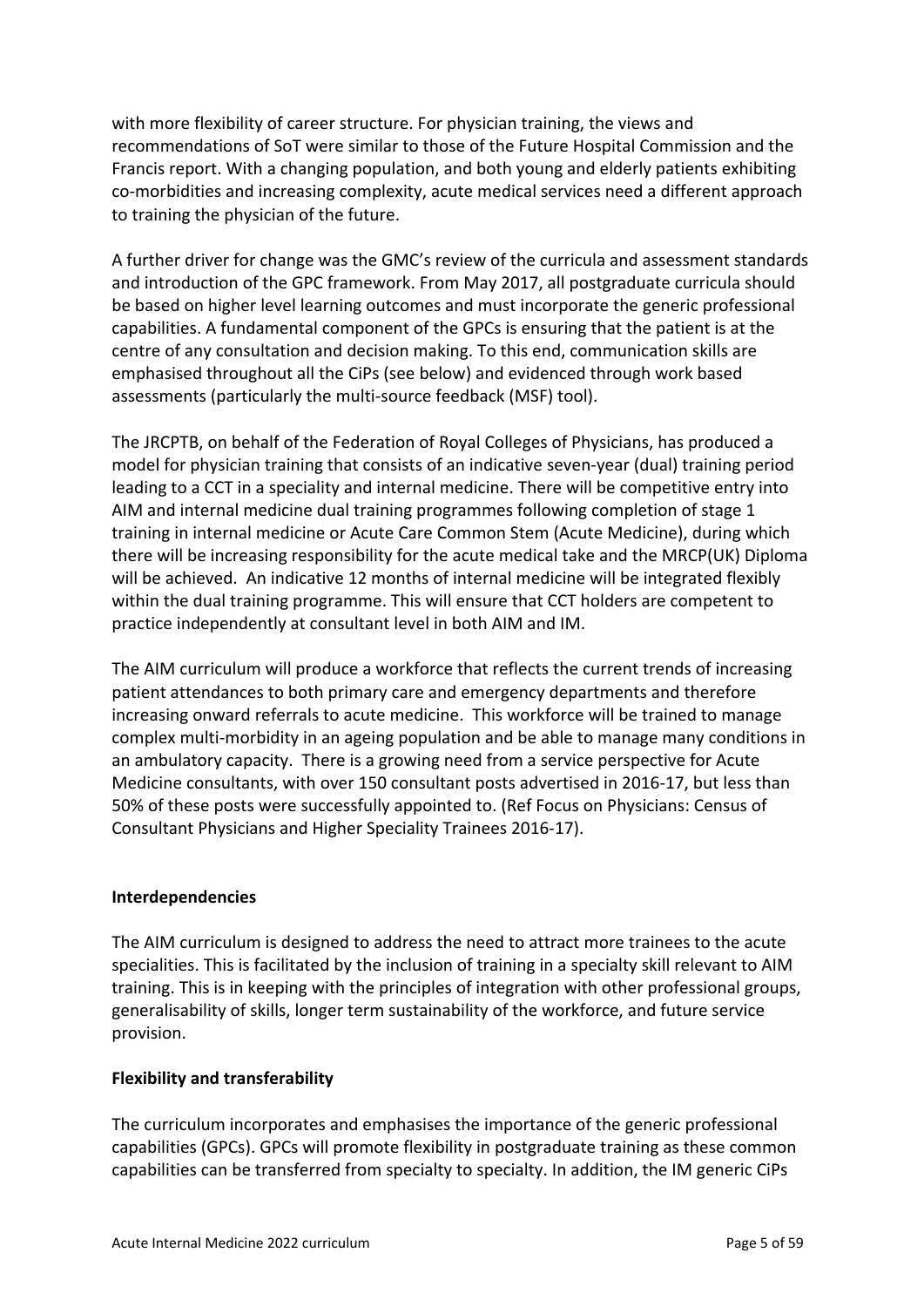will be shared across all physicianly curricula and the IM clinical CiPs will be shared across all group 1 specialities, supporting flexibility for trainees to move between these specialties without needing to repeat aspects of training.

The AIM curriculum is designed to facilitate less than full time (LTFT) training, and the speciality of AIM is very suitable for flexible and LTFT Consultant and trainee working due to its sessional basis.

### **High level outcomes; capabilities in practice**

The AIM capabilities in practice (CiPs) describe the professional tasks or work within the scope of AIM. Each CiP has a set of descriptors associated with that activity or task. Descriptors are intended to help trainees and trainers recognise the minimum level of knowledge, skills and attitudes which should be demonstrated for an entrustment decision to be made. By the completion of training and award of CCT, the doctor must demonstrate that they are capable of unsupervised practice in all CiPs.

The CiPs have been mapped to the GPC domains and subsections to reflect the professional generic capabilities required to undertake the clinical tasks. Satisfactory sign off requires demonstration that, for each of the CiPs, the doctor in training's performance meets or exceeds the minimum expected level for completion of training, as defined in the curriculum.

The AIM outcomes comprise six specialty CiPs, six generic CiPs which are shared across all physician specialties and eight IM clinical CiPs shared across all group 1 specialties.

The sixth specialty CiP involves the trainee choosing a specialty skill to develop during their AIM training. This is enabled by giving each trainee approximately on average one a day a week of time within their training to develop this skill. In the vast majority of cases this will not involve an increase in training time. Specialty skills are also an important part of preparing trainees in AIM to deliver key areas of service going forward, such as medical education, management and leadership, and research to develop the evidence base for AIM.

### **Learning outcomes – capabilities in practice (CiPs)**

#### Generic CiPs

- 1. Able to successfully function within NHS organisational and management systems
- 2. Able to deal with ethical and legal issues related to clinical practice
- 3. Communicates effectively and is able to share decision making, while maintaining appropriate situational awareness, professional behaviour and professional judgement
- 4. Is focussed on patient safety and delivers effective quality improvement in patient care
- 5. Carrying out research and managing data appropriately
- 6. Acting as a clinical teacher and clinical supervisor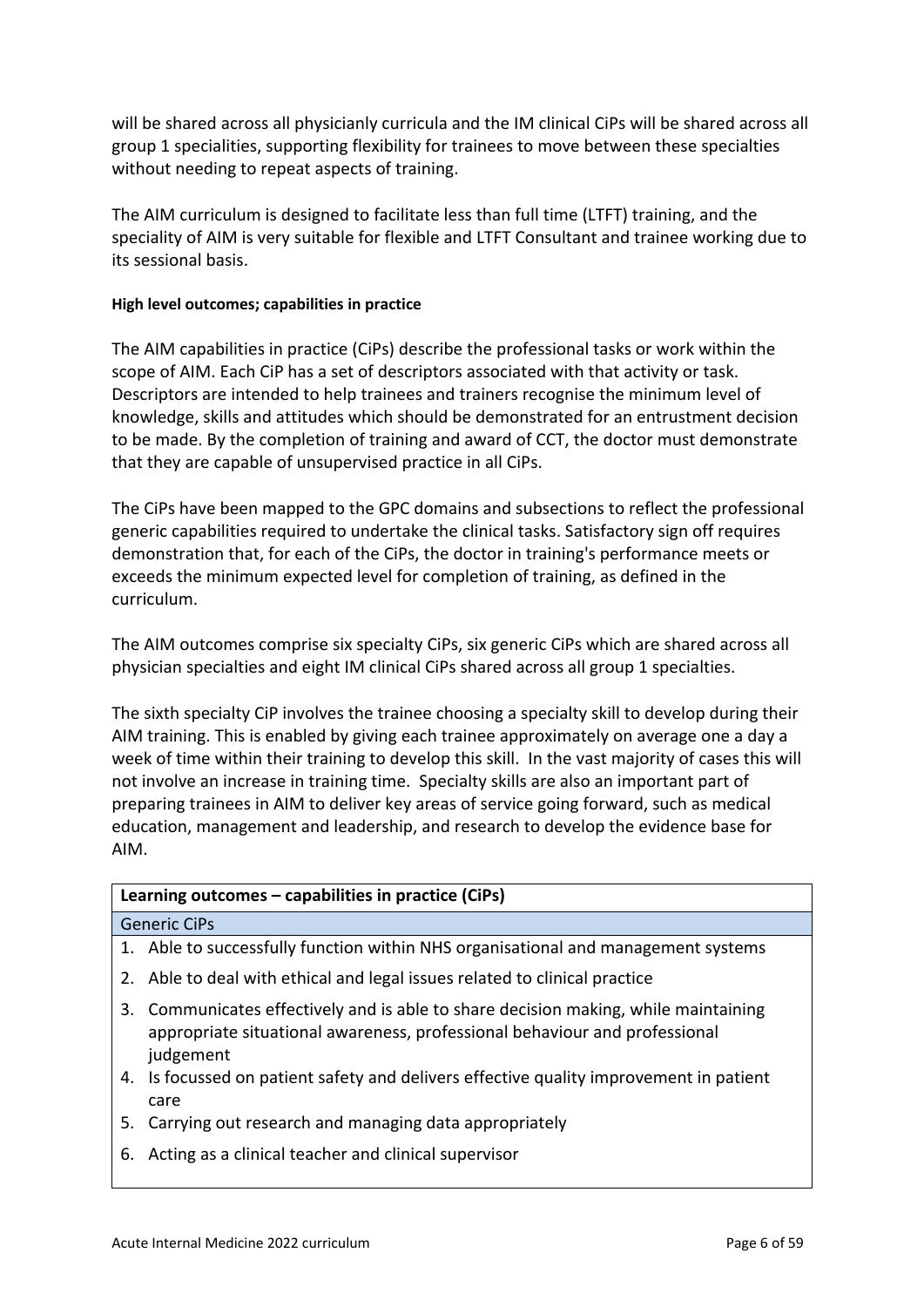Clinical CiPs (Internal Medicine)

- 1. Managing an acute unselected take
- 2. Managing the acute care of patients within a medical specialty service
- 3. Providing continuity of care to medical inpatients, including management of comorbidities and cognitive impairment
- 4. Managing patients in an outpatient clinic, ambulatory or community setting, including management of long term conditions
- 5. Managing medical problems in patients in other specialties and special cases
- 6. Managing a multi-disciplinary team including effective discharge planning
- 7. Delivering effective resuscitation and managing the acutely deteriorating patient
- 8. Managing end of life and applying palliative care skills

## Specialty CiPs

- 1. Managing Acute Medicine services
- 2. Delivering alternative patient pathways including medical same day emergency care
- 3. Prioritising and selecting patients appropriately according to the severity of their illness, including making decisions about appropriate escalation of care
- 4. Integrate with other specialist services including Intensive Care, Cardiology, Respiratory and Geriatric medicine
- 5. Managing the interface with community services including complex discharge planning at the front door
- 6. Developing a specialty skill within the domains of clinical, academic, research or practical skills

## <span id="page-6-0"></span>**2.2 Development**

This curriculum was developed by the Curriculum Development Committee under the direction of the Joint Royal Colleges of Physicians Training Board (JRCPTB). The members of the CDC have broad UK representation and include consultants who are actively involved in teaching and training, trainee representatives, service representatives and lay persons.

The model has been shared widely with numerous organisations including: councils of the three physician Royal Colleges and regional advisors, the trainees committees of the three colleges, the medical specialties board based in London, heads of school of medicine and the postgraduate deans. JRCPTB has held a series of consultation events with these stakeholders. In addition, podcasts have been available on YouTube and the JRCPTB website.

## <span id="page-6-1"></span>**2.3 Training Pathway**

Competitive entry into AIM training will take place following successful completion of Internal Medicine Training (IMT) stage 1 or Acute Care Common Stem (Acute Medicine). AIM is a Group 1 speciality and will dual train with IM stage 2.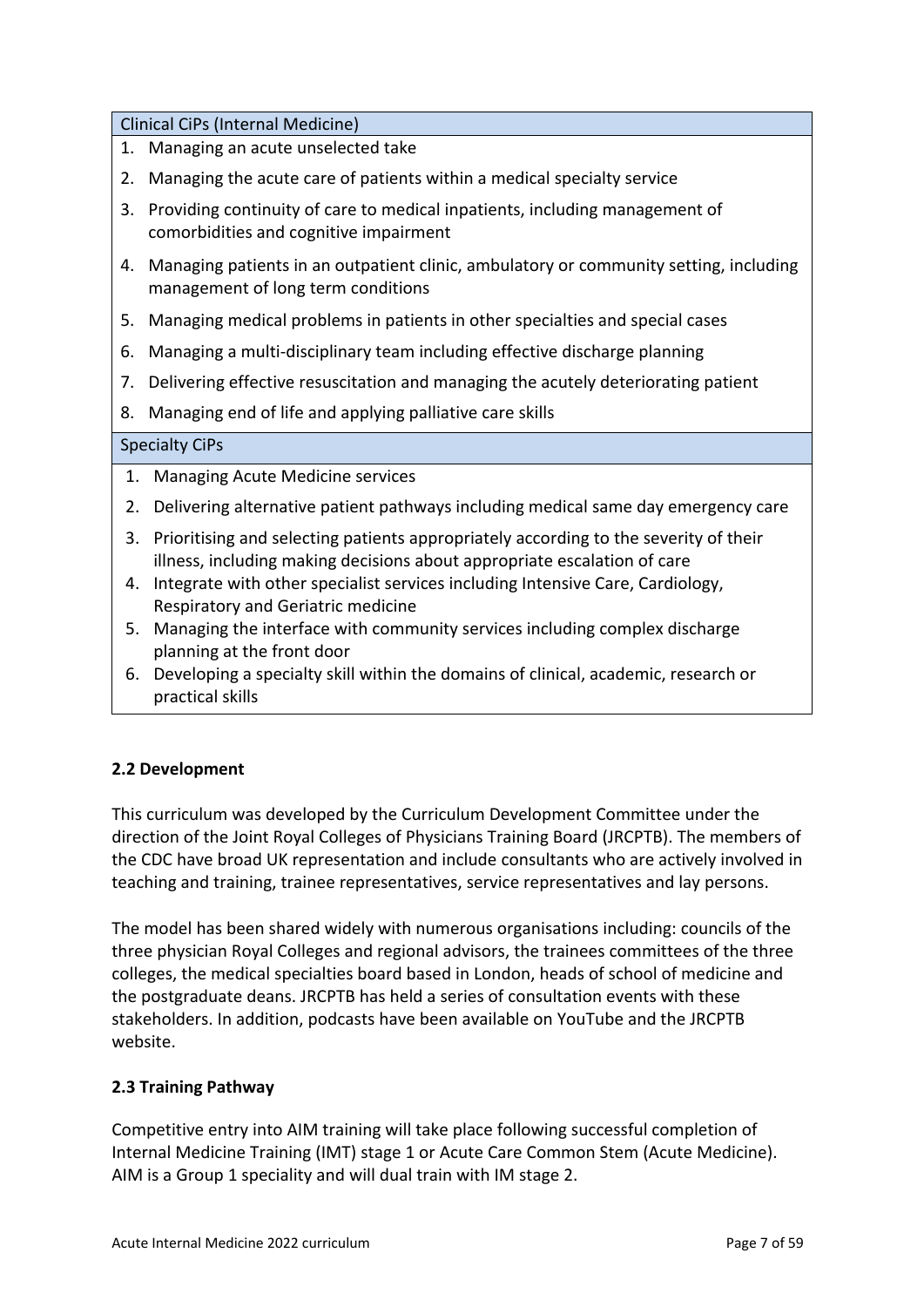Trainees in AIM will undertake an indicative four year training programme, which will include an indicative one year of IM stage 2 training. This will be integrated flexibly within the specialty training programme (some programmes will choose to run this as a separate year whilst others will integrate it within the specialty training). Internal medicine training will include supporting the acute unselected and the acute specialty take.



## **Training pathway – dual training with group 1 specialties**

### <span id="page-7-0"></span>**2.4 Duration of training**

Training in AIM in combination with IM will usually be completed in four years of full time training. There will be options for those trainees who demonstrate exceptionally rapid development and acquisition of capabilities to complete training more rapidly than the current indicative time although it is recognised that clinical experience is a fundamental aspect of development as a good physician (guidance on completing training early will be available on the [JRCPTB website\)](http://www.jrcptb.org.uk/). There may also be a small number of trainees who develop more slowly and will require an extension of training in line with the Reference Guide for Postgraduate Specialty Training in the UK (The Gold Guide)<sup>1</sup>.

## <span id="page-7-1"></span>**2.5 Triple CCT with Intensive Care Medicine**

Prior to the introduction of the new 2021 ICM curriculum, trainees in Respiratory, Renal and Acute Internal Medicine could also apply to train in ICM and achieve a dual CCT. These groups of consultants provide an essential part of a modern Critical Care Service. The new curricula for group 1 medical specialties now compulsorily incorporates training in Internal Medicine (IM), resulting in dual CCTs. Addition of ICM therefore results in a triple CCT. This

<sup>&</sup>lt;sup>1</sup> [A Reference Guide for Postgraduate Specialty Training in the UK](https://www.copmed.org.uk/publications/the-gold-guide)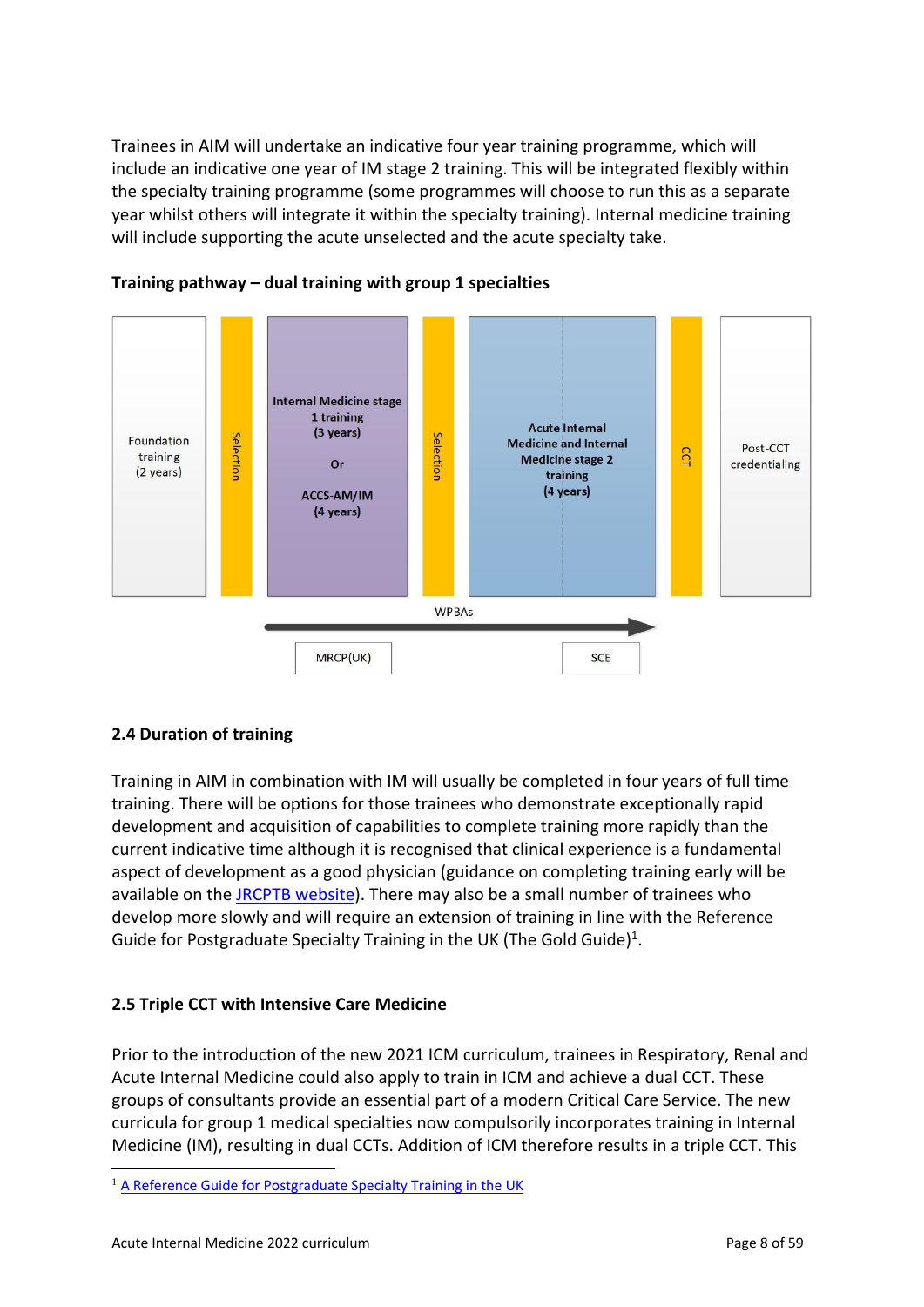new development adds extra content to the programme for physicians wishing to train in ICM, but also produces consultants with broad skills ideally suited to the changing demands of an evolving, modern Critical Care Service.

The addition of the CCT in ICM requires careful communication between the Training Programme Directors to plan for a rotation that is effective, and outcome focused. Crossmapping exercises have shown a considerable overlap between the specialties, which allows the learning outcomes for the respective curricula to be achieved as efficiently as possible. However, there are capabilities which can only be achieved within a specific attachment. Consideration should be given to combining assessments and reviews wherever possible.

The specialties encompassed in this mapping are:

- Internal Medicine and Acute Internal Medicine
- Internal Medicine and Renal Medicine
- Internal Medicine and Respiratory Medicine

The indicative timeframe for each of the triple CCT programmes is 8.5-9.5 years

### <span id="page-8-0"></span>**2.6 Flexibility and accreditation of transferrable capabilities**

The curriculum supports flexibility and transferability of outcomes across related specialties and disciplines, reflecting key interdependencies between this curriculum and other training programmes, outlined below.

The curriculum incorporates and emphasises the importance of the generic professional capabilities (GPCs). GPCs will promote flexibility in postgraduate training as these common capabilities can be transferred from specialty to specialty.

In addition, group 1 specialties share the internal medicine clinical capabilities.

### <span id="page-8-1"></span>**2.7 Less than Full Time Training**

Trainees are entitled to opt for less than full time training programmes. Less than full time trainees should undertake a pro rata share of the out-of-hours duties (including on-call and other out-of-hours commitments) required of their full-time colleagues in the same programme and at the equivalent stage.

AIM as a speciality welcomes less than full time trainees and is entirely supportive of their development through our training programme.

Less than full time trainees should assume that their clinical training will be of a duration pro-rata with the time indicated/recommended, but this should be reviewed in accordance with the Gold Guide.

### <span id="page-8-2"></span>**2.8 Generic Professional Capabilities and Good Medical Practice**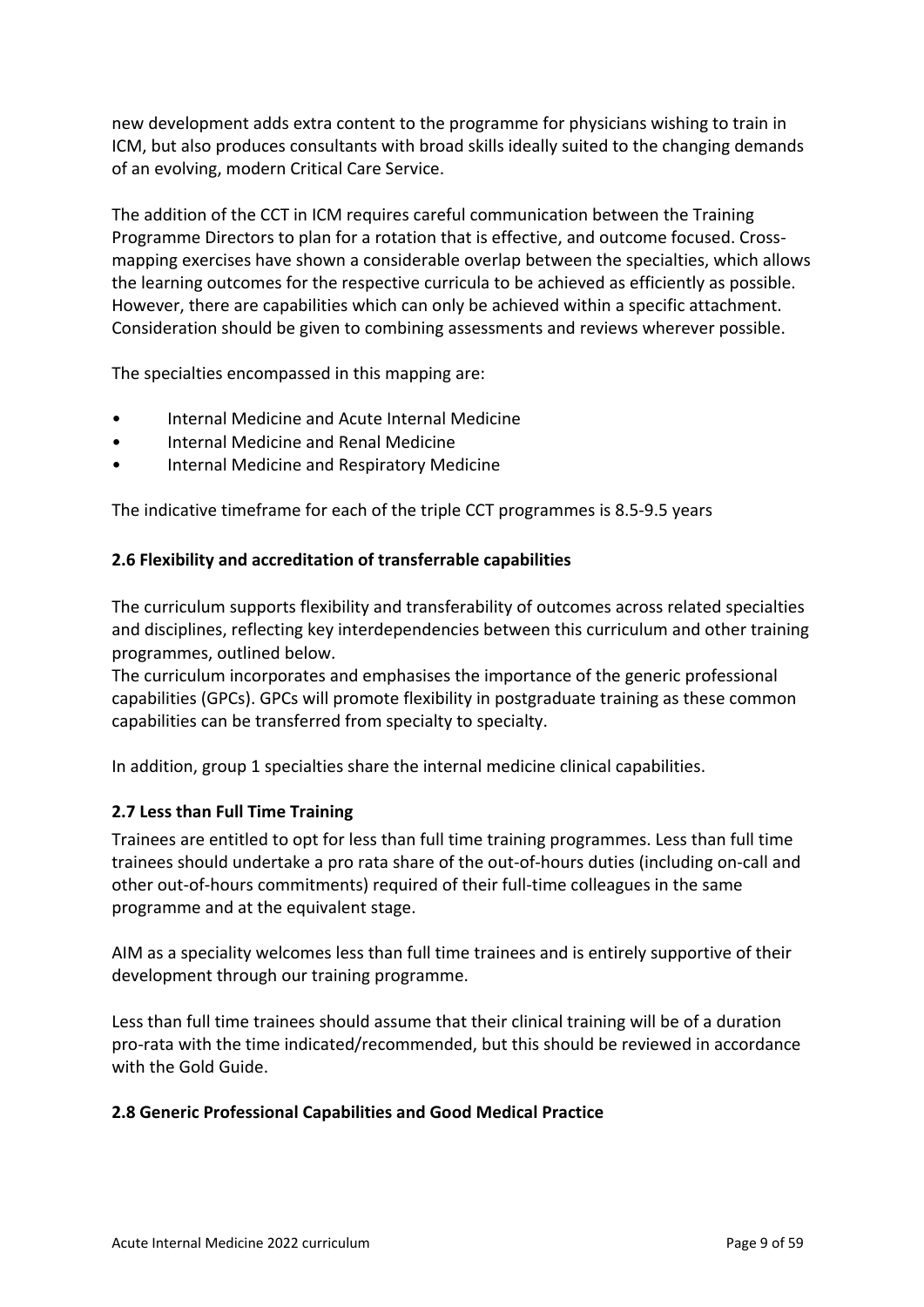The GMC has developed the Generic professional capabilities (GPC) framework<sup>2</sup> with the Academy of Medical Royal Colleges (AoMRC) to describe the fundamental, career-long, generic capabilities required of every doctor. The framework describes the requirement to develop and maintain key professional values and behaviours, knowledge, and skills, using a common language. GPCs also represent a system-wide, regulatory response to the most common contemporary concerns about patient safety and fitness to practise within the medical profession. The framework will be relevant at all stages of medical education, training and practice.



#### The nine domains of the GMC's Generic Professional Capabilities

Good medical practice (GMP)<sup>3</sup> is embedded at the heart of the GPC framework. In describing the principles, duties and responsibilities of doctors the GPC framework articulates GMP as a series of achievable educational outcomes to enable curriculum design and assessment.

The GPC framework describes nine domains with associated descriptor outlining the 'minimum common regulatory requirement' of performance and professional behaviour for those completing a CCT or its equivalent. These attributes are common, minimum and generic standards expected of all medical practitioners achieving a CCT or its equivalent.

The 20 domains and subsections of the GPC framework are directly identifiable in the AIM curriculum. They are mapped to each of the generic and specialty CiPs, which are in turn

<sup>2</sup> [Generic professional capabilities framework](http://www.gmc-uk.org/education/postgraduate/GPC.asp)

<sup>3</sup> [Good Medical Practice](http://www.gmc-uk.org/guidance/good_medical_practice.asp)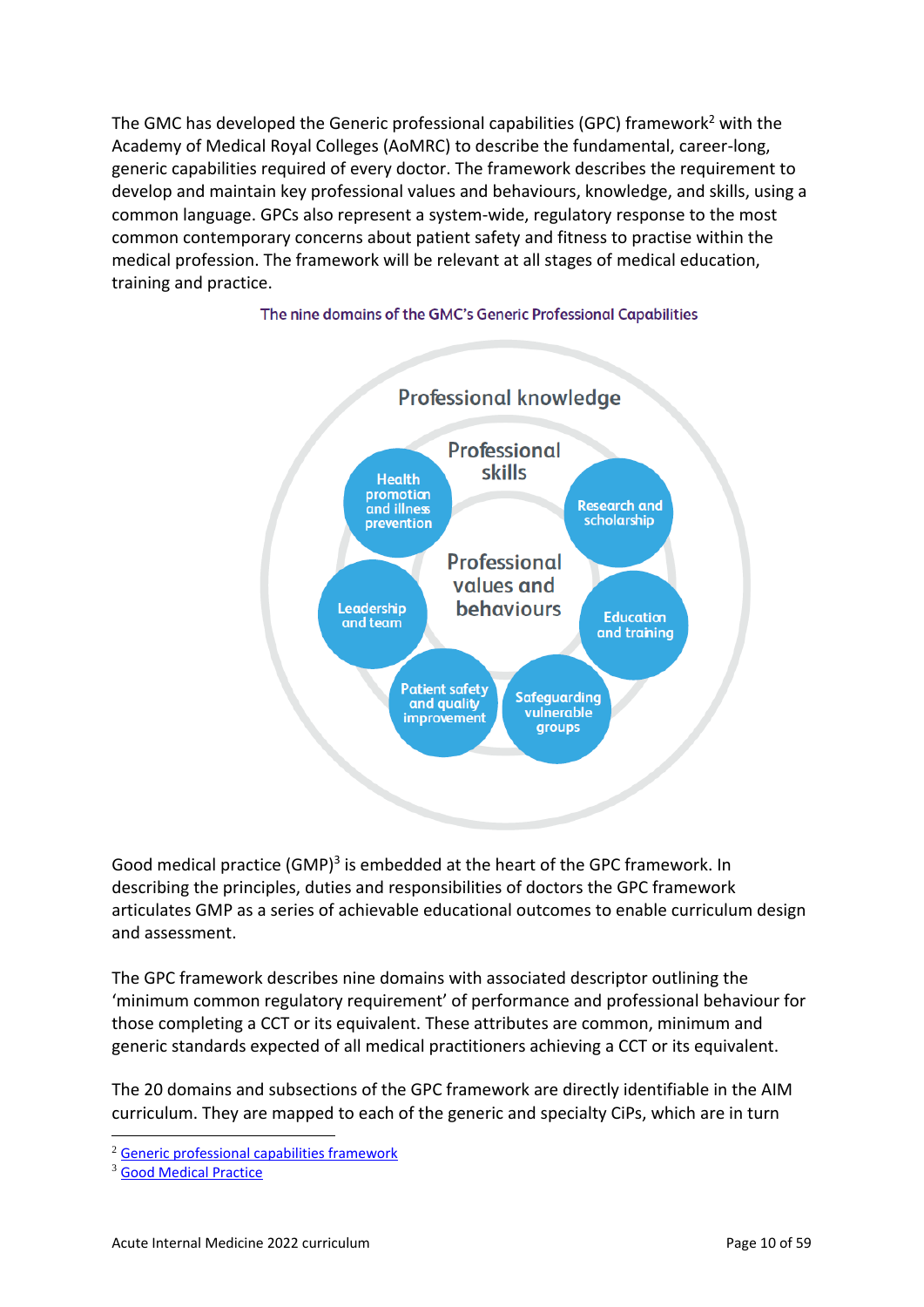mapped to the assessment blueprints. This is to emphasise those core professional capabilities that are essential to safe clinical practice and that they must be demonstrated at every stage of training as part of the holistic development of responsible professionals.

This approach will allow early detection of issues most likely to be associated with fitness to practise and to minimise the possibility that any deficit is identified during the final phases of training.

# <span id="page-10-0"></span>**3. Content of Learning**

The practice of Acute Internal Medicine requires the generic and specialty knowledge, skills, attitudes and procedural skills to manage patients presenting with a wide range of medical symptoms and conditions. It involves particular emphasis on diagnostic reasoning, managing uncertainty, dealing with comorbidities, and recognising when another specialty opinion or care is required.

The internal medicine curriculum is spiral and topics and themes will be revisited to expand understanding and expertise. The level of entrustment for capabilities in practice (CiPs) will increase as an individual progresses from 'competent' to 'expert'.

## <span id="page-10-1"></span>**3.1 Capabilities in practice**

CiPs describe the professional tasks or work within the scope of Acute Internal Medicine. CiPs are based on the concept of entrustable professional activities<sup>4</sup> which are a method of using the professional judgement of appropriately trained, expert assessors as a key aspect of the validity of assessment and a defensible way of forming global judgements of professional performance.

Each CiP has a set of descriptors associated with that activity or task. Descriptors are intended to help trainees and trainers recognise the minimum level of knowledge, skills and attitudes which should be demonstrated by Acute Internal Medicine doctors. Doctors in training may use these capabilities to provide evidence of how their performance meets or exceeds the minimum expected level of performance for their year of training. The descriptors are not a comprehensive list and there are many more examples that would provide equally valid evidence of performance.

Many of the CiP descriptors refer to patient centred care and shared decision making. This is to emphasise the importance of patients being at the centre of decisions about their own treatment and care, by exploring care or treatment options and their risks and benefits and discussing choices available.

Additionally, the clinical CiPs repeatedly refer to the need to demonstrate professional behaviour with regard to patients, carers, colleagues and others. Good doctors work in

<sup>4</sup> [Nuts and bolts of entrustable professional activities](https://www.ncbi.nlm.nih.gov/pmc/articles/PMC3613304/)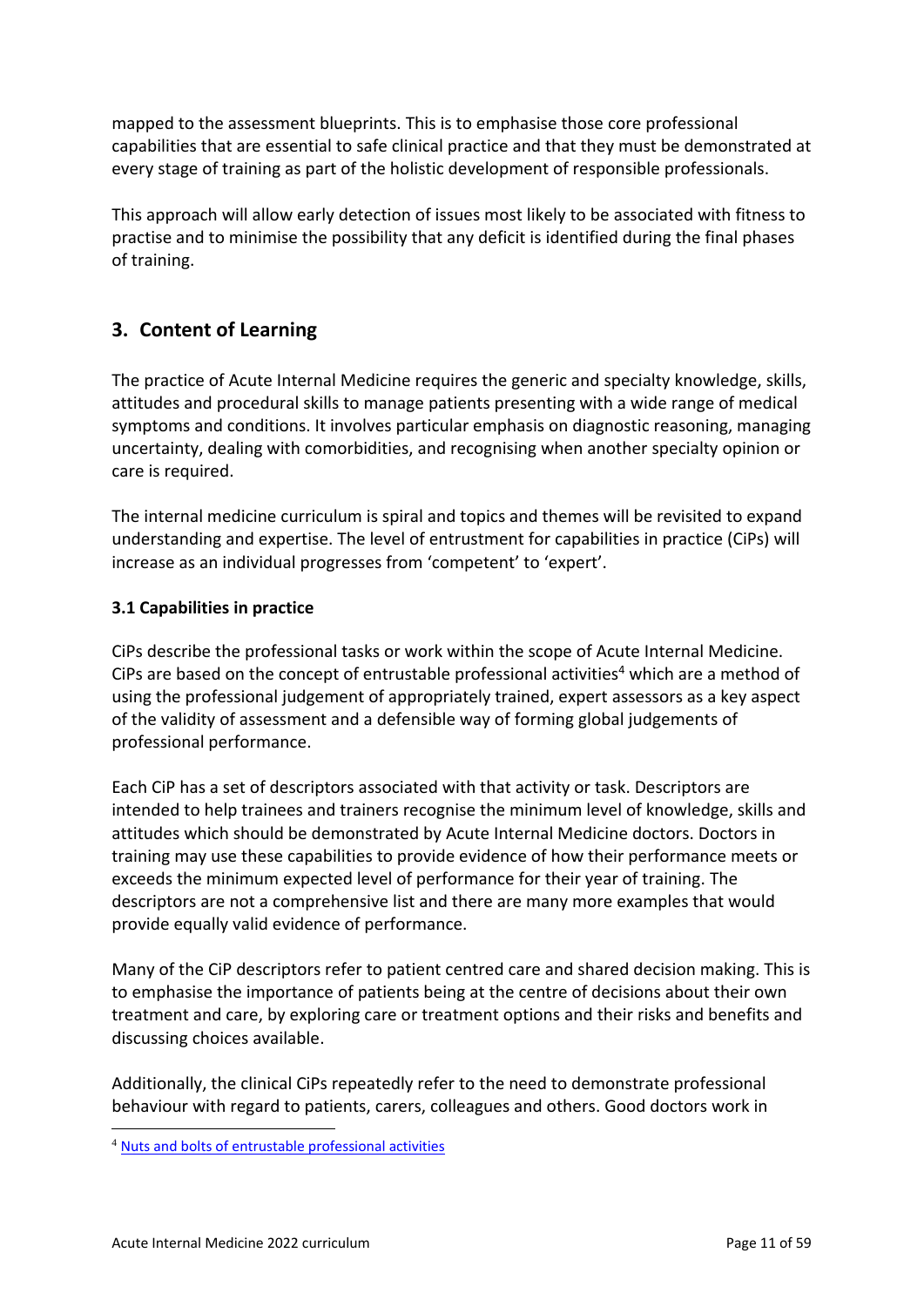partnership with patients and respect their rights to privacy and dignity. They treat each patient as an individual. They do their best to make sure all patients receive good care and treatment that will support them to live as well as possible, whatever their illness or disability. Appropriate professional behaviour should reflect the principles of GMP and GPC (see section 2.6).

In order to complete training and be recommended to the GMC for the award of CCT and entry to the specialist register, the doctor must demonstrate that they are capable of unsupervised practice in all generic and specialty CiPs.

Satisfactory sign off at the end of Acute Internal Medicine requires demonstration that, for each of the CiPs, the doctor in training's performance meets or exceeds the minimum expected level of performance expected for completion of this stage of Acute Internal Medicine training. Once level 4 sign off has been agreed it will not be necessary to repeat assessment of a CiP if capability is maintained (in line with standard professional conduct).

This section of the curriculum details the 6 specialty CiPs for Acute Internal Medicine with expected levels of performance, mapping to relevant GPCs and the evidence that may be used to make an entrustment decision.

## <span id="page-11-0"></span>**3.2 Generic capabilities in practice**

The six generic CiPs cover the universal requirements of all specialties as described in GMP and the GPC framework. Assessment of the generic CiPs will be underpinned by the descriptors for the nine GPC domains and evidenced against the performance and behaviour expected at that stage of training. Satisfactory sign off will indicate that there are no concerns. It will not be necessary to assign a level of supervision for these non-clinical CiPs.

In order to ensure consistency and transferability, the generic CiPs have been grouped under the GMP-aligned categories used in the Foundation Programme curriculum plus an additional category for wider professional practice:

- Professional behaviour and trust
- Communication, team-working and leadership
- Safety and quality
- Wider professional practice

For each generic CiP there is a set of descriptors of the observable skills and behaviours which would demonstrate that a trainee has met the minimum level expected. The descriptors are not a comprehensive list and there may be more examples that would provide equally valid evidence of performance.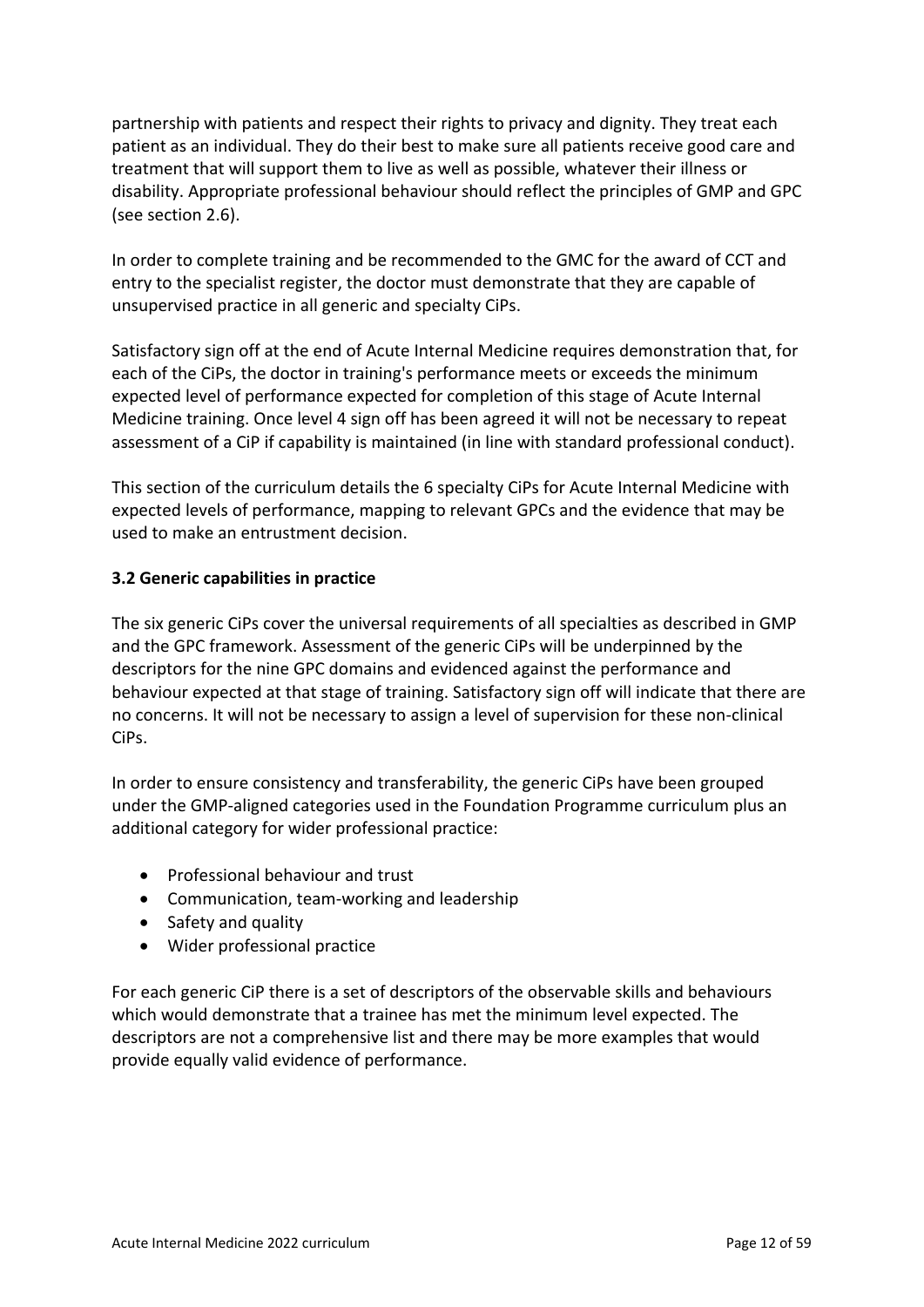|                                                                                   | <b>Generic capabilities in practice (CiPs)</b>                                                                                                                                                                                                                                                                                                                                                                                                                                                                                                                                                                                                                                 |  |
|-----------------------------------------------------------------------------------|--------------------------------------------------------------------------------------------------------------------------------------------------------------------------------------------------------------------------------------------------------------------------------------------------------------------------------------------------------------------------------------------------------------------------------------------------------------------------------------------------------------------------------------------------------------------------------------------------------------------------------------------------------------------------------|--|
|                                                                                   | <b>Category 1: Professional behaviour and trust</b>                                                                                                                                                                                                                                                                                                                                                                                                                                                                                                                                                                                                                            |  |
| 1. Able to function successfully within NHS organisational and management systems |                                                                                                                                                                                                                                                                                                                                                                                                                                                                                                                                                                                                                                                                                |  |
| <b>Descriptors</b><br><b>GPCs</b>                                                 | • Aware of and adheres to the GMC professional requirements<br>• Aware of public health issues including population health, social<br>detriments of health and global health perspectives<br>• Demonstrates effective clinical leadership<br>• Demonstrates promotion of an open and transparent culture<br>• Keeps practice up to date through learning and teaching<br>• Demonstrates engagement in career planning<br>• Demonstrates capabilities in dealing with complexity and uncertainty<br>• Aware of the role of and processes for operational structures within<br>the NHS Aware of the need to use resources wisely<br>Domain 1: Professional values and behaviours |  |
| <b>Evidence to</b>                                                                | Domain 3: Professional knowledge<br>professional requirements<br>national legislative requirements<br>the health service and healthcare systems in the four countries<br>Domain 9: Capabilities in research and scholarship<br><b>MCR</b>                                                                                                                                                                                                                                                                                                                                                                                                                                      |  |
| inform<br>decision                                                                | <b>MSF</b><br>Active role in governance structures<br>Management course<br>End of placement reports                                                                                                                                                                                                                                                                                                                                                                                                                                                                                                                                                                            |  |
|                                                                                   | 2. Able to deal with ethical and legal issues related to clinical practice                                                                                                                                                                                                                                                                                                                                                                                                                                                                                                                                                                                                     |  |
| <b>Descriptors</b>                                                                | • Aware of national legislation and legal responsibilities, including<br>safeguarding vulnerable groups<br>• Behaves in accordance with ethical and legal requirements<br>• Demonstrates ability to offer apology or explanation when<br>appropriate<br>• Demonstrates ability to lead the clinical team in ensuring that<br>medical legal factors are considered openly and consistently                                                                                                                                                                                                                                                                                      |  |
| <b>GPCs</b>                                                                       | Domain 3: Professional knowledge<br>professional requirements<br>national legislative requirements<br>the health service and healthcare systems in the four countries<br>$\bullet$<br>Domain 4: Capabilities in health promotion and illness prevention<br>Domain 7: Capabilities in safeguarding vulnerable groups<br>Domain 8: Capabilities in education and training<br>Domain 9: Capabilities in research and scholarship                                                                                                                                                                                                                                                  |  |
| <b>Evidence to</b><br>inform<br>decision                                          | <b>MCR</b><br><b>MSF</b><br>CbD                                                                                                                                                                                                                                                                                                                                                                                                                                                                                                                                                                                                                                                |  |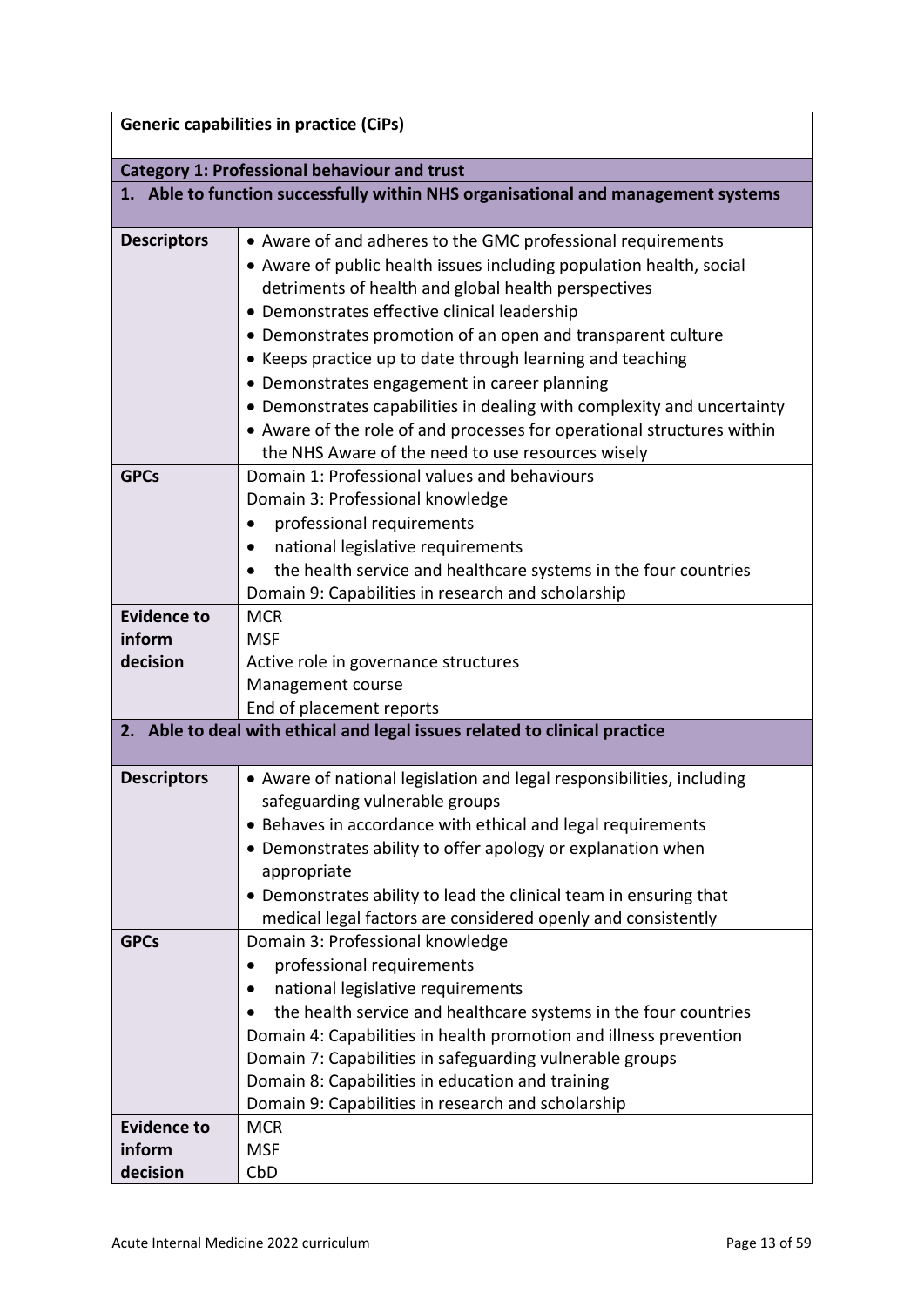|                                                                                     | <b>DOPS</b>                                                                            |  |
|-------------------------------------------------------------------------------------|----------------------------------------------------------------------------------------|--|
|                                                                                     | Mini-CEX                                                                               |  |
|                                                                                     | ALS certificate                                                                        |  |
|                                                                                     | End of life care and capacity assessment                                               |  |
|                                                                                     | End of placement reports                                                               |  |
|                                                                                     | <b>Category 2: Communication, teamworking and leadership</b>                           |  |
| 3. Communicates effectively and is able to share decision making, while maintaining |                                                                                        |  |
|                                                                                     | appropriate situational awareness, professional behaviour and professional             |  |
| judgement                                                                           |                                                                                        |  |
| <b>Descriptors</b>                                                                  | • Communicates clearly with patients and carers in a variety of settings               |  |
|                                                                                     | • Communicates effectively with clinical and other professional                        |  |
|                                                                                     | colleagues                                                                             |  |
|                                                                                     | • Identifies and manages barriers to communication (eg cognitive                       |  |
|                                                                                     | impairment, speech and hearing problems, capacity issues)                              |  |
|                                                                                     | • Demonstrates effective consultation skills including effective verbal                |  |
|                                                                                     | and nonverbal interpersonal skills                                                     |  |
|                                                                                     | • Shares decision making by informing the patient, prioritising the                    |  |
|                                                                                     | patient's wishes, and respecting the patient's beliefs, concerns and                   |  |
|                                                                                     | expectations                                                                           |  |
|                                                                                     | • Shares decision making with children and young people                                |  |
|                                                                                     | • Applies management and team working skills appropriately, including                  |  |
|                                                                                     | influencing, negotiating, re-assessing priorities and effectively                      |  |
|                                                                                     | managing complex, dynamic situations                                                   |  |
| <b>GPCs</b>                                                                         | Domain 2: Professional skills                                                          |  |
|                                                                                     | practical skills                                                                       |  |
|                                                                                     | communication and interpersonal skills                                                 |  |
|                                                                                     | dealing with complexity and uncertainty<br>$\bullet$                                   |  |
|                                                                                     | clinical skills (history taking, diagnosis and medical management;                     |  |
|                                                                                     | consent; humane interventions; prescribing medicines safely; using                     |  |
|                                                                                     | medical devices safely; infection control and communicable                             |  |
|                                                                                     | disease)                                                                               |  |
|                                                                                     | Domain 5: Capabilities in leadership and teamworking                                   |  |
| <b>Evidence to</b>                                                                  | <b>MCR</b>                                                                             |  |
| inform                                                                              | <b>MSF</b>                                                                             |  |
| decision                                                                            | PS                                                                                     |  |
|                                                                                     | End of placement reports                                                               |  |
|                                                                                     | ES report                                                                              |  |
| <b>Category 3: Safety and quality</b>                                               |                                                                                        |  |
|                                                                                     | 4. Is focussed on patient safety and delivers effective quality improvement in patient |  |
| care                                                                                |                                                                                        |  |
| <b>Descriptors</b>                                                                  | • Makes patient safety a priority in clinical practice                                 |  |
|                                                                                     | • Raises and escalates concerns where there is an issue with patient                   |  |
|                                                                                     | safety or quality of care                                                              |  |
|                                                                                     | • Demonstrates commitment to learning from patient safety                              |  |
|                                                                                     | investigations and complaints                                                          |  |
|                                                                                     | • Shares good practice appropriately                                                   |  |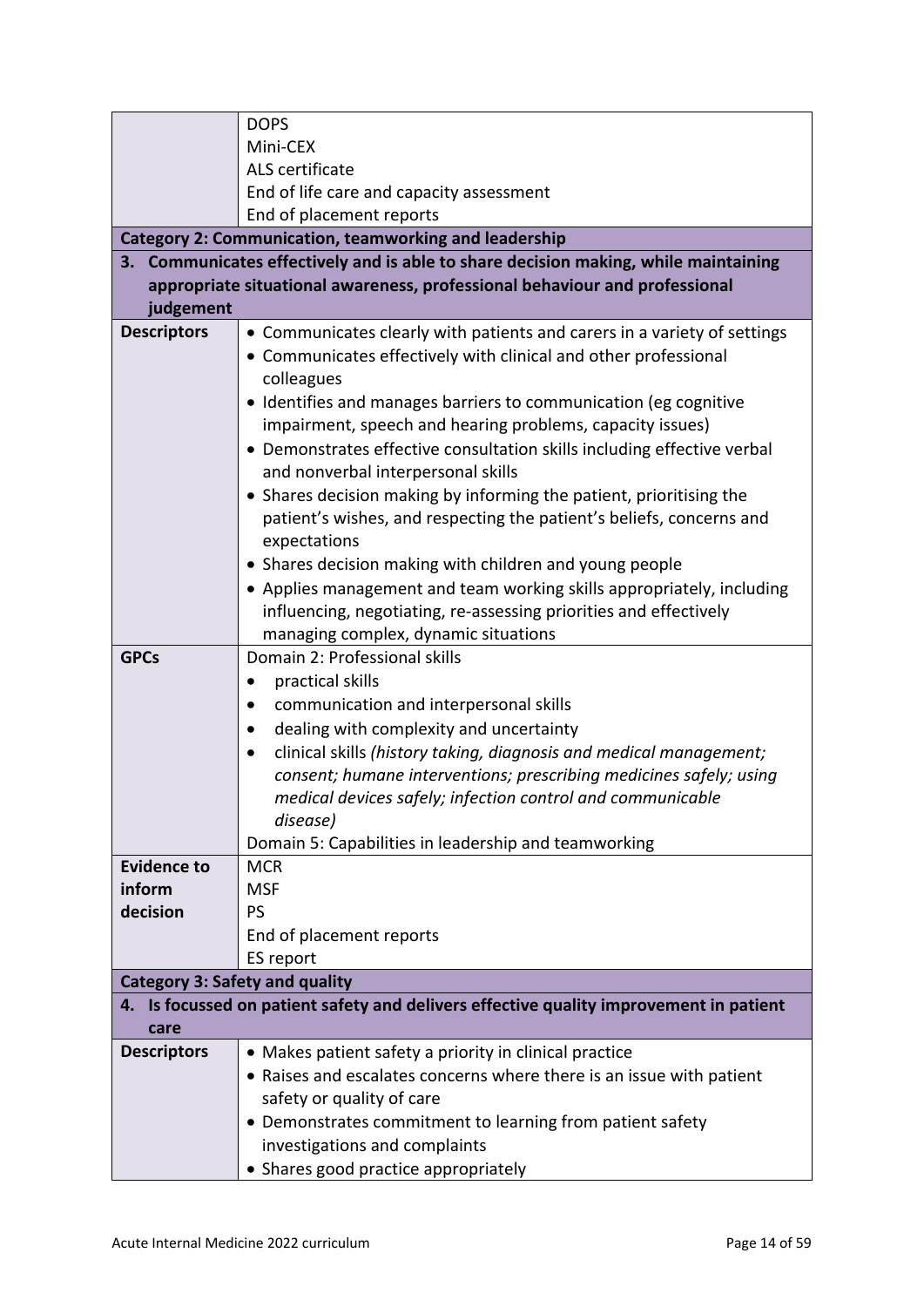|                    | • Contributes to and delivers quality improvement                               |
|--------------------|---------------------------------------------------------------------------------|
|                    | • Understands basic Human Factors principles and practice at individual,        |
|                    | team, organisational and system levels                                          |
|                    | • Understands the importance of non-technical skills and crisis resource        |
|                    | management                                                                      |
|                    | • Recognises and works within limit of personal competence                      |
|                    | • Avoids organising unnecessary investigations or prescribing poorly            |
|                    | evidenced treatments                                                            |
| <b>GPCs</b>        | Domain 1: Professional values and behaviours                                    |
|                    | Domain 2: Professional skills                                                   |
|                    |                                                                                 |
|                    | practical skills                                                                |
|                    | communication and interpersonal skills                                          |
|                    | dealing with complexity and uncertainty<br>$\bullet$                            |
|                    | clinical skills (history taking, diagnosis and medical management;<br>$\bullet$ |
|                    | consent; humane interventions; prescribing medicines safely; using              |
|                    | medical devices safely; infection control and communicable                      |
|                    | disease)                                                                        |
|                    | Domain 3: Professional knowledge                                                |
|                    | professional requirements                                                       |
|                    | national legislative requirements                                               |
|                    | the health service and healthcare systems in the four countries                 |
|                    | Domain 4: Capabilities in health promotion and illness prevention               |
|                    | Domain 5: Capabilities in leadership and teamworking                            |
|                    | Domain 6: Capabilities in patient safety and quality improvement                |
|                    | patient safety                                                                  |
|                    | quality improvement                                                             |
| <b>Evidence to</b> | <b>MCR</b>                                                                      |
| inform             | <b>MSF</b>                                                                      |
| decision           | <b>QIPAT</b>                                                                    |
|                    | End of placement reports                                                        |
|                    | <b>Category 4: Wider professional practice</b>                                  |
|                    | 5. Carrying out research and managing data appropriately                        |
|                    |                                                                                 |
| <b>Descriptors</b> | • Manages clinical information/data appropriately                               |
|                    | • Understands principles of research and academic writing                       |
|                    | • Demonstrates ability to carry out critical appraisal of the literature        |
|                    | • Understands the role of evidence in clinical practice and demonstrates        |
|                    | shared decision making with patients                                            |
|                    | • Demonstrates appropriate knowledge of research methods, including             |
|                    | qualitative and quantitative approaches in scientific enquiry                   |
|                    | • Demonstrates appropriate knowledge of research principles and                 |
|                    | concepts and the translation of research into practice                          |
|                    | • Follows guidelines on ethical conduct in research and consent for             |
|                    | research                                                                        |
|                    | • Understands public health epidemiology and global health patterns             |
|                    |                                                                                 |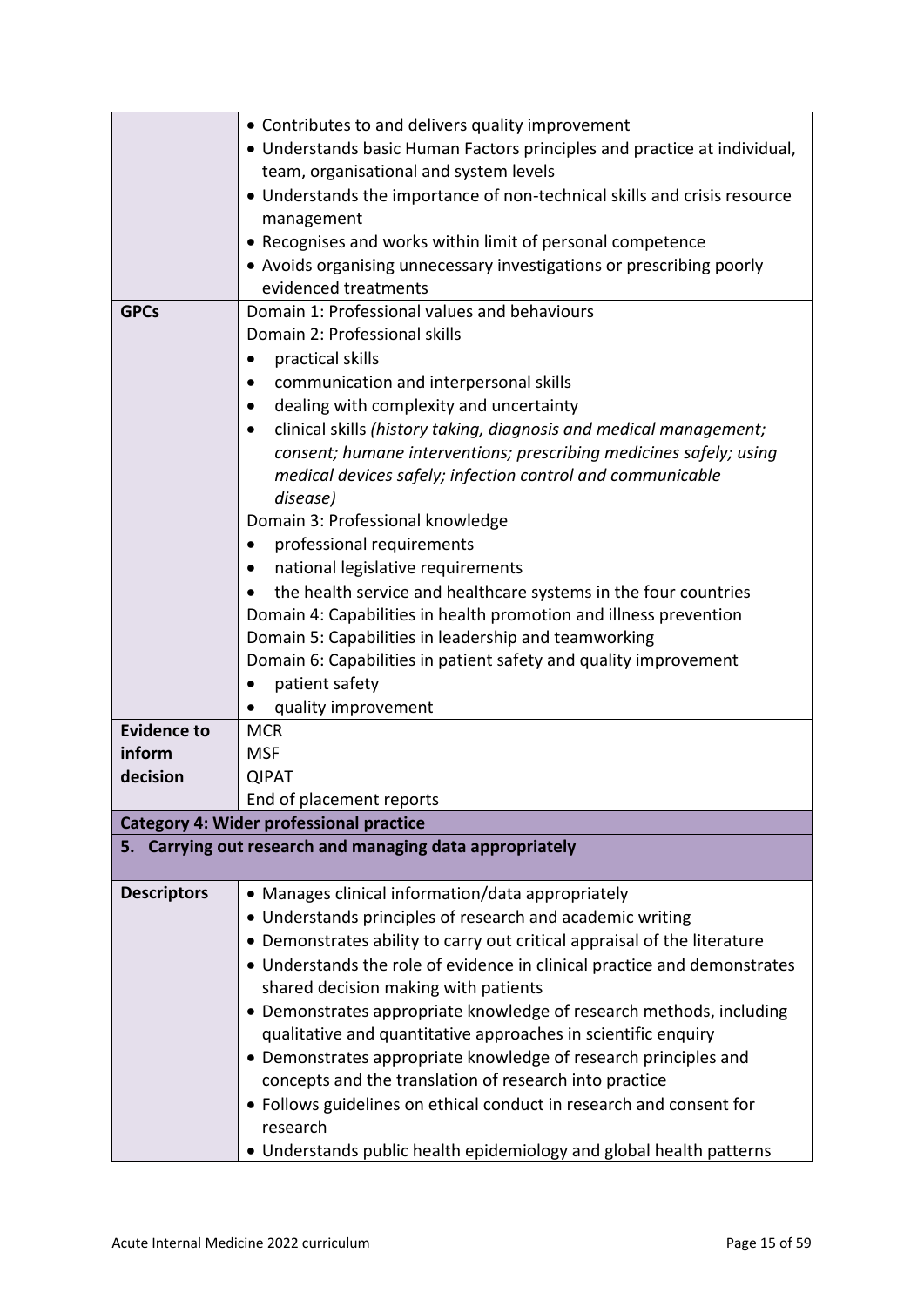|                                                         | • Recognises potential of applied informatics, genomics, stratified risk<br>and personalised medicine and seeks advice for patient benefit when |  |
|---------------------------------------------------------|-------------------------------------------------------------------------------------------------------------------------------------------------|--|
|                                                         | appropriate                                                                                                                                     |  |
| <b>GPCs</b>                                             | Domain 3: Professional knowledge                                                                                                                |  |
|                                                         | professional requirements<br>٠                                                                                                                  |  |
|                                                         | national legislative requirements<br>$\bullet$                                                                                                  |  |
|                                                         | the health service and healthcare systems in the four countries<br>$\bullet$                                                                    |  |
|                                                         | Domain 7: Capabilities in safeguarding vulnerable groups                                                                                        |  |
|                                                         | Domain 9: Capabilities in research and scholarship                                                                                              |  |
| <b>Evidence to</b>                                      | <b>MCR</b>                                                                                                                                      |  |
| inform                                                  | <b>MSF</b>                                                                                                                                      |  |
| decision                                                | GCP certificate (if involved in clinical research)                                                                                              |  |
|                                                         | Evidence of literature search and critical appraisal of research                                                                                |  |
|                                                         | Use of clinical guidelines                                                                                                                      |  |
|                                                         | Quality improvement and audit                                                                                                                   |  |
|                                                         | Evidence of research activity                                                                                                                   |  |
|                                                         | End of placement reports                                                                                                                        |  |
| 6. Acting as a clinical teacher and clinical supervisor |                                                                                                                                                 |  |
|                                                         |                                                                                                                                                 |  |
| <b>Descriptors</b>                                      | • Delivers effective teaching and training to medical students, junior                                                                          |  |
|                                                         | doctors and other health care professionals                                                                                                     |  |
|                                                         | • Delivers effective feedback with action plan                                                                                                  |  |
|                                                         | • Able to supervise less experienced trainees in their clinical assessment                                                                      |  |
|                                                         | and management of patients                                                                                                                      |  |
|                                                         | • Able to supervise less experienced trainees in carrying out appropriate                                                                       |  |
|                                                         | practical procedures                                                                                                                            |  |
|                                                         | • Able to act a clinical supervisor to doctors in earlier stages of training                                                                    |  |
| <b>GPCs</b>                                             | Domain 1: Professional values and behaviours                                                                                                    |  |
|                                                         | Domain 8: Capabilities in education and training                                                                                                |  |
| <b>Evidence to</b>                                      | <b>MCR</b>                                                                                                                                      |  |
| inform                                                  | <b>MSF</b>                                                                                                                                      |  |
| decision                                                | TΟ                                                                                                                                              |  |
|                                                         | Relevant training course                                                                                                                        |  |

## <span id="page-15-0"></span>**3.3 Clinical capabilities in practice**

The eight IM clinical CiPs describe the clinical tasks or activities which are essential to the practice of Internal Medicine. The clinical CiPs have been mapped to the nine GPC domains to reflect the professional generic capabilities required to undertake the clinical tasks.

Satisfactory sign off will require educational supervisors to make entrustment decisions on the level of supervision required for each CiP and if this is satisfactory for the stage of training, the trainee can progress. More detail is provided in the programme of assessment section of the curriculum.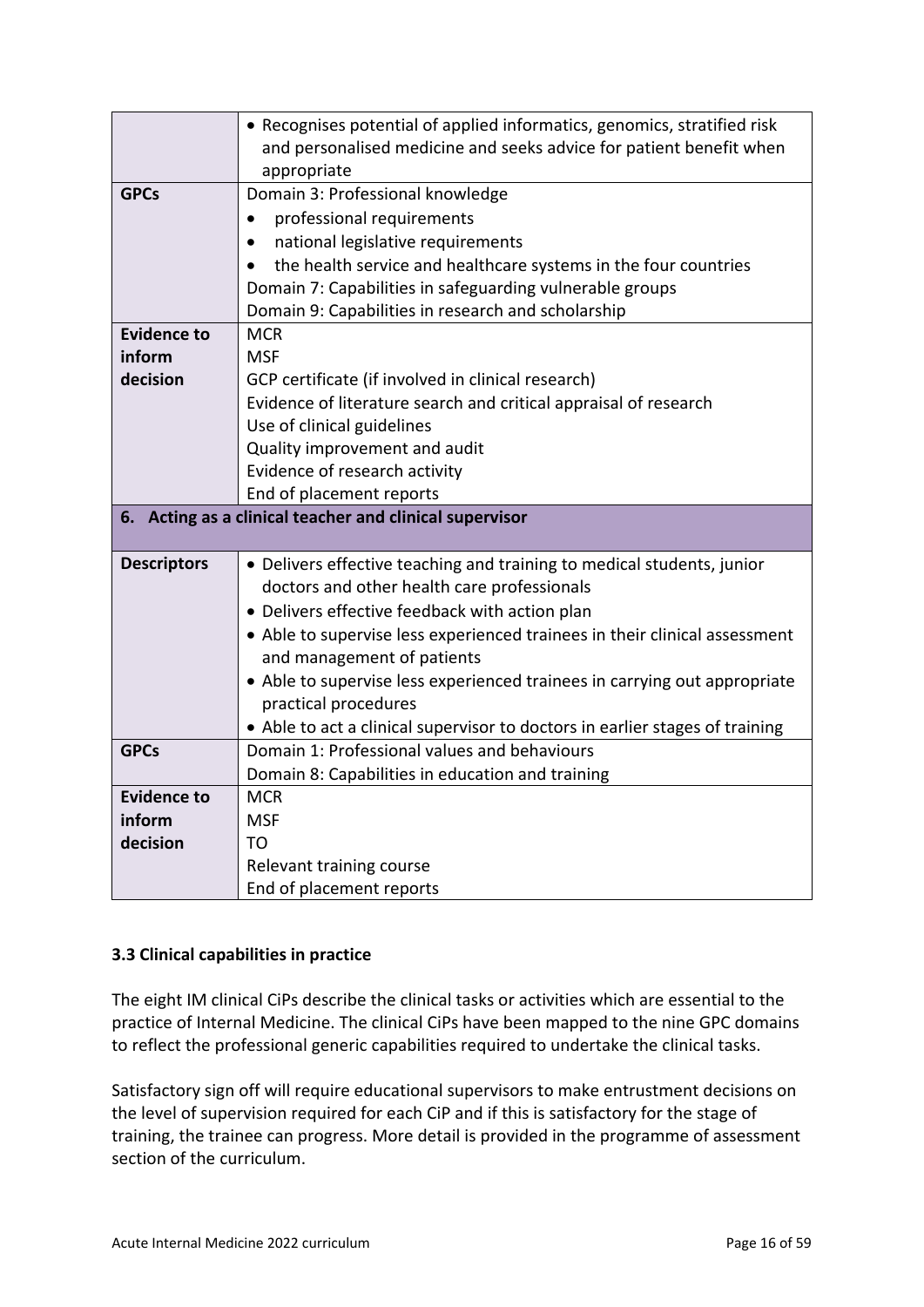| <b>Clinical CiPs - Internal Medicine</b> |                                                                                                                                                                                                                                                                                                                                                                                                                                                                                                                                                                                                                                                                                                                                                                                                                                                                                                                      |
|------------------------------------------|----------------------------------------------------------------------------------------------------------------------------------------------------------------------------------------------------------------------------------------------------------------------------------------------------------------------------------------------------------------------------------------------------------------------------------------------------------------------------------------------------------------------------------------------------------------------------------------------------------------------------------------------------------------------------------------------------------------------------------------------------------------------------------------------------------------------------------------------------------------------------------------------------------------------|
|                                          | 1. Managing an acute unselected take                                                                                                                                                                                                                                                                                                                                                                                                                                                                                                                                                                                                                                                                                                                                                                                                                                                                                 |
| <b>Descriptors</b>                       | • Demonstrates professional behaviour with regard to patients, carers,<br>colleagues and others<br>• Delivers patient centred care including shared decision making<br>• Takes a relevant patient history including patient symptoms, concerns,<br>priorities and preferences<br>• Performs accurate clinical examinations<br>• Shows appropriate clinical reasoning by analysing physical and<br>psychological findings<br>• Formulates an appropriate differential diagnosis<br>• Formulates an appropriate diagnostic and management plan taking<br>into account patient preferences, and the urgency required<br>• Explains clinical reasoning behind diagnostic and clinical management<br>decisions to patients/carers/guardians and other colleagues<br>• Appropriately selects, manages and interprets investigations<br>• Recognises need to liaise with specialty services and refers where<br>appropriate |
| <b>GPCs</b>                              | Domain 1: Professional values and behaviours<br>Domain 2: Professional skills<br>practical skills<br>communication and interpersonal skills<br>dealing with complexity and uncertainty<br>clinical skills (history taking, diagnosis and medical management;<br>consent; humane interventions; prescribing medicines safely; using<br>medical devices safely; infection control and communicable<br>disease)<br>Domain 3: Professional knowledge<br>professional requirements<br>٠<br>national legislation<br>the health service and healthcare systems in the four countries<br>Domain 4: Capabilities in health promotion and illness prevention<br>Domain 5: Capabilities in leadership and teamworking<br>Domain 6: Capabilities in patient safety and quality improvement<br>patient safety<br>$\bullet$<br>quality improvement                                                                                 |
| <b>Evidence to</b><br>inform<br>decision | <b>MCR</b><br><b>MSF</b><br>CbD<br><b>ACAT</b><br>Logbook of cases                                                                                                                                                                                                                                                                                                                                                                                                                                                                                                                                                                                                                                                                                                                                                                                                                                                   |
| 2.                                       | Simulation training with assessment<br>Managing the acute care of patients within a medical specialty service                                                                                                                                                                                                                                                                                                                                                                                                                                                                                                                                                                                                                                                                                                                                                                                                        |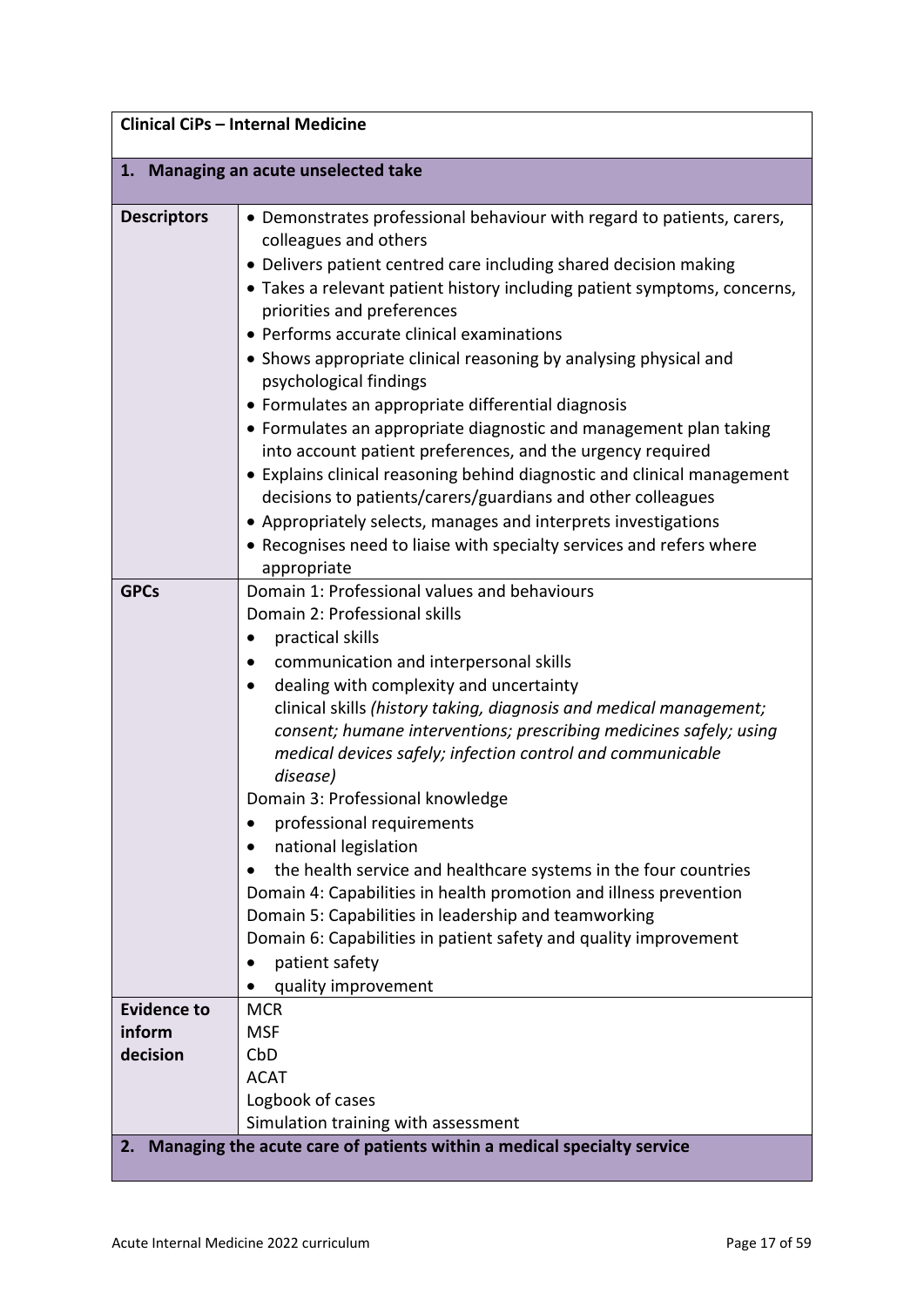| <b>Descriptors</b>                     | • Able to manage patients who have been referred acutely to a               |
|----------------------------------------|-----------------------------------------------------------------------------|
|                                        | specialised medical service as opposed to the acute unselected take (eg     |
|                                        | cardiology and respiratory medicine acute admissions                        |
|                                        | • Demonstrates professional behaviour with regard to patients, carers,      |
|                                        | colleagues and others                                                       |
|                                        | • Delivers patient centred care including shared decision making            |
|                                        | • Takes a relevant patient history including patient symptoms, concerns,    |
|                                        | priorities and preferences                                                  |
|                                        | • Performs accurate clinical examinations                                   |
|                                        | • Shows appropriate clinical reasoning by analysing physical and            |
|                                        | psychological findings                                                      |
|                                        | • Formulates an appropriate differential diagnosis                          |
|                                        | • Formulates an appropriate diagnostic and management plan, taking          |
|                                        | into account patient preferences, and the urgency required                  |
|                                        | • Explains clinical reasoning behind diagnostic and clinical management     |
|                                        | decisions to patients/carers/guardians and other colleagues                 |
|                                        | • Appropriately selects, manages and interprets investigations              |
|                                        | • Demonstrates appropriate continuing management of acute medical           |
|                                        | illness in a medical specialty setting                                      |
|                                        | • Refers patients appropriately to other specialties as required            |
| <b>GPCs</b>                            | Domain 1: Professional values and behaviours                                |
|                                        | Domain 2: Professional skills:                                              |
|                                        | practical skills                                                            |
|                                        | communication and interpersonal skills                                      |
|                                        | dealing with complexity and uncertainty                                     |
|                                        | clinical skills (history taking, diagnosis and medical management;          |
|                                        | consent; humane interventions; prescribing medicines safely; using          |
|                                        | medical devices safely; infection control and communicable                  |
|                                        | disease)                                                                    |
|                                        | Domain 3: Professional knowledge                                            |
|                                        | professional requirements<br>$\bullet$                                      |
|                                        | national legislation                                                        |
|                                        | the health service and healthcare systems in the four countries             |
|                                        | Domain 4: Capabilities in health promotion and illness prevention           |
|                                        | Domain 5: Capabilities in leadership and teamworking                        |
|                                        | Domain 6: Capabilities in patient safety and quality improvement            |
|                                        | patient safety                                                              |
|                                        | quality improvement                                                         |
| <b>Evidence to</b>                     | <b>MCR</b>                                                                  |
| inform                                 | <b>MSF</b>                                                                  |
| decision                               | CbD                                                                         |
|                                        | <b>ACAT</b>                                                                 |
|                                        | Logbook of cases                                                            |
|                                        | Simulation training with assessment                                         |
| 3.                                     | Providing continuity of care to medical inpatients, including management of |
| comorbidities and cognitive impairment |                                                                             |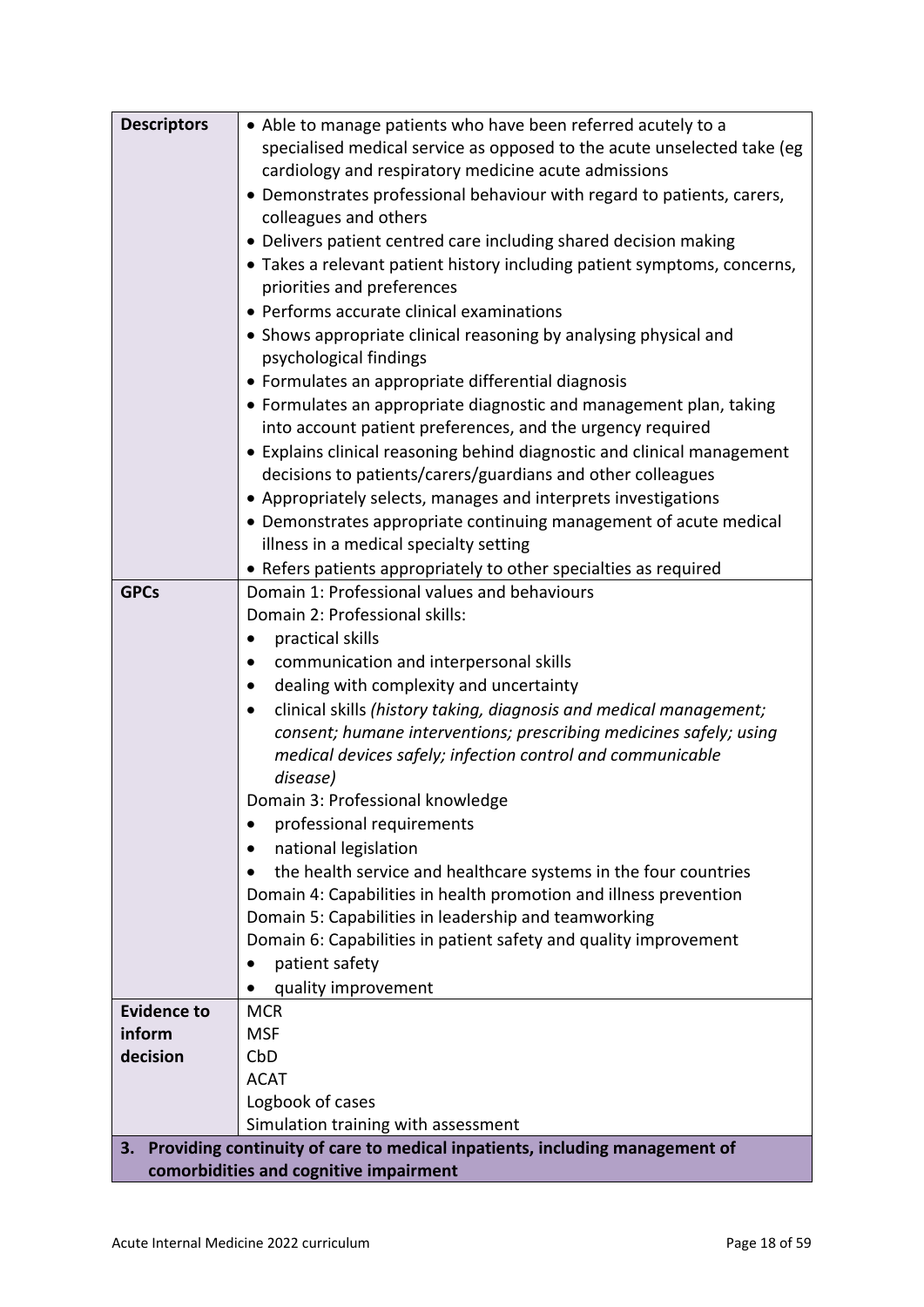| <b>Descriptors</b>           | • Demonstrates professional behaviour with regard to patients, carers,<br>colleagues and others |
|------------------------------|-------------------------------------------------------------------------------------------------|
|                              |                                                                                                 |
|                              | • Delivers patient centred care including shared decision making                                |
|                              | • Demonstrates effective consultation skills                                                    |
|                              | • Formulates an appropriate diagnostic and management plan taking                               |
|                              | into account patient preferences, and the urgency required                                      |
|                              | • Explains clinical reasoning behind diagnostic and clinical management                         |
|                              | decisions to patients/carers/guardians and other colleagues                                     |
|                              | • Demonstrates appropriate continuing management of acute medical                               |
|                              | illness inpatients admitted to hospital on an acute unselected take or                          |
|                              | selected take                                                                                   |
|                              | • Recognises need to liaise with specialty services and refers where                            |
|                              | appropriate                                                                                     |
|                              | • Appropriately manages comorbidities in medial inpatients (unselected                          |
|                              | take, selected acute take or specialty admissions)                                              |
|                              | • Demonstrates awareness of the quality of patient experience                                   |
| <b>GPCs</b>                  | Domain 1: Professional values and behaviours                                                    |
|                              | Domain 2: Professional skills                                                                   |
|                              | practical skills                                                                                |
|                              | communication and interpersonal skills                                                          |
|                              | dealing with complexity and uncertainty                                                         |
|                              | clinical skills (history taking, diagnosis and medical management;                              |
|                              | consent humane interventions; prescribing medicines safely; using                               |
|                              | medical devices safely; infection control and communicable                                      |
|                              | disease)                                                                                        |
|                              | Domain 3: Professional knowledge                                                                |
|                              | professional requirements                                                                       |
|                              | national legislation                                                                            |
|                              | the health service and healthcare systems in the four countries                                 |
|                              | Domain 4: Capabilities in health promotion and illness prevention                               |
|                              | Domain 5: Capabilities in leadership and teamworking                                            |
|                              | Domain 6: Capabilities in patient safety and quality improvement                                |
|                              | patient safety                                                                                  |
|                              | $\bullet$                                                                                       |
|                              | quality improvement                                                                             |
| <b>Evidence to</b><br>inform | <b>MCR</b><br><b>MSF</b>                                                                        |
| decision                     | <b>ACAT</b>                                                                                     |
|                              | Mini-CEX                                                                                        |
|                              | <b>DOPS</b>                                                                                     |
| 4.                           | Managing patients in an outpatient clinic, ambulatory or community setting                      |
|                              | (including management of long term conditions)                                                  |
| <b>Descriptors</b>           | • Demonstrates professional behaviour with regard to patients, carers,                          |
|                              | colleagues and others                                                                           |
|                              |                                                                                                 |
|                              | • Delivers patient centred care including shared decision making                                |
|                              | • Demonstrates effective consultation skills                                                    |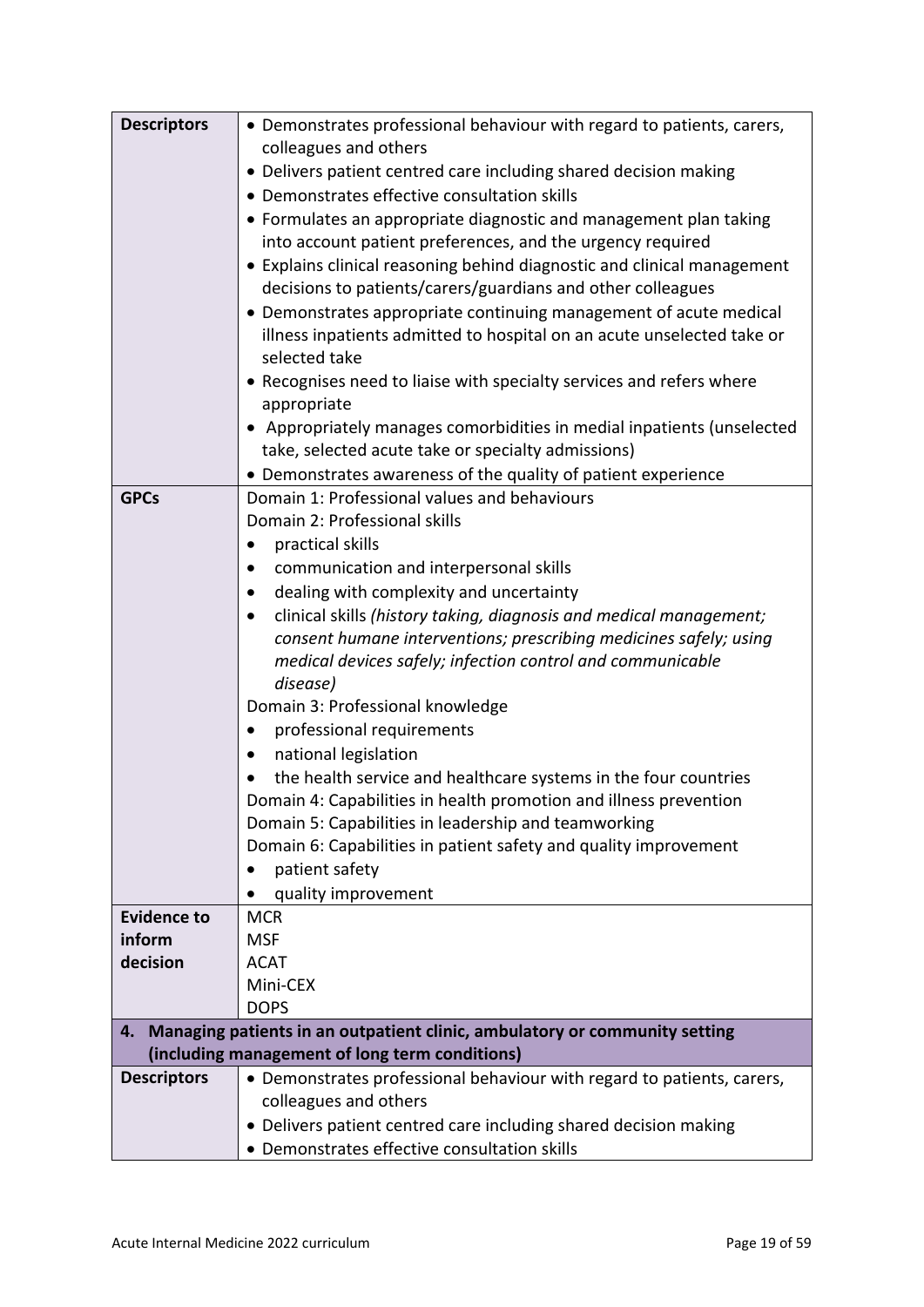|                    | • Formulates an appropriate diagnostic and management plan, taking                                                      |
|--------------------|-------------------------------------------------------------------------------------------------------------------------|
|                    | into account patient preferences                                                                                        |
|                    | • Explains clinical reasoning behind diagnostic and clinical management                                                 |
|                    | decisions to patients/carers/guardians and other colleagues                                                             |
|                    | • Appropriately manages comorbidities in outpatient clinic, ambulatory                                                  |
|                    | or community setting                                                                                                    |
|                    | • Demonstrates awareness of the quality of patient experience                                                           |
| <b>GPCs</b>        | Domain 1: Professional values and behaviours                                                                            |
|                    | Domain 2: Professional skills                                                                                           |
|                    | practical skills                                                                                                        |
|                    | communication and interpersonal skills                                                                                  |
|                    | dealing with complexity and uncertainty                                                                                 |
|                    | clinical skills (history taking, diagnosis and medical management;<br>$\bullet$                                         |
|                    | consent; humane interventions; prescribing medicines safely; using                                                      |
|                    | medical devices safely; infection control and communicable                                                              |
|                    | disease)                                                                                                                |
|                    | Domain 3: Professional knowledge                                                                                        |
|                    | professional requirements<br>$\bullet$                                                                                  |
|                    | national legislation                                                                                                    |
|                    | the health service and healthcare systems in the four countries                                                         |
|                    | Domain 5: Capabilities in leadership and teamworking                                                                    |
| <b>Evidence to</b> | <b>MCR</b>                                                                                                              |
| inform             | <b>ACAT</b>                                                                                                             |
| decision           | mini-CEX                                                                                                                |
|                    | <b>PS</b>                                                                                                               |
| 5.                 | Letters generated at outpatient clinics<br>Managing medical problems in patients in other specialties and special cases |
|                    |                                                                                                                         |
| <b>Descriptors</b> | • Demonstrates effective consultation skills (including when in                                                         |
|                    | challenging circumstances)                                                                                              |
|                    | • Demonstrates management of medical problems in inpatients under                                                       |
|                    | the care of other specialties                                                                                           |
|                    | • Demonstrates appropriate and timely liaison with other medical                                                        |
|                    | specialty services when required                                                                                        |
| <b>GPCs</b>        | Domain 1: Professional values and behaviours                                                                            |
|                    | Domain 2: Professional skills                                                                                           |
|                    | practical skills                                                                                                        |
|                    | communication and interpersonal skills                                                                                  |
|                    | dealing with complexity and uncertainty<br>$\bullet$                                                                    |
|                    | clinical skills (history taking, diagnosis and medical management;<br>$\bullet$                                         |
|                    | consent; humane interventions; prescribing medicines safely; using                                                      |
|                    | medical devices safely; infection control and communicable                                                              |
|                    | disease)                                                                                                                |
|                    | Domain 7: Capabilities in safeguarding vulnerable groups                                                                |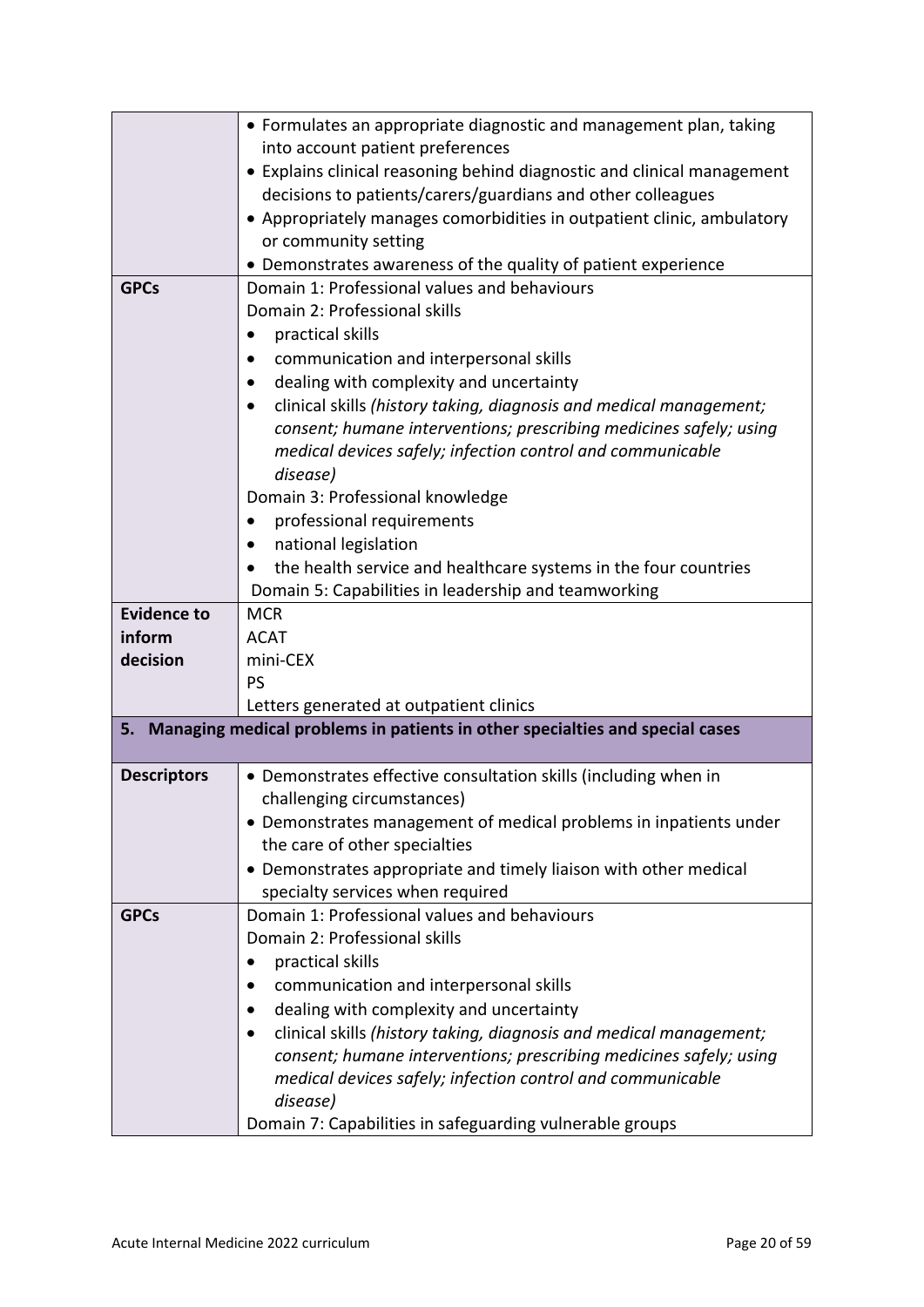| <b>Evidence to</b> | <b>MCR</b>                                                                                                                                                                                                                                                                                                                                                                                                                                                                                                                                                                                                                                         |
|--------------------|----------------------------------------------------------------------------------------------------------------------------------------------------------------------------------------------------------------------------------------------------------------------------------------------------------------------------------------------------------------------------------------------------------------------------------------------------------------------------------------------------------------------------------------------------------------------------------------------------------------------------------------------------|
| inform             | <b>ACAT</b>                                                                                                                                                                                                                                                                                                                                                                                                                                                                                                                                                                                                                                        |
| decision           | CbD                                                                                                                                                                                                                                                                                                                                                                                                                                                                                                                                                                                                                                                |
|                    | 6. Managing a multi-disciplinary team including effective discharge planning                                                                                                                                                                                                                                                                                                                                                                                                                                                                                                                                                                       |
| <b>Descriptors</b> | • Applies management and team working skills appropriately, including<br>influencing, negotiating, continuously re-assessing priorities and<br>effectively managing complex, dynamic situations<br>• Ensures continuity and coordination of patient care through the<br>appropriate transfer of information demonstrating safe and effective<br>handover<br>• Effectively estimates length of stay<br>• Delivers patient centred care including shared decision making<br>· Identifies appropriate discharge plan<br>• Recognises the importance of prompt and accurate information<br>sharing with primary care team following hospital discharge |
| <b>GPCs</b>        | Domain 1: Professional values and behaviours<br>Domain 2: Professional skills<br>practical skills<br>٠<br>communication and interpersonal skills<br>dealing with complexity and uncertainty<br>٠<br>clinical skills (history taking, diagnosis and medical management;<br>consent; humane interventions; prescribing medicines safely; using<br>medical devices safely; infection control and communicable<br>disease)<br>Domain 5: Capabilities in leadership and teamworking                                                                                                                                                                     |
| <b>Evidence to</b> | <b>MCR</b>                                                                                                                                                                                                                                                                                                                                                                                                                                                                                                                                                                                                                                         |
| inform             | <b>MSF</b>                                                                                                                                                                                                                                                                                                                                                                                                                                                                                                                                                                                                                                         |
| decision           | <b>ACAT</b>                                                                                                                                                                                                                                                                                                                                                                                                                                                                                                                                                                                                                                        |
|                    | Discharge summaries                                                                                                                                                                                                                                                                                                                                                                                                                                                                                                                                                                                                                                |
| 7.                 | Delivering effective resuscitation and managing the acutely deteriorating patient                                                                                                                                                                                                                                                                                                                                                                                                                                                                                                                                                                  |
| <b>Descriptors</b> | • Demonstrates prompt assessment of the acutely deteriorating patient,<br>including those who are shocked or unconscious<br>• Demonstrates the professional requirements and legal processes<br>associated with consent for resuscitation<br>• Participates effectively in decision making with regard to resuscitation<br>decisions, including decisions not to attempt CPR, and involves patients<br>and their families<br>• Demonstrates competence in carrying out resuscitation                                                                                                                                                               |
| <b>GPCs</b>        | Domain 1: Professional values and behaviours<br>Domain 2: Professional skills<br>practical skills<br>communication and interpersonal skills<br>dealing with complexity and uncertainty                                                                                                                                                                                                                                                                                                                                                                                                                                                             |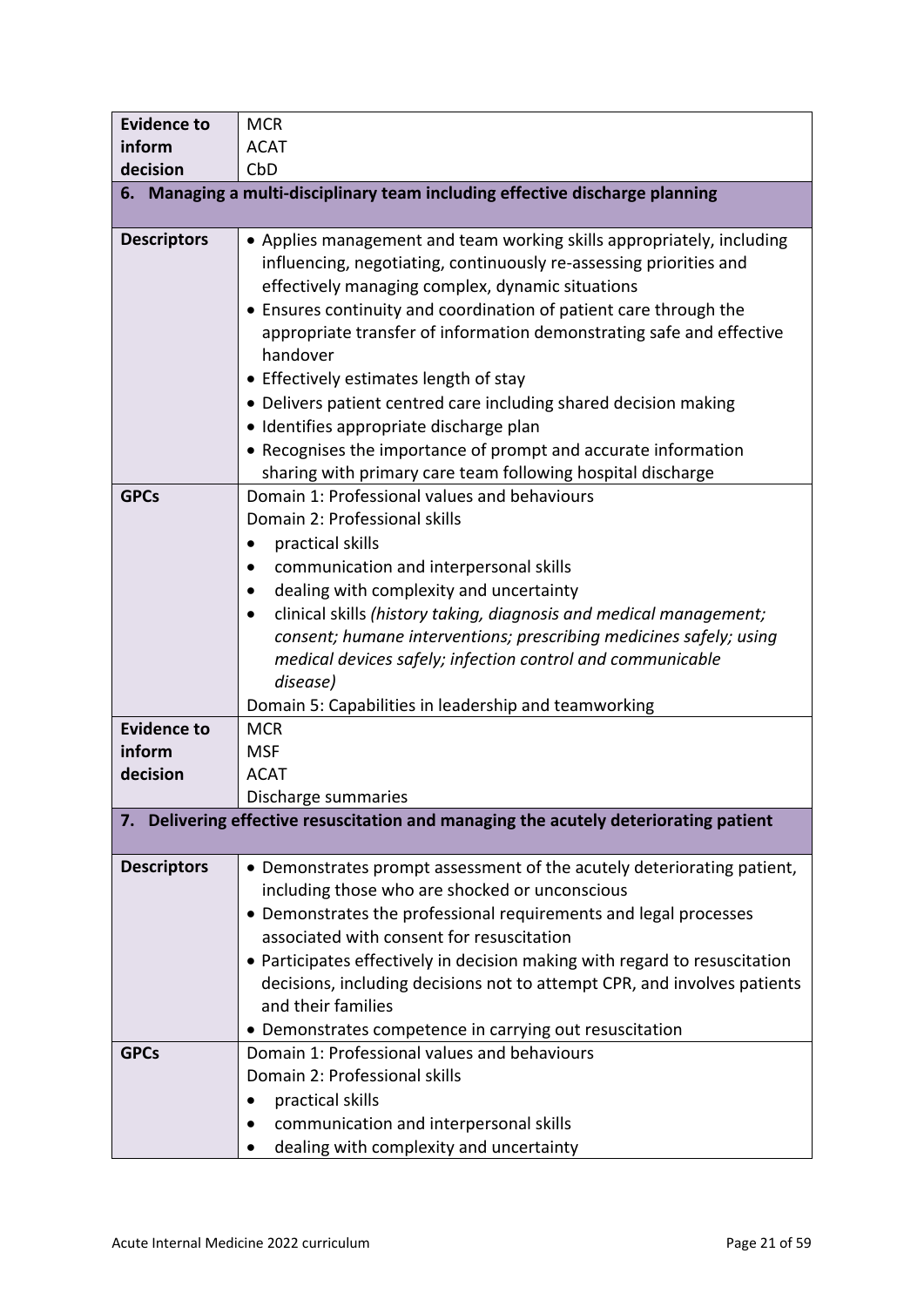|                    | clinical skills (history taking, diagnosis and medical management;<br>$\bullet$        |
|--------------------|----------------------------------------------------------------------------------------|
|                    | consent; humane interventions; prescribing medicines safely; using                     |
|                    | medical devices safely; infection control and communicable                             |
|                    | disease)                                                                               |
|                    | Domain 3: Professional knowledge                                                       |
|                    | professional requirements                                                              |
|                    | national legislation                                                                   |
|                    | the health service and healthcare systems in the four countries                        |
|                    | Domain 5: Capabilities in leadership and teamworking                                   |
|                    | Domain 6: Capabilities in patient safety and quality improvement                       |
|                    | patient safety                                                                         |
|                    | quality improvement                                                                    |
|                    | Domain 7: Capabilities in safeguarding vulnerable groups                               |
| <b>Evidence to</b> | <b>MCR</b>                                                                             |
| inform             | <b>DOPS</b>                                                                            |
| decision           | <b>ACAT</b>                                                                            |
|                    | <b>MSF</b>                                                                             |
|                    | ALS certificate                                                                        |
|                    | Logbook of cases                                                                       |
|                    | Reflection                                                                             |
|                    | Simulation training with assessment                                                    |
| 8.                 | Managing end of life and applying palliative care skills                               |
| <b>Descriptors</b> | Identifies patients with limited reversibility of their medical condition<br>$\bullet$ |
|                    | and determines palliative and end of life care needs                                   |
|                    | Identifies the dying patient and develops an individualised care plan,<br>$\bullet$    |
|                    |                                                                                        |
|                    |                                                                                        |
|                    | including anticipatory prescribing at end of life                                      |
|                    | Demonstrates safe and effective use of syringe pumps in the                            |
|                    | palliative care population                                                             |
|                    | Able to manage non-complex symptom control including pain                              |
|                    | Facilitates referrals to specialist palliative care across all settings                |
|                    | Demonstrates effective consultation skills in challenging<br>circumstances             |
|                    | ٠                                                                                      |
|                    | Demonstrates compassionate professional behaviour and clinical<br>judgement            |
| <b>GPCs</b>        | Domain 1: Professional values and behaviours                                           |
|                    | Domain 2: Professional skills:                                                         |
|                    | practical skills                                                                       |
|                    | communication and interpersonal skills                                                 |
|                    | dealing with complexity and uncertainty<br>٠                                           |
|                    | clinical skills (history taking, diagnosis and medical management;<br>$\bullet$        |
|                    | consent; humane interventions; prescribing medicines safely; using                     |
|                    | medical devices safely; infection control and communicable                             |
|                    | disease)                                                                               |
|                    | Domain 3: Professional knowledge                                                       |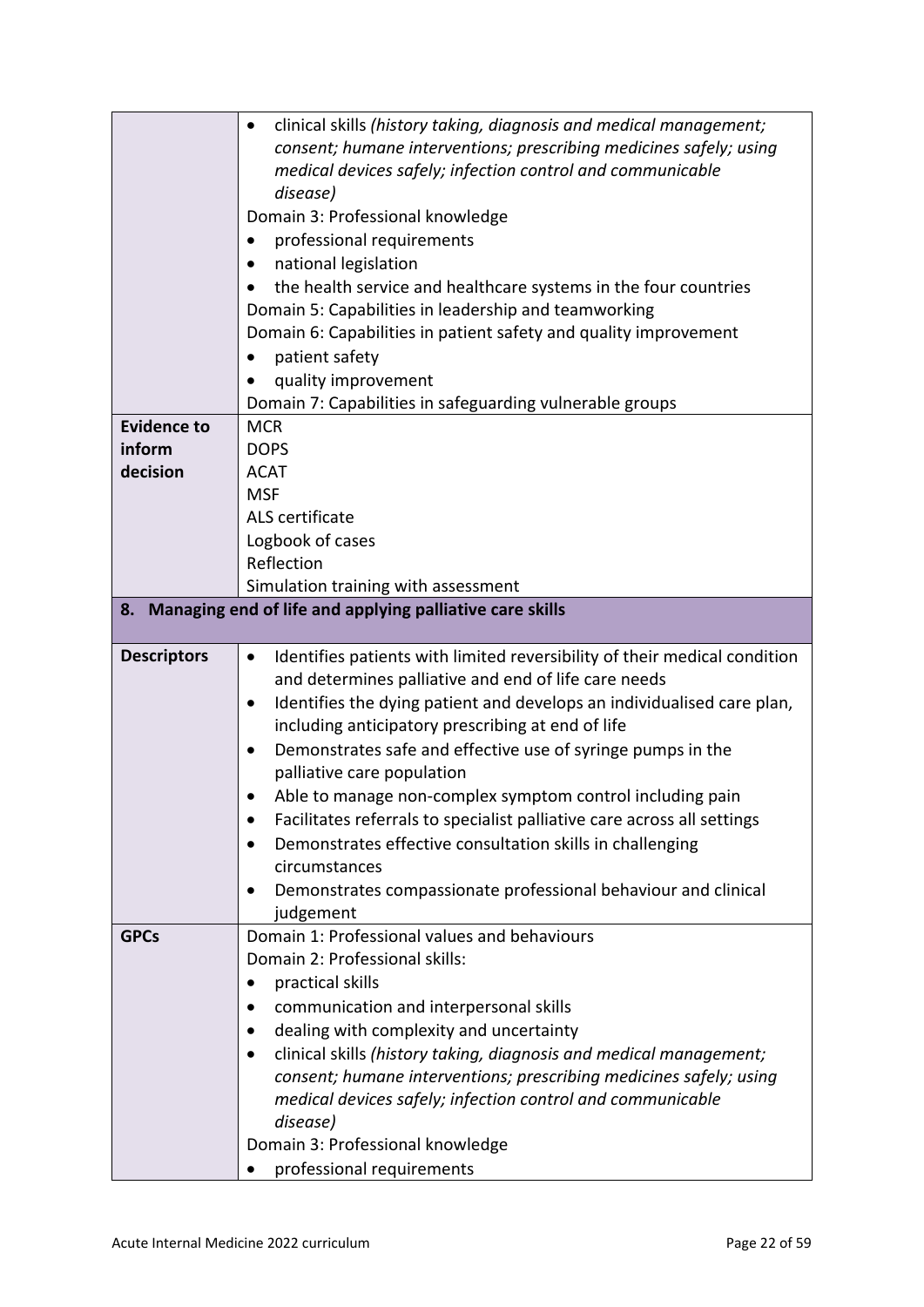|                    | national legislation                                            |
|--------------------|-----------------------------------------------------------------|
|                    | the health service and healthcare systems in the four countries |
| <b>Evidence to</b> | <b>MCR</b>                                                      |
| inform             | CbD                                                             |
| decision           | Mini-CEX                                                        |
|                    | <b>MSF</b>                                                      |
|                    | Regional teaching                                               |
|                    | Reflection                                                      |

## <span id="page-22-0"></span>**3.4 Specialty capabilities in practice**

The six AIM clinical CiPs describe the clinical tasks or activities which are essential to the practice of Acute Internal Medicine. The clinical CiPs have been mapped to the nine GPC domains to reflect the professional generic capabilities required to undertake the clinical tasks.

Satisfactory sign off will require educational supervisors to make entrustment decisions on the level of supervision required for each CiP and if this is satisfactory for the stage of training, the trainee can progress. More detail is provided in the programme of assessment section of the curriculum.

| <b>Specialty CiPs</b>                                                                              |                                                                                                                                                                    |  |
|----------------------------------------------------------------------------------------------------|--------------------------------------------------------------------------------------------------------------------------------------------------------------------|--|
| 1. Managing Acute Medical Services                                                                 |                                                                                                                                                                    |  |
| <b>Descriptors</b>                                                                                 | Demonstrates knowledge, skills and attitudes that:<br>Maximise the effectiveness of the Acute Medicine Unit (AMU)                                                  |  |
|                                                                                                    | Enables prompt decision making and patient communication in<br>$\bullet$<br>acute medical patients                                                                 |  |
|                                                                                                    | Enables making multiple decisions or manage the care of multiple<br>$\bullet$<br>patients progressing in one time period                                           |  |
|                                                                                                    | Enables care for patients with diagnostic uncertainty in the<br>$\bullet$<br>appropriate environment                                                               |  |
|                                                                                                    | Demonstrate ability to function well in situations with multiple<br>$\bullet$<br>and disparate demands on time<br>Deliver safe and effective handover<br>$\bullet$ |  |
|                                                                                                    |                                                                                                                                                                    |  |
| Demonstrate an advanced understanding of capacity and flow<br>$\bullet$<br>across the organisation |                                                                                                                                                                    |  |
| Ensure staffing and resources are optimal for delivery of care<br>$\bullet$                        |                                                                                                                                                                    |  |
| Coordinate the multidisciplinary team (MDT) input into the care<br>$\bullet$                       |                                                                                                                                                                    |  |
|                                                                                                    | of patients in one environment to enable optimal use of                                                                                                            |  |
|                                                                                                    | resources to prevent duplication, replication or waste of<br>resources                                                                                             |  |
|                                                                                                    | Enable the delivery of good quality education, supervision and<br>$\bullet$<br>training of the multidisciplinary team                                              |  |
|                                                                                                    | Are responsive to patient feedback including from hard to reach<br>groups such as adolescents and young adults, LGBTQ+, BAME                                       |  |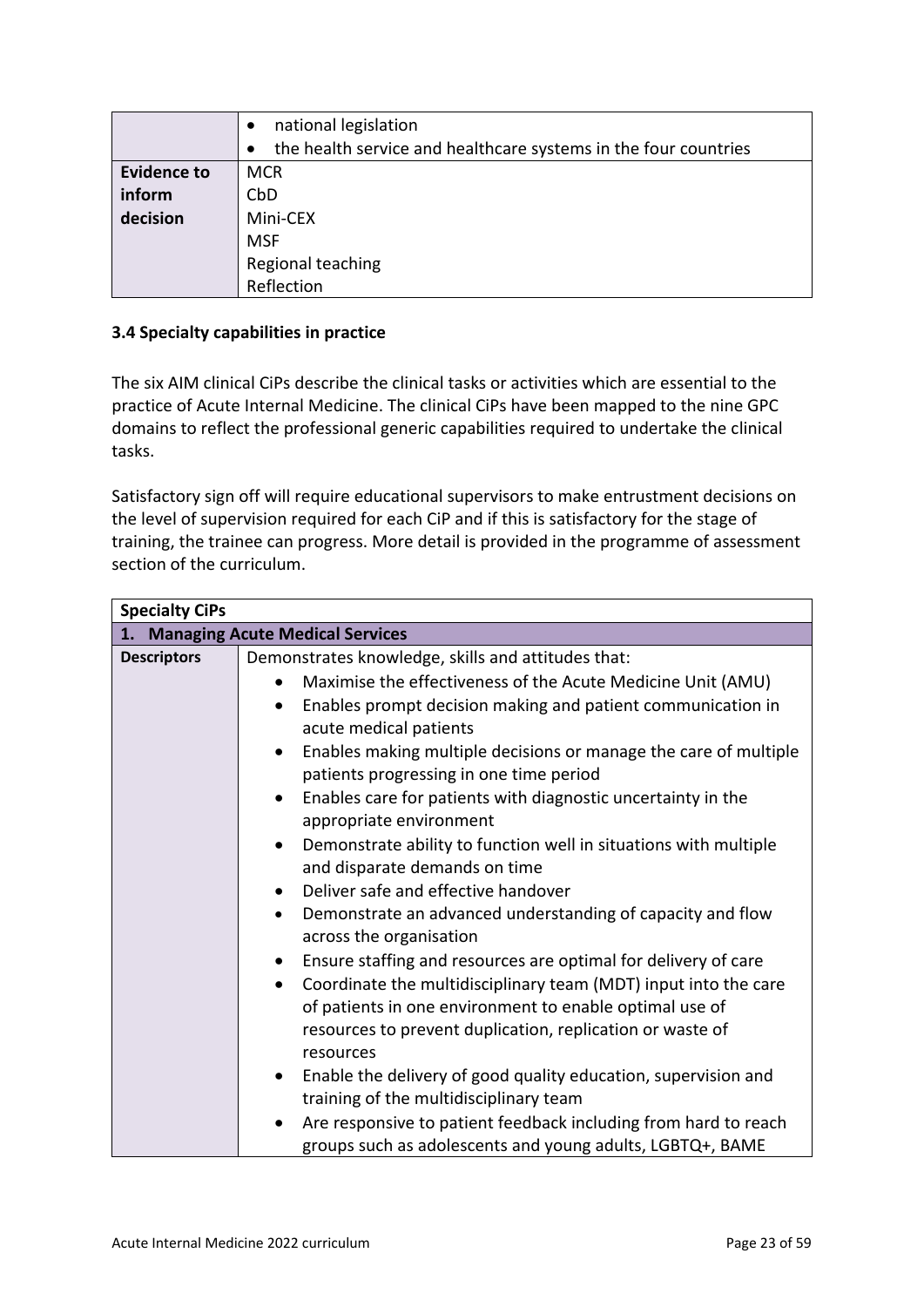|                    | groups and those with learning and neurodevelopmental                      |  |  |
|--------------------|----------------------------------------------------------------------------|--|--|
|                    | difficulties when managing change on the AMU                               |  |  |
|                    | Facilitate development of protocols and pathways                           |  |  |
|                    | Reflect a knowledge of roles in multiprofessional interaction such         |  |  |
|                    | as: Pharmacy e.g. Medicines reconciliation, Early supported                |  |  |
|                    | discharge/intervention team                                                |  |  |
| <b>GPCs</b>        | Domain 1: Professional values and behaviours                               |  |  |
|                    | Domain 2: Professional skills                                              |  |  |
|                    | practical skills<br>٠                                                      |  |  |
|                    | communication and interpersonal skills                                     |  |  |
|                    | dealing with complexity and uncertainty                                    |  |  |
|                    | clinical skills (history taking, diagnosis and medical management;         |  |  |
|                    | consent; humane interventions; prescribing medicines safely; using         |  |  |
|                    | medical devices safely; infection control and communicable                 |  |  |
|                    | disease)                                                                   |  |  |
|                    | Domain 3: Professional knowledge                                           |  |  |
|                    | professional requirements<br>٠                                             |  |  |
|                    |                                                                            |  |  |
|                    | national legislative requirements                                          |  |  |
|                    | the health service and healthcare systems in the four countries            |  |  |
|                    | Domain 4: Capabilities in health promotion and illness prevention          |  |  |
|                    | Domain 5: Capabilities in leadership and teamworking                       |  |  |
|                    | Domain 6: Capabilities in patient safety and quality improvement           |  |  |
|                    | patient safety<br>$\bullet$                                                |  |  |
|                    | quality improvement                                                        |  |  |
|                    | Domain 7: Capabilities in safeguarding vulnerable groups                   |  |  |
| <b>Evidence to</b> | Patient feedback                                                           |  |  |
| inform             | <b>MCR</b>                                                                 |  |  |
| decision           | <b>MSF</b>                                                                 |  |  |
|                    | CbD                                                                        |  |  |
|                    | <b>ACAT</b>                                                                |  |  |
|                    | Mini-CEX                                                                   |  |  |
|                    | Reflection                                                                 |  |  |
|                    | Regional teaching                                                          |  |  |
| 2.                 | Delivering alternative patient pathways including Same Day Emegency Care   |  |  |
| (SDEC)             |                                                                            |  |  |
| <b>Descriptors</b> | Promotes activity that facilitates:                                        |  |  |
|                    | Interaction with community partners and the Emergency<br>$\bullet$         |  |  |
|                    | Department                                                                 |  |  |
|                    | Interaction with radiology                                                 |  |  |
|                    | Development of ambulatory pathways                                         |  |  |
|                    | Development of pathways to optimise patient flow<br>$\bullet$              |  |  |
|                    | Delivery of ambulatory procedures where appropriate<br>$\bullet$           |  |  |
|                    | Identification of patients suitable for ambulatory management<br>$\bullet$ |  |  |
|                    |                                                                            |  |  |
|                    | Use of appropriate risk stratification tools where available to            |  |  |
|                    | identify patients suitable for SDEC                                        |  |  |
|                    | Education of junior staff and other specialities in the role of SDEC       |  |  |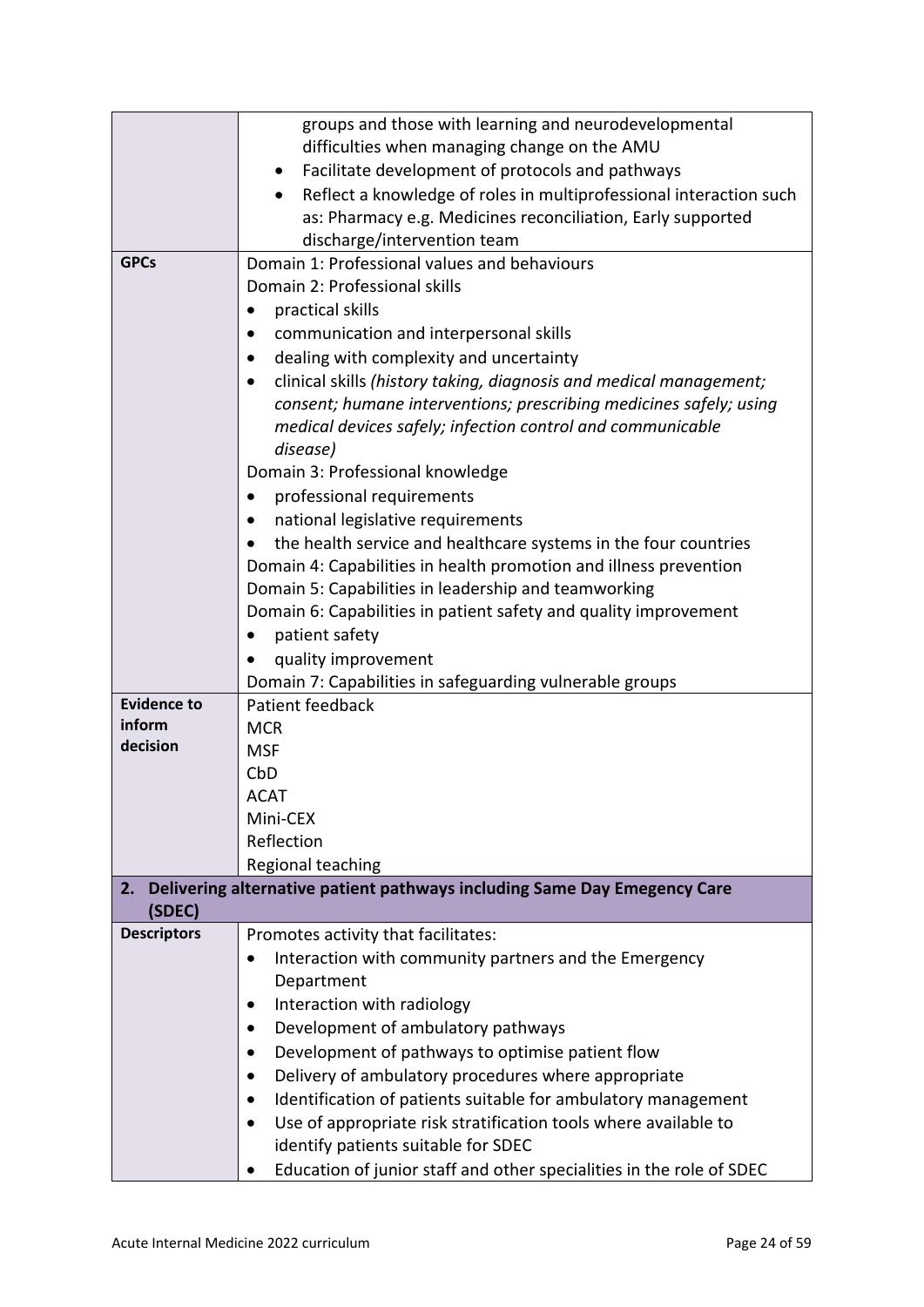|                    | Assessment of the efficiency of the SDEC service<br>$\bullet$                                                                                                    |  |  |  |
|--------------------|------------------------------------------------------------------------------------------------------------------------------------------------------------------|--|--|--|
|                    | The identification of changes to work practices that can improve                                                                                                 |  |  |  |
|                    | the efficiency of the care delivered                                                                                                                             |  |  |  |
|                    | Equity of access, and a suitable environment for adolescents and                                                                                                 |  |  |  |
|                    | young adults, LGBTQ+, BAME groups and those with learning and                                                                                                    |  |  |  |
|                    | neurodevelopmental difficulties.                                                                                                                                 |  |  |  |
| <b>GPCs</b>        | Domain 1: Professional values and behaviours                                                                                                                     |  |  |  |
|                    | Domain 2: Professional skills                                                                                                                                    |  |  |  |
|                    | practical skills<br>$\bullet$                                                                                                                                    |  |  |  |
|                    | communication and interpersonal skills                                                                                                                           |  |  |  |
|                    | dealing with complexity and uncertainty                                                                                                                          |  |  |  |
|                    | clinical skills (history taking, diagnosis and medical management;                                                                                               |  |  |  |
|                    | consent; humane interventions; prescribing medicines safely; using                                                                                               |  |  |  |
|                    | medical devices safely; infection control and communicable                                                                                                       |  |  |  |
|                    | disease)                                                                                                                                                         |  |  |  |
|                    | Domain 3: Professional knowledge                                                                                                                                 |  |  |  |
|                    | professional requirements<br>٠                                                                                                                                   |  |  |  |
|                    | national legislative requirements                                                                                                                                |  |  |  |
|                    | the health service and healthcare systems in the four countries                                                                                                  |  |  |  |
|                    | Domain 4: Capabilities in health promotion and illness prevention                                                                                                |  |  |  |
|                    | Domain 5: Capabilities in leadership and teamworking                                                                                                             |  |  |  |
|                    | Domain 6: Capabilities in patient safety and quality improvement                                                                                                 |  |  |  |
|                    | patient safety                                                                                                                                                   |  |  |  |
|                    | quality improvement                                                                                                                                              |  |  |  |
|                    | Domain 7: Capabilities in safeguarding vulnerable groups                                                                                                         |  |  |  |
|                    | Domain 8: Capabilities in education and training                                                                                                                 |  |  |  |
| <b>Evidence to</b> | Patient feedback                                                                                                                                                 |  |  |  |
| inform             | <b>MCR</b>                                                                                                                                                       |  |  |  |
| decision           | <b>MSF</b>                                                                                                                                                       |  |  |  |
|                    | CbD                                                                                                                                                              |  |  |  |
|                    | <b>ACAT</b>                                                                                                                                                      |  |  |  |
|                    | Mini-CEX                                                                                                                                                         |  |  |  |
|                    | Reflection                                                                                                                                                       |  |  |  |
|                    | Regional teaching                                                                                                                                                |  |  |  |
|                    | Audit or quality improvement project                                                                                                                             |  |  |  |
| 3.                 | Prioritising and selecting patients appropriately according to the severity of their<br>illness, including making decisions about appropriate escalation of care |  |  |  |
| <b>Descriptors</b> | Has developed knowledge, skills and attitudes that:                                                                                                              |  |  |  |
|                    | Demonstrate awareness of issues that can compromise patient                                                                                                      |  |  |  |
|                    | safety                                                                                                                                                           |  |  |  |
|                    | Identify the appropriate pathway for the management of the                                                                                                       |  |  |  |
|                    | acutely unwell patient                                                                                                                                           |  |  |  |
|                    | Use and develop risk stratification tools to identify the best place                                                                                             |  |  |  |
|                    | for initial and ongoing management of patients                                                                                                                   |  |  |  |
|                    | Provide assessment, stabilisation and management of an acutely                                                                                                   |  |  |  |
|                    | unwell medical patient                                                                                                                                           |  |  |  |
|                    |                                                                                                                                                                  |  |  |  |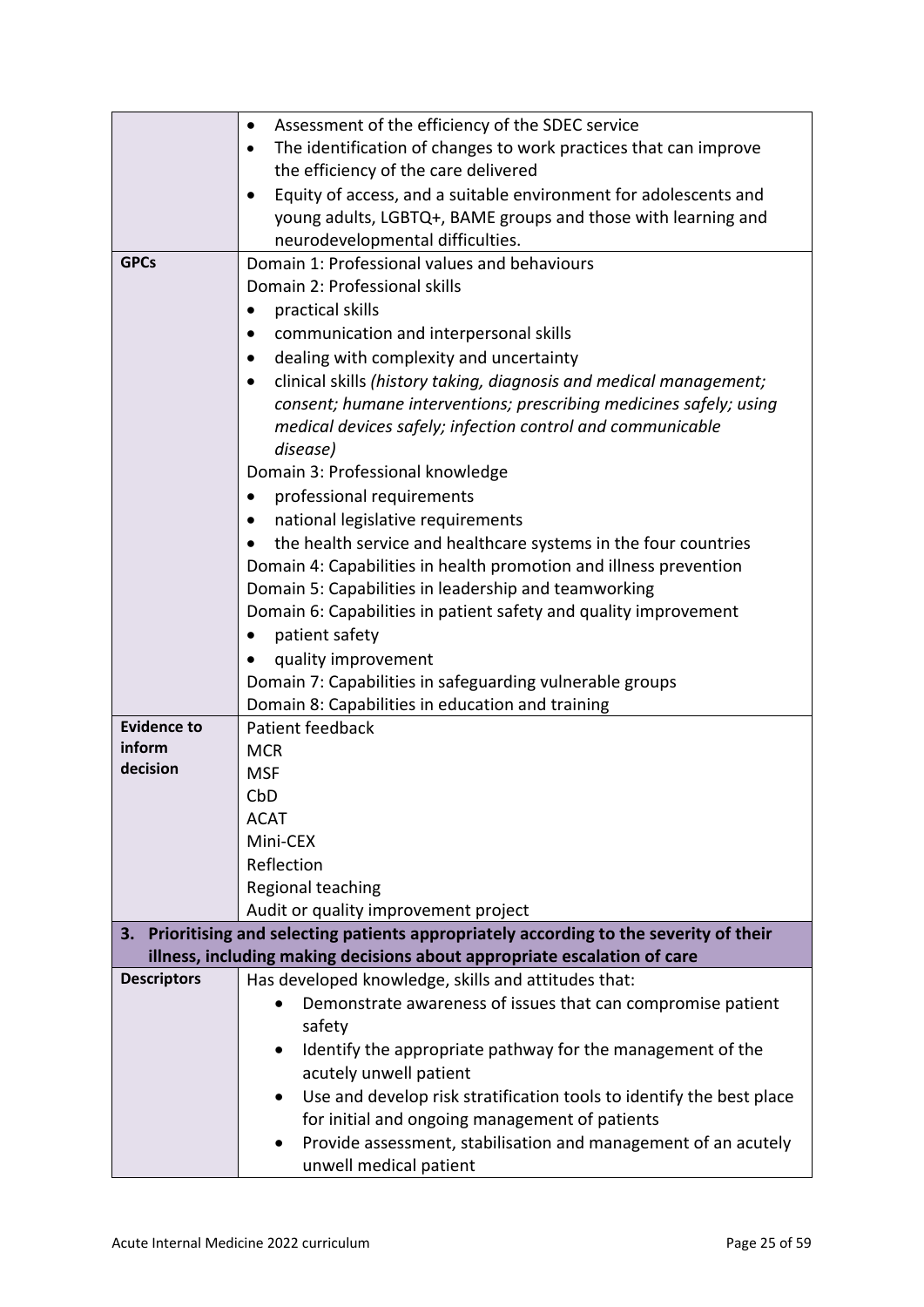|                    | Once the patient has been stabilised, to determine the most                    |  |  |  |
|--------------------|--------------------------------------------------------------------------------|--|--|--|
|                    | appropriate place for the ongoing management i.e. inpatient or                 |  |  |  |
|                    | outpatient                                                                     |  |  |  |
|                    | Identifies patients who are in the terminal phase of their life on             |  |  |  |
|                    | presentation to prevent unnecessary harm to the patient and                    |  |  |  |
|                    | unnecessary use of resources                                                   |  |  |  |
| <b>GPCs</b>        | Domain 1: Professional values and behaviours                                   |  |  |  |
|                    | Domain 2: Professional skills                                                  |  |  |  |
|                    | practical skills                                                               |  |  |  |
|                    | communication and interpersonal skills                                         |  |  |  |
|                    | dealing with complexity and uncertainty                                        |  |  |  |
|                    | clinical skills (history taking, diagnosis and medical management;             |  |  |  |
|                    | consent; humane interventions; prescribing medicines safely; using             |  |  |  |
|                    | medical devices safely; infection control and communicable                     |  |  |  |
|                    | disease)                                                                       |  |  |  |
|                    | Domain 3: Professional knowledge                                               |  |  |  |
|                    | professional requirements                                                      |  |  |  |
|                    | national legislative requirements                                              |  |  |  |
|                    |                                                                                |  |  |  |
|                    | the health service and healthcare systems in the four countries                |  |  |  |
|                    | Domain 5: Capabilities in leadership and teamworking                           |  |  |  |
|                    | Domain 6: Capabilities in patient safety and quality improvement               |  |  |  |
|                    | patient safety                                                                 |  |  |  |
|                    | quality improvement                                                            |  |  |  |
| <b>Evidence to</b> | Domain 7: Capabilities in safeguarding vulnerable groups                       |  |  |  |
| inform             | Quality improvement project or audit<br><b>MCR</b>                             |  |  |  |
| decision           | <b>MSF</b>                                                                     |  |  |  |
|                    | CbD                                                                            |  |  |  |
|                    | <b>ACAT</b>                                                                    |  |  |  |
|                    | Mini-CEX                                                                       |  |  |  |
|                    | Reflection                                                                     |  |  |  |
| 4.                 | Integrate with other specialist services including Intensive Care, Cardiology, |  |  |  |
|                    | <b>Respiratory and Geriatric medicine</b>                                      |  |  |  |
| <b>Descriptors</b> | Demonstrates knowledge, skills and attitudes that:                             |  |  |  |
|                    | Promote development of resilient relationships and                             |  |  |  |
|                    | communication with the Emergency Department, Intensive Care,                   |  |  |  |
|                    | and other Specialties including Cardiology, Respiratory and                    |  |  |  |
|                    | Geriatric medicine                                                             |  |  |  |
|                    | Facilitate prompt risk stratification                                          |  |  |  |
|                    | Demonstrate airways management skills - up to and including                    |  |  |  |
|                    | supraglottic airway adjuncts                                                   |  |  |  |
|                    | Demonstrate appropriate use of vasoactive and inotropic drugs                  |  |  |  |
|                    | Demonstrate appropriate use of the various types of non-invasive               |  |  |  |
|                    | respiratory support e.g. BiPAP, CPAP and high flow nasal cannula               |  |  |  |
|                    | Demonstrate knowledge of the appropriate methods for                           |  |  |  |
|                    | monitoring (invasive and non-invasive) the circulatory system                  |  |  |  |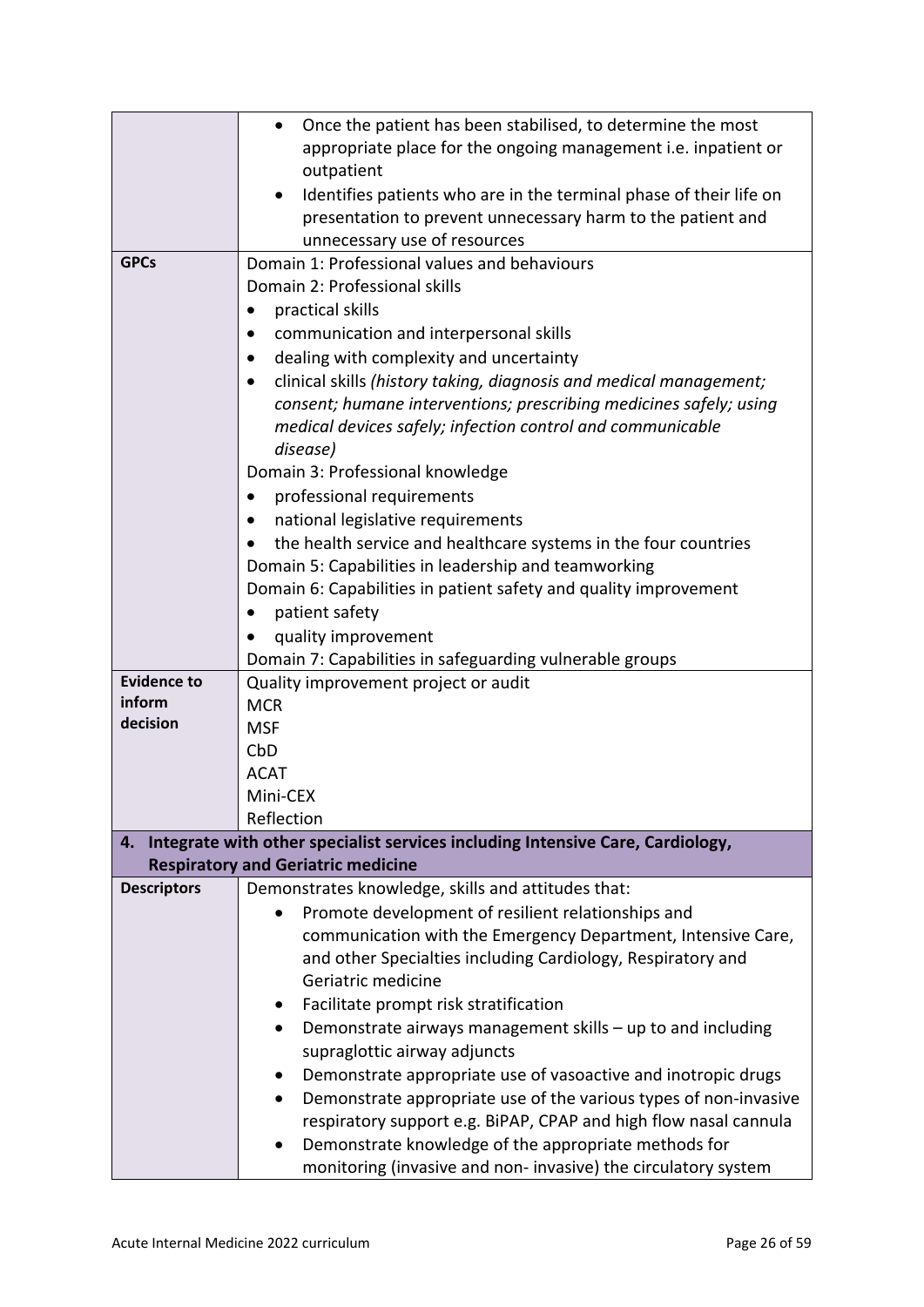|                    | Provide advanced management for critically unwell patients in<br>$\bullet$                                                                                                                                                                                                                                                                                                                                                                                                                                                                                 |  |  |  |
|--------------------|------------------------------------------------------------------------------------------------------------------------------------------------------------------------------------------------------------------------------------------------------------------------------------------------------------------------------------------------------------------------------------------------------------------------------------------------------------------------------------------------------------------------------------------------------------|--|--|--|
|                    | the first 72 hours of hospital stay                                                                                                                                                                                                                                                                                                                                                                                                                                                                                                                        |  |  |  |
|                    |                                                                                                                                                                                                                                                                                                                                                                                                                                                                                                                                                            |  |  |  |
|                    | Facilitate treatment escalation planning, especially in the frail                                                                                                                                                                                                                                                                                                                                                                                                                                                                                          |  |  |  |
|                    | population                                                                                                                                                                                                                                                                                                                                                                                                                                                                                                                                                 |  |  |  |
|                    | Co-ordinates the care of the acute unwell medical patient with                                                                                                                                                                                                                                                                                                                                                                                                                                                                                             |  |  |  |
|                    | critical care with effective handover                                                                                                                                                                                                                                                                                                                                                                                                                                                                                                                      |  |  |  |
| <b>GPCs</b>        | Domain 1: Professional values and behaviours                                                                                                                                                                                                                                                                                                                                                                                                                                                                                                               |  |  |  |
|                    | Domain 2: Professional skills                                                                                                                                                                                                                                                                                                                                                                                                                                                                                                                              |  |  |  |
|                    | practical skills                                                                                                                                                                                                                                                                                                                                                                                                                                                                                                                                           |  |  |  |
|                    | communication and interpersonal skills                                                                                                                                                                                                                                                                                                                                                                                                                                                                                                                     |  |  |  |
|                    | dealing with complexity and uncertainty                                                                                                                                                                                                                                                                                                                                                                                                                                                                                                                    |  |  |  |
|                    | clinical skills (history taking, diagnosis and medical management;<br>$\bullet$                                                                                                                                                                                                                                                                                                                                                                                                                                                                            |  |  |  |
|                    | consent; humane interventions; prescribing medicines safely; using                                                                                                                                                                                                                                                                                                                                                                                                                                                                                         |  |  |  |
|                    | medical devices safely; infection control and communicable                                                                                                                                                                                                                                                                                                                                                                                                                                                                                                 |  |  |  |
|                    | disease)                                                                                                                                                                                                                                                                                                                                                                                                                                                                                                                                                   |  |  |  |
|                    | Domain 3: Professional knowledge                                                                                                                                                                                                                                                                                                                                                                                                                                                                                                                           |  |  |  |
|                    | professional requirements                                                                                                                                                                                                                                                                                                                                                                                                                                                                                                                                  |  |  |  |
|                    | national legislative requirements                                                                                                                                                                                                                                                                                                                                                                                                                                                                                                                          |  |  |  |
|                    | the health service and healthcare systems in the four countries                                                                                                                                                                                                                                                                                                                                                                                                                                                                                            |  |  |  |
|                    | Domain 5: Capabilities in leadership and teamworking                                                                                                                                                                                                                                                                                                                                                                                                                                                                                                       |  |  |  |
|                    | Domain 6: Capabilities in patient safety and quality improvement                                                                                                                                                                                                                                                                                                                                                                                                                                                                                           |  |  |  |
|                    | patient safety                                                                                                                                                                                                                                                                                                                                                                                                                                                                                                                                             |  |  |  |
|                    | quality improvement                                                                                                                                                                                                                                                                                                                                                                                                                                                                                                                                        |  |  |  |
|                    | Domain 7: Capabilities in safeguarding vulnerable groups                                                                                                                                                                                                                                                                                                                                                                                                                                                                                                   |  |  |  |
| <b>Evidence to</b> | <b>MCR</b>                                                                                                                                                                                                                                                                                                                                                                                                                                                                                                                                                 |  |  |  |
| inform             | <b>MSF</b>                                                                                                                                                                                                                                                                                                                                                                                                                                                                                                                                                 |  |  |  |
| decision           | CbD                                                                                                                                                                                                                                                                                                                                                                                                                                                                                                                                                        |  |  |  |
|                    | <b>ACAT</b>                                                                                                                                                                                                                                                                                                                                                                                                                                                                                                                                                |  |  |  |
|                    | Mini-CEX                                                                                                                                                                                                                                                                                                                                                                                                                                                                                                                                                   |  |  |  |
|                    | Reflection                                                                                                                                                                                                                                                                                                                                                                                                                                                                                                                                                 |  |  |  |
|                    | Regional teaching                                                                                                                                                                                                                                                                                                                                                                                                                                                                                                                                          |  |  |  |
|                    | ALS course                                                                                                                                                                                                                                                                                                                                                                                                                                                                                                                                                 |  |  |  |
|                    | <b>DOPS</b>                                                                                                                                                                                                                                                                                                                                                                                                                                                                                                                                                |  |  |  |
| 5.                 | Managing the interface with community services including complex discharge                                                                                                                                                                                                                                                                                                                                                                                                                                                                                 |  |  |  |
| planning           |                                                                                                                                                                                                                                                                                                                                                                                                                                                                                                                                                            |  |  |  |
| <b>Descriptors</b> | Has developed knowledge, skills and attitudes that:                                                                                                                                                                                                                                                                                                                                                                                                                                                                                                        |  |  |  |
|                    |                                                                                                                                                                                                                                                                                                                                                                                                                                                                                                                                                            |  |  |  |
|                    |                                                                                                                                                                                                                                                                                                                                                                                                                                                                                                                                                            |  |  |  |
|                    |                                                                                                                                                                                                                                                                                                                                                                                                                                                                                                                                                            |  |  |  |
|                    |                                                                                                                                                                                                                                                                                                                                                                                                                                                                                                                                                            |  |  |  |
|                    |                                                                                                                                                                                                                                                                                                                                                                                                                                                                                                                                                            |  |  |  |
|                    |                                                                                                                                                                                                                                                                                                                                                                                                                                                                                                                                                            |  |  |  |
|                    |                                                                                                                                                                                                                                                                                                                                                                                                                                                                                                                                                            |  |  |  |
|                    |                                                                                                                                                                                                                                                                                                                                                                                                                                                                                                                                                            |  |  |  |
|                    |                                                                                                                                                                                                                                                                                                                                                                                                                                                                                                                                                            |  |  |  |
|                    |                                                                                                                                                                                                                                                                                                                                                                                                                                                                                                                                                            |  |  |  |
|                    | Enable the co-ordination of the roles and duties of multiple and<br>different professionals working on the AMU/SDEC unit to<br>facilitate safe and effective discharge planning<br>Enable rapid resolution of clinical enquiries from primary care to<br>facilitate patient flow and reduce unnecessary investigations and<br>admission to secondary care<br>Optimise patient flow from the community and ED into AMU and<br>then to the downstream wards and back to the community<br>Ensure that all clinicians involved in the care of complex patients |  |  |  |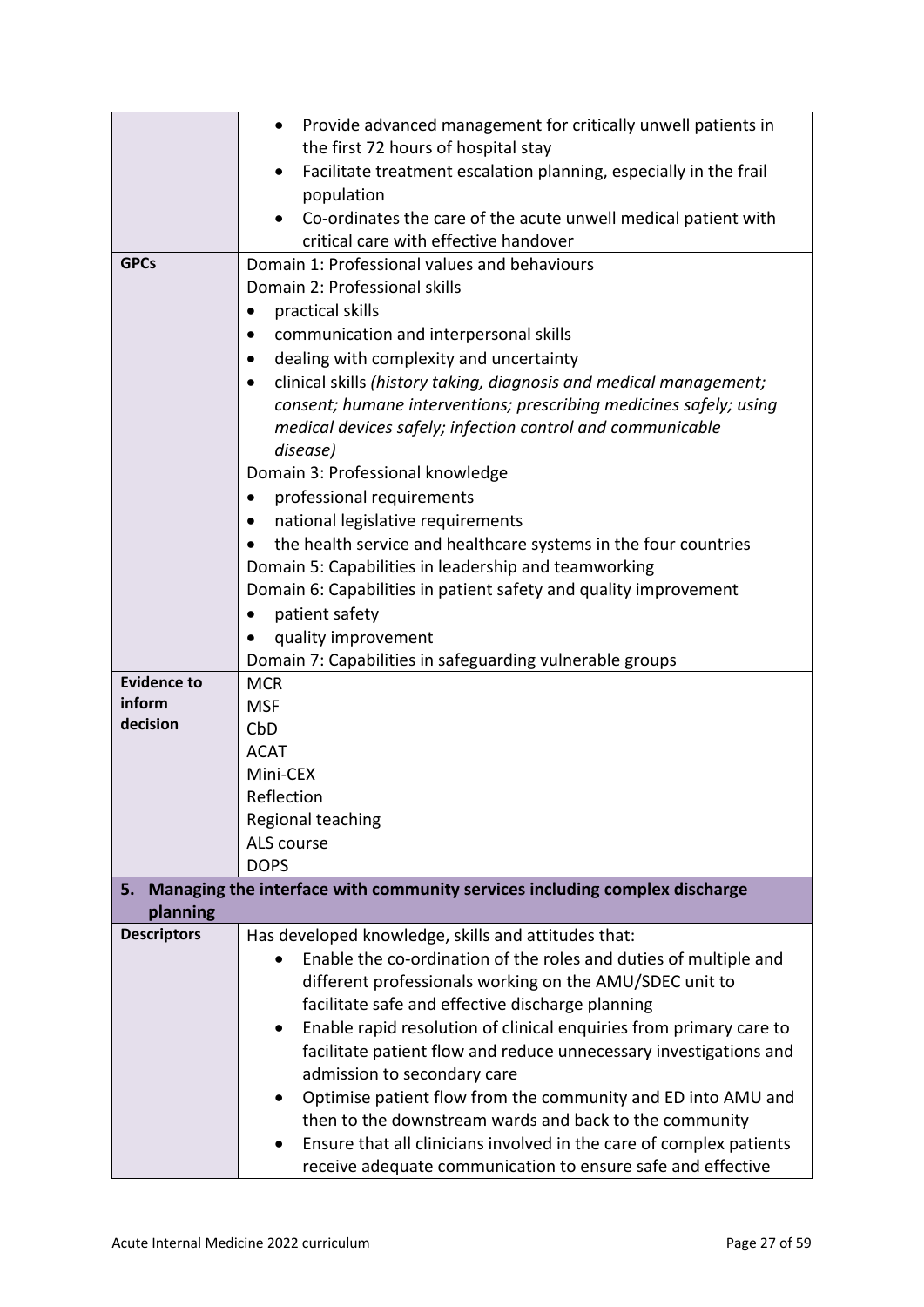|                    | discharge – including liaison with named lead clinician in adult                                                           |  |  |  |
|--------------------|----------------------------------------------------------------------------------------------------------------------------|--|--|--|
|                    | and/or Older persons mental health services, CAMHS                                                                         |  |  |  |
| <b>GPCs</b>        | Domain 1: Professional values and behaviours                                                                               |  |  |  |
|                    | Domain 2: Professional skills                                                                                              |  |  |  |
|                    | practical skills                                                                                                           |  |  |  |
|                    | communication and interpersonal skills                                                                                     |  |  |  |
|                    | dealing with complexity and uncertainty                                                                                    |  |  |  |
|                    | clinical skills (history taking, diagnosis and medical management;                                                         |  |  |  |
|                    | consent; humane interventions; prescribing medicines safely; using                                                         |  |  |  |
|                    | medical devices safely; infection control and communicable                                                                 |  |  |  |
|                    | disease)                                                                                                                   |  |  |  |
|                    | Domain 3: Professional knowledge                                                                                           |  |  |  |
|                    | professional requirements                                                                                                  |  |  |  |
|                    | national legislative requirements<br>$\bullet$                                                                             |  |  |  |
|                    | the health service and healthcare systems in the four countries<br>$\bullet$                                               |  |  |  |
|                    | Domain 4: Capabilities in health promotion and illness prevention                                                          |  |  |  |
|                    | Domain 5: Capabilities in leadership and teamworking                                                                       |  |  |  |
|                    | Domain 6: Capabilities in patient safety and quality improvement                                                           |  |  |  |
|                    | patient safety                                                                                                             |  |  |  |
|                    | quality improvement                                                                                                        |  |  |  |
|                    | Domain 7: Capabilities in safeguarding vulnerable groups                                                                   |  |  |  |
|                    | Domain 8: Capabilities in education and training                                                                           |  |  |  |
| <b>Evidence to</b> | Patient feedback                                                                                                           |  |  |  |
| inform<br>decision | <b>MCR</b>                                                                                                                 |  |  |  |
|                    | <b>MSF</b>                                                                                                                 |  |  |  |
|                    | CbD                                                                                                                        |  |  |  |
|                    | <b>ACAT</b>                                                                                                                |  |  |  |
|                    | Mini-CEX                                                                                                                   |  |  |  |
|                    | Reflection                                                                                                                 |  |  |  |
|                    | Regional teaching                                                                                                          |  |  |  |
| 6.                 | Developing a specialty skill within several broad domains. These are clinical,<br>academic, research or procedural skills. |  |  |  |
| <b>Descriptors</b> | Demonstrate the development of a specialty skill relevant to the<br>$\bullet$                                              |  |  |  |
|                    | practice of Acute Internal Medicine                                                                                        |  |  |  |
| <b>GPCs</b>        | Domain 1: Professional values and behaviours                                                                               |  |  |  |
|                    | Domain 2: Professional skills                                                                                              |  |  |  |
|                    | practical skills<br>$\bullet$                                                                                              |  |  |  |
|                    | communication and interpersonal skills                                                                                     |  |  |  |
|                    | dealing with complexity and uncertainty                                                                                    |  |  |  |
|                    | clinical skills (history taking, diagnosis and medical management;<br>٠                                                    |  |  |  |
|                    | consent; humane interventions; prescribing medicines safely; using                                                         |  |  |  |
|                    | medical devices safely; infection control and communicable                                                                 |  |  |  |
|                    | disease)                                                                                                                   |  |  |  |
|                    | Domain 3: Professional knowledge                                                                                           |  |  |  |
|                    | professional requirements<br>٠                                                                                             |  |  |  |
|                    | national legislative requirements                                                                                          |  |  |  |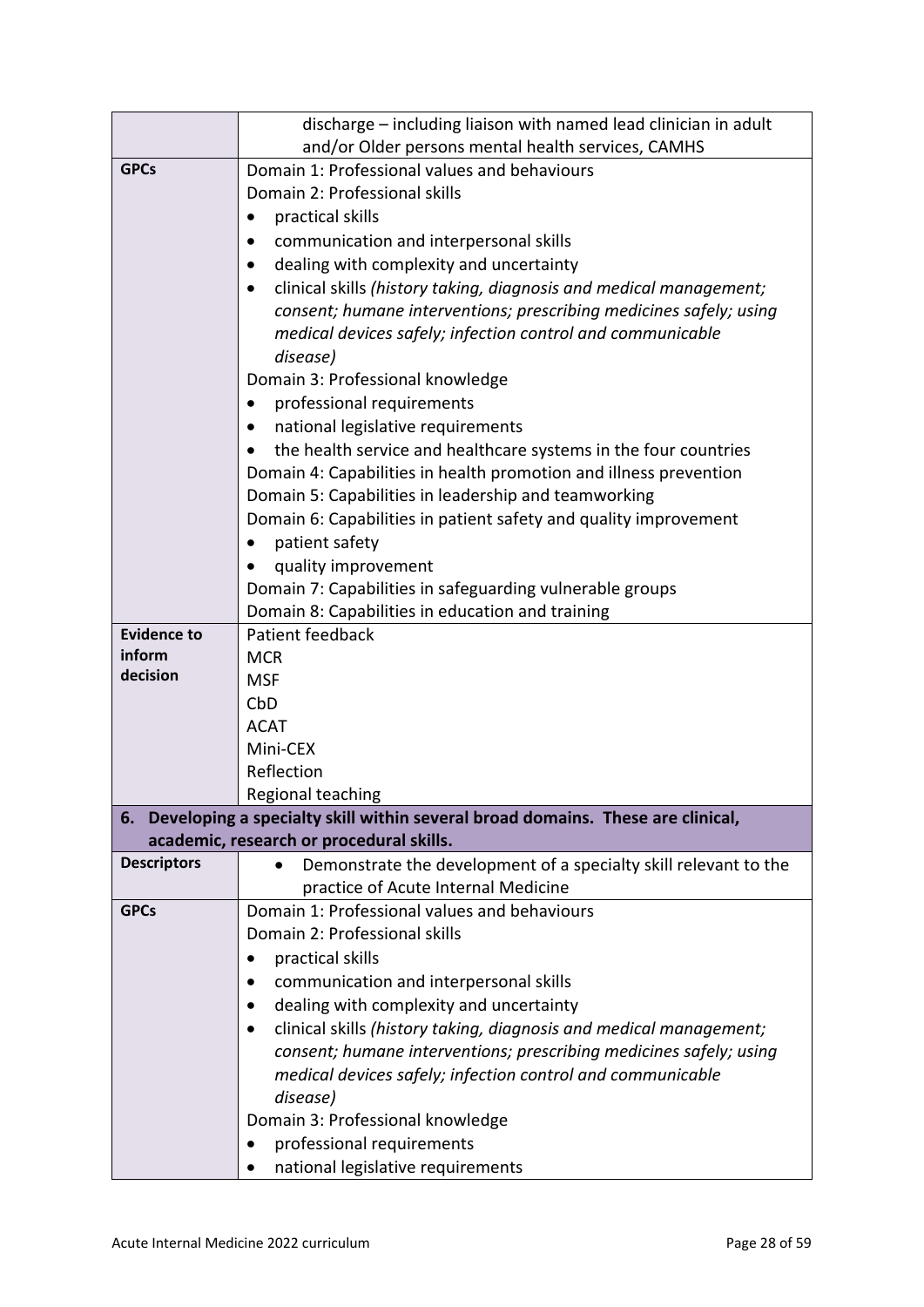|                    | the health service and healthcare systems in the four countries  |  |  |  |  |
|--------------------|------------------------------------------------------------------|--|--|--|--|
|                    | Domain 5: Capabilities in leadership and teamworking             |  |  |  |  |
|                    | Domain 6: Capabilities in patient safety and quality improvement |  |  |  |  |
|                    | patient safety                                                   |  |  |  |  |
|                    | quality improvement                                              |  |  |  |  |
|                    | Domain 8: Capabilities in education and training                 |  |  |  |  |
|                    | Domain 9: Capabilities in research and scholarship               |  |  |  |  |
| <b>Evidence to</b> | Educational supervisors report                                   |  |  |  |  |
| <b>Evidence to</b> | Evidence as per specialty skills part of the curriculum          |  |  |  |  |
| inform             |                                                                  |  |  |  |  |
| decision           |                                                                  |  |  |  |  |

#### **KEY**

| <b>ACAT</b>  | Acute care assessment tool    | <b>ALS</b>  | <b>Advanced Life Support</b>            |
|--------------|-------------------------------|-------------|-----------------------------------------|
| CbD          | Case-based discussion         | <b>DOPS</b> | Direct observation of procedural skills |
| <b>GCP</b>   | <b>Good Clinical Practice</b> | <b>MRCP</b> | Membership of the Royal Colleges of     |
|              |                               | (UK)        | Physicians Diploma                      |
| Mini-CEX     | Mini-clinical evaluation      | <b>MCR</b>  | Multiple consultant report              |
|              | exercise                      |             |                                         |
| <b>MSF</b>   | Multi source feedback         | <b>PS</b>   | Patient survey                          |
| <b>QIPAT</b> | Quality improvement project   | <b>TO</b>   | Teaching observation                    |
|              | assessment tool               |             |                                         |

## <span id="page-28-0"></span>**3.5 Presentations and conditions**

The scope of AIM is broad and cannot be encapsulated by a finite list of presentations and conditions. Any attempt to list all relevant presentations, conditions and issues would be extensive but inevitably incomplete, and rapidly become out-dated.

The table below details the key presentations and conditions of AIM. Each of these should be regarded as a clinical context in which trainees should be able to demonstrate CiPs and GPCs. In this spiral curriculum, trainees will expand and develop the knowledge, skills and attitudes around managing patients with these conditions and presentations. The patient should always be at the centre of knowledge, learning and care.

Trainees must demonstrate core bedside skills, including information gathering through history and physical examination and information sharing with patients, families and colleagues.

Treatment care and strategy covers how a doctor selects drug treatments or interventions for a patient. It includes discussions and decisions as to whether treatment should be active or palliative, and also broader aspects of care, including involvement of other professionals or services.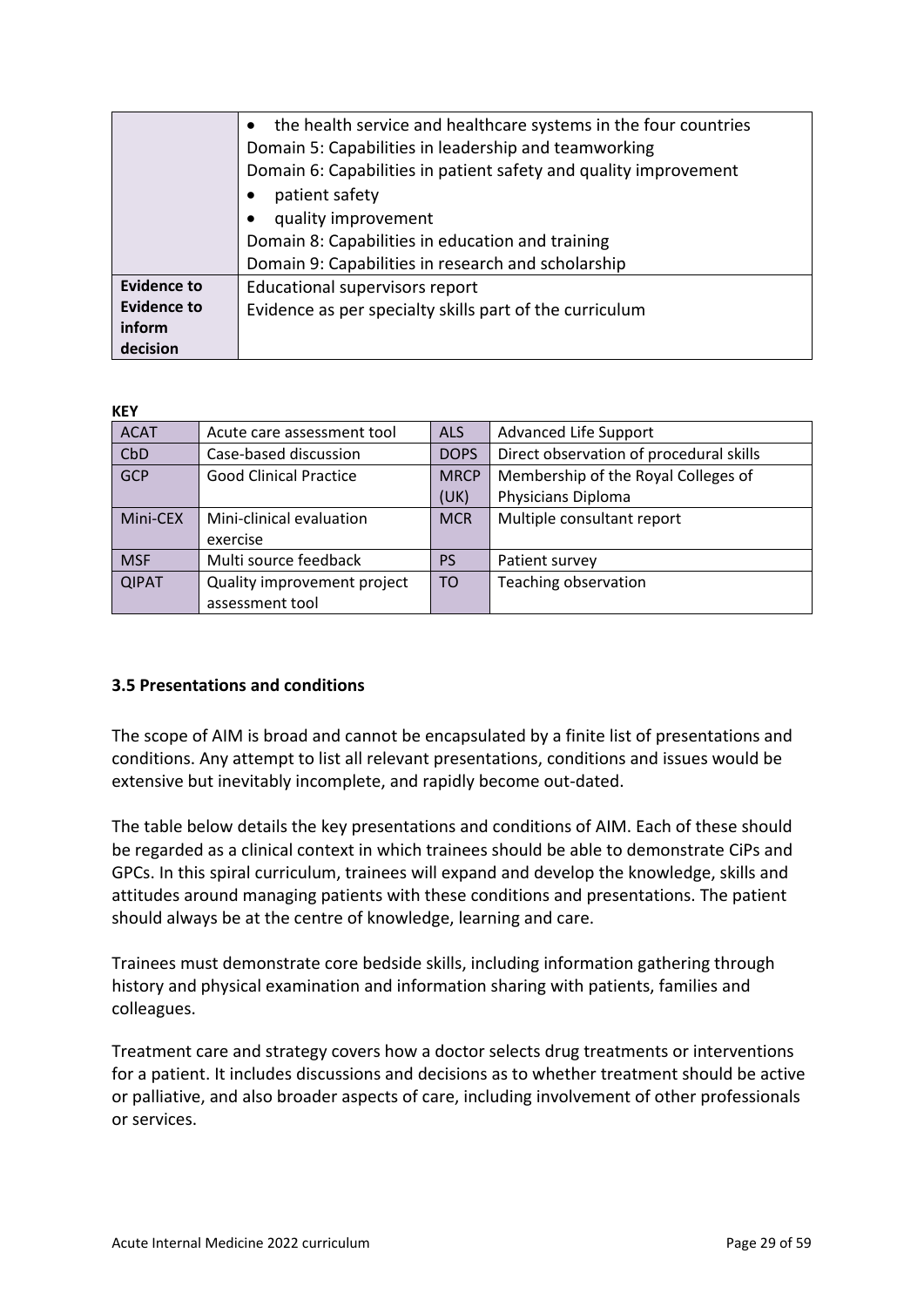Particular presentations, conditions and issues are listed either because they are common (therefore the AIM physician must be familiar with them) or serious (having high morbidity, mortality and/or serious implications for treatment or public health).

Some presentations may be caused by conditions attributed to more than one body system, and some conditions may be the rightful province of two or more systems.

The table of systems/specialties, presentations and conditions of AIM is to be interpreted with common sense. Each condition and presentation appears once in the syllabus, or on a limited number of occasions, e.g. chest pain is listed as a cardiology or respiratory medicine presentation. The fact that chest pain is not listed as a rheumatological presentation does not mean that the curriculum does not require that the trainee recognises that there can be musculoskeletal causes of chest pain. It is not felt necessary to document the specific attributes of each presentation and condition with which trainees need to be familiar as this will vary between conditions and presentations. However, for each condition/presentation, trainees will need to be familiar with such aspects as aetiology, epidemiology, clinical features, investigation, management and prognosis. Our approach is to provide general guidance and not exhaustive detail, which would inevitably become out of date.

| <b>System/Specialty</b>           | <b>Presentations</b>                                                                                                          | <b>Conditions/Issues</b>                                                                                                                                                                                                                                                                                                                                       |
|-----------------------------------|-------------------------------------------------------------------------------------------------------------------------------|----------------------------------------------------------------------------------------------------------------------------------------------------------------------------------------------------------------------------------------------------------------------------------------------------------------------------------------------------------------|
| <b>Emergency</b><br>presentations | Cardiorespiratory arrest<br>Shocked patient<br>Unconscious patient<br>Anaphylaxis<br>Peri-arrest presentations<br>Hypothermia | Sepsis<br>Massive / submassive pulmonary<br>embolism<br>Hypovolaemia<br>Myocardial infarctions / arrhythmias<br>Poisoning                                                                                                                                                                                                                                      |
| <b>Allergy</b>                    | Acute allergic symptoms<br>Angioedema<br>Nose and sinus symptoms<br>Urticaria                                                 | Allergy - food, latex, transfusion<br>Drug - allergy and intolerance<br>Rhinitis / sinusitis / conjunctivitis<br>Skin disorders<br>Urticaria and angioedema                                                                                                                                                                                                    |
| Cardiology                        | <b>Breathlessness</b><br>Chest pain<br>Limb swelling<br>Palpitations<br>Syncope and pre-syncope                               | Cardiac arrhythmias<br>Cardiac failure<br>Cardiac involvement in infectious<br>disease<br>Congenital heart disease in the young<br>person or adult<br>Coronary heart disease<br>Diseases of heart muscle<br>Diseases of the arteries, including<br>aortic dissection<br>Diseases of the pulmonary circulation<br>Heart valve disease<br>Hypertension<br>Oedema |

### **Presentations and conditions of Acute Internal Medicine by system/specialty**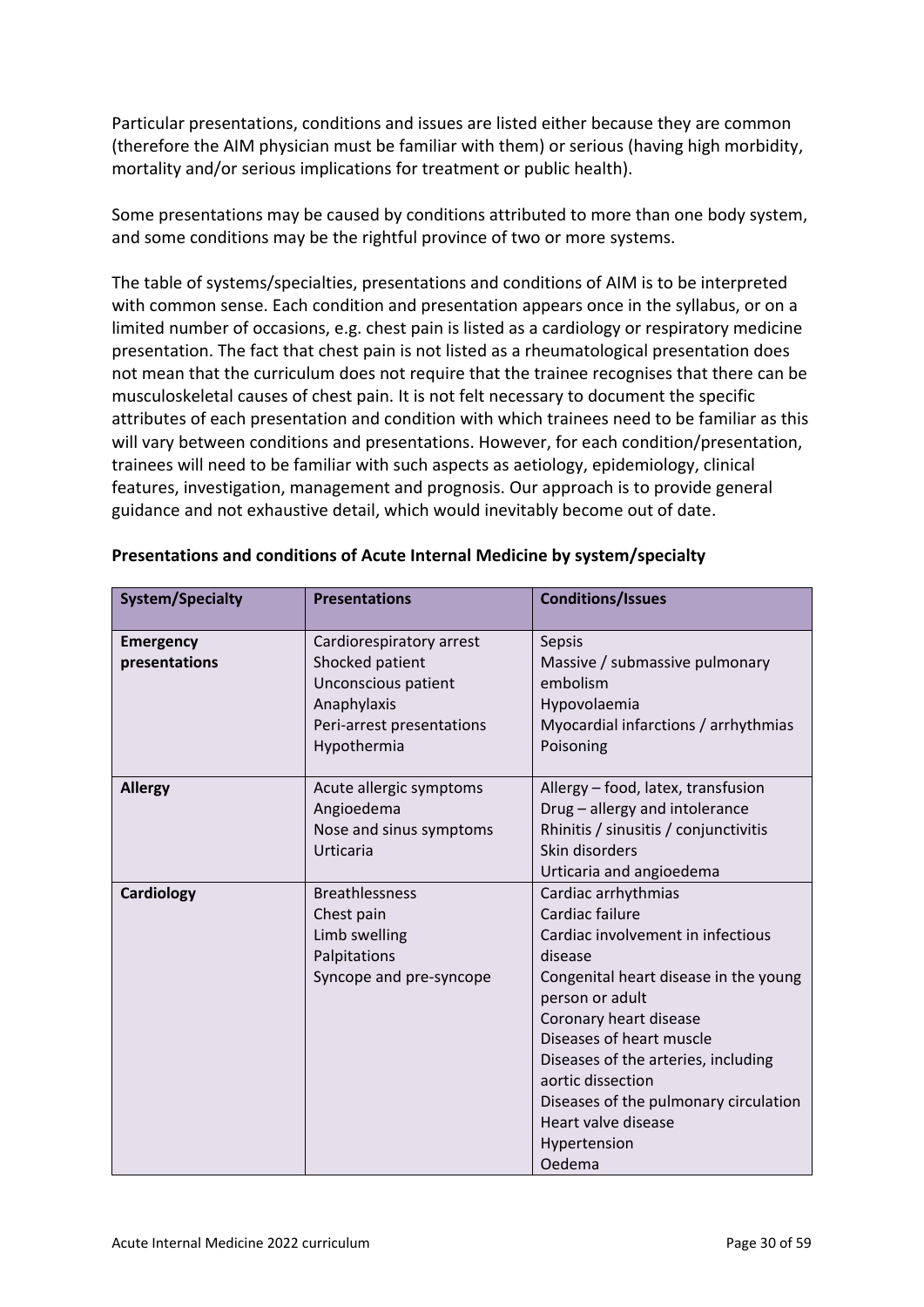| <b>System/Specialty</b>       | <b>Presentations</b>       | <b>Conditions/Issues</b>                                       |
|-------------------------------|----------------------------|----------------------------------------------------------------|
|                               |                            | Pericardial disease                                            |
|                               |                            | Venous thromboembolism                                         |
| <b>Clinical genetics</b>      | <b>Familial conditions</b> | Common single gene disorders in the                            |
|                               | Possibility of genetic     | young person or adult                                          |
|                               | diagnosis                  |                                                                |
|                               |                            |                                                                |
| <b>Clinical pharmacology</b>  | Drug side effects          | Adverse drug reactions                                         |
| and therapeutics              | Drug allergy               | Practice safe / rational prescribing                           |
|                               | Hypertension               | and medicines optimisation including                           |
|                               |                            | antimicrobial stewardship                                      |
|                               |                            | Use national or local guidelines on                            |
|                               |                            | appropriate and safe prescribing                               |
| <b>Dermatology</b>            | Pruritus                   | Blood and lymphatic vessel disorders                           |
|                               | Rash                       | Cutaneous reactions to drugs                                   |
|                               | Skin lesions               | Cutaneous vasculitis, connective                               |
|                               |                            | tissue diseases and urticaria                                  |
|                               |                            | Dermatitis / eczema<br>Infections of the skin and soft tissues |
|                               |                            | Skin in systemic disease                                       |
|                               |                            | Tumours of the skin                                            |
|                               |                            | <b>Blistering disorders</b>                                    |
| <b>Endocrinology and</b>      | Hyperglycaemia             | <b>Adrenal disorders</b>                                       |
| diabetes mellitus             | Hypoglycaemia              | Diabetes mellitus                                              |
|                               | Obesity                    | Diabetic emergencies                                           |
|                               | Polydipsia                 | Disorders of the anterior pituitary                            |
|                               | Polyuria                   | Disorders of the posterior pituitary                           |
|                               | Sick day rules             | Electrolyte disorders                                          |
|                               | Weight loss                | Pancreatic endocrine disorders                                 |
|                               | Electrolyte disorders      | (other)                                                        |
|                               | Ketoacidosis               | Parathyroid disorders                                          |
|                               |                            | Thyroid disorders                                              |
| <b>Gastroenterology and</b>   | Abdominal mass /           | Acute abdominal pathologies                                    |
| <b>Hepatology</b>             | hepatosplenomegaly         | Alcohol related liver disease                                  |
|                               | Abdominal pain             | Chronic liver diseases                                         |
|                               | Abdominal swelling         | Diet and nutritional support                                   |
|                               | Anaemia                    | Diseases of the GI system                                      |
|                               | Constipation               | <b>Functional bowel disorders</b>                              |
|                               | Diarrhoea                  | <b>Gastrointestinal infections</b>                             |
|                               | Haematemesis and melaena   | Inflammatory bowel diseases                                    |
|                               | Jaundice                   | Malabsorption                                                  |
|                               | Nausea and vomiting        | Nutrition and malnutrition                                     |
|                               | <b>Rectal bleeding</b>     | Refeeding syndrome                                             |
|                               | Swallowing difficulties    | Vascular disorders of the GI tract                             |
|                               | Weight loss                |                                                                |
|                               | Nutrition and malnutrition |                                                                |
|                               |                            |                                                                |
| <b>Genitourinary medicine</b> | New presentations of HIV   | <b>HIV</b> infection                                           |
|                               | Acute presentations of     | Reproductive health (incl                                      |
|                               | sexually transmitted       | contraception)                                                 |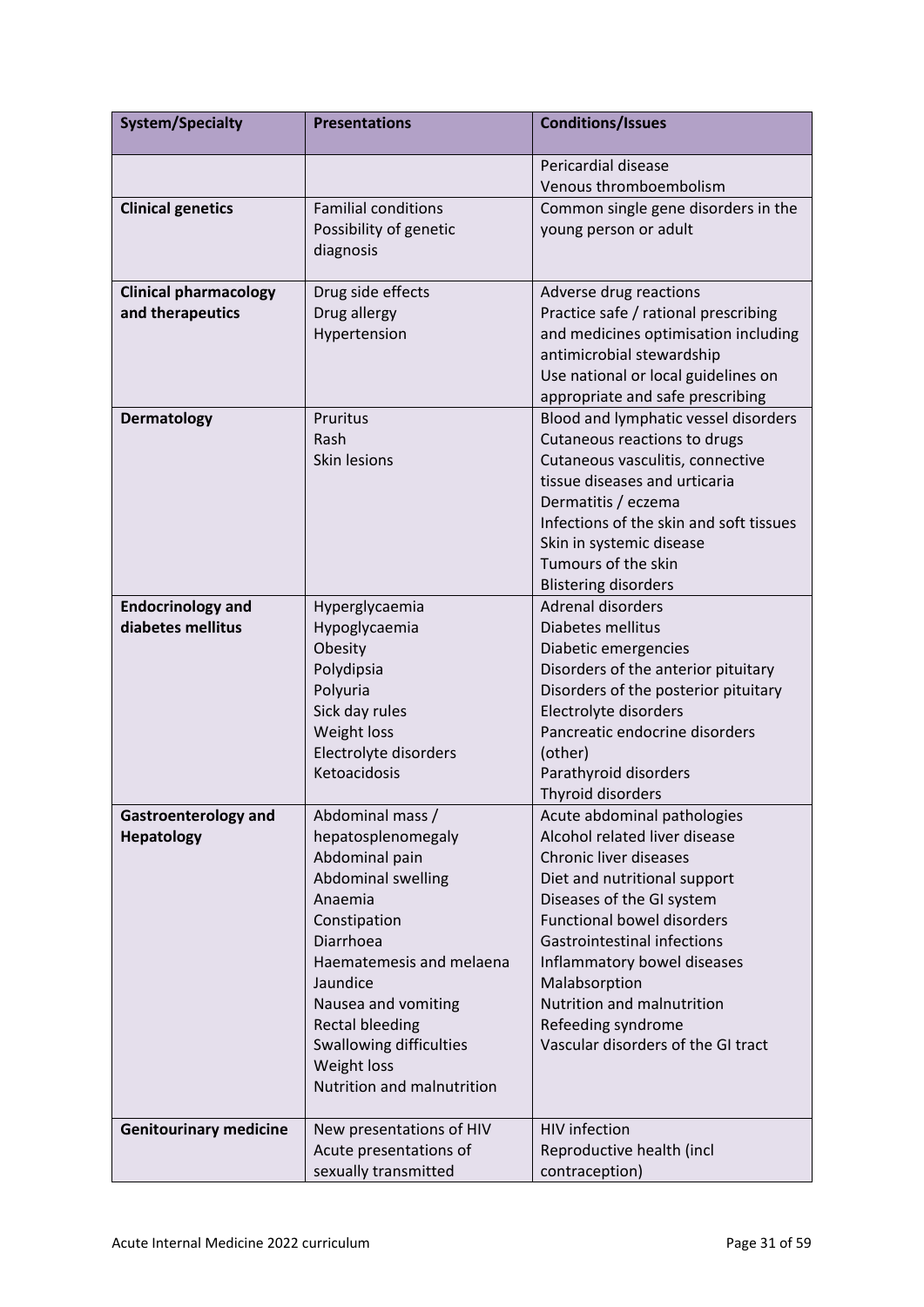| <b>System/Specialty</b>      | <b>Presentations</b>                                                                                                                                                                                 | <b>Conditions/Issues</b>                                                                                                                                                                                                                                                                                                     |
|------------------------------|------------------------------------------------------------------------------------------------------------------------------------------------------------------------------------------------------|------------------------------------------------------------------------------------------------------------------------------------------------------------------------------------------------------------------------------------------------------------------------------------------------------------------------------|
|                              | infections and systemic<br>complications                                                                                                                                                             |                                                                                                                                                                                                                                                                                                                              |
| <b>Geriatric medicine</b>    | Delirium<br>Deterioration in mobility<br>Falls<br>Frailty<br>Incontinence<br>Unsteadiness / balance<br>disturbance                                                                                   | Continence - faecal and urinary<br>Dementias<br>Depression<br>Malnutrition<br>Movement disorders<br>Osteoporosis<br>Pressure ulcers                                                                                                                                                                                          |
| Haematology                  | Anaemia<br>Bruising and spontaneous<br>bleeding<br>Coagulation test abnormality<br>Full blood count abnormality<br>Lymphadenopathy<br>Neutropenic fever<br><b>Transfusion reactions</b>              | Anaemia<br><b>Blood transfusion and alternatives</b><br>Common haematological<br>malignancies<br>Bone marrow failure<br>Haemoglobinopathies<br>Haemolysis<br>Thrombosis and anticoagulant<br>therapy                                                                                                                         |
| Immunology                   | Angioedema<br><b>Recurrent infections</b>                                                                                                                                                            | Autoimmune systemic disorders<br>Hereditary angioedema<br>Primary immunodeficiency disorders                                                                                                                                                                                                                                 |
| <b>Infectious diseases</b>   | Fever<br>Sepsis syndrome<br>Weight loss<br>Fever of unknown origin                                                                                                                                   | Anti-microbial drug monitoring<br>Anti-microbial resistance and<br>stewardship<br><b>Bacterial infections</b><br>Evaluation of the unwell returning<br>traveller<br>Fever of unknown origin<br><b>Fungal infections</b><br>Infections in the immuno-<br>compromised host<br>Viral infections<br>Traveller and migrant health |
| <b>Medical ophthalmology</b> | Diplopia<br>Optic disc swelling<br>Painful eye<br>Red eye<br><b>Vision loss</b>                                                                                                                      | Cranial nerve palsy<br>Glaucoma<br>Retinal vascular disease                                                                                                                                                                                                                                                                  |
| <b>Neurology</b>             | Abnormal sensation<br>(paraesthesia and numbness)<br>Abnormal behaviour<br>Acute confusion<br>Bladder, bowel and sexual<br>dysfunction<br>Dizziness and vertigo<br>Headache<br>Involuntary movements | Acute stroke and transient ischaemic<br>attacks<br>Acute cranial nerve palsies<br>Chronic neurological disability<br>Dementia and cognitive disorders<br><b>Delirium</b><br>Epilepsy<br><b>Functional illness</b><br>Guillain Barre syndrome<br>Head injury                                                                  |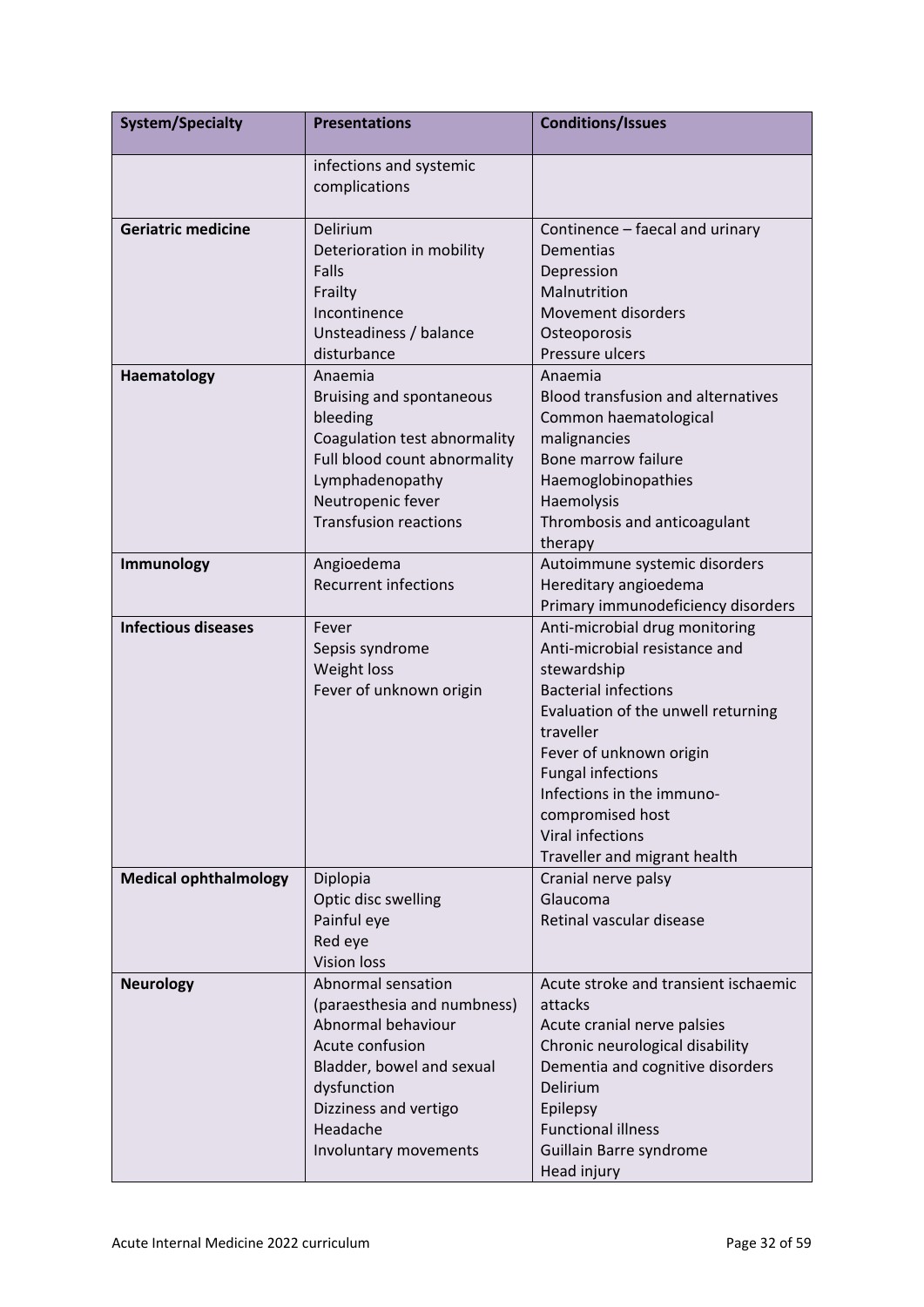| <b>System/Specialty</b>                            | <b>Presentations</b>                                                                                                                                                                                                                                                     | <b>Conditions/Issues</b>                                                                                                                                                                                                                                                                                                                                                                                   |
|----------------------------------------------------|--------------------------------------------------------------------------------------------------------------------------------------------------------------------------------------------------------------------------------------------------------------------------|------------------------------------------------------------------------------------------------------------------------------------------------------------------------------------------------------------------------------------------------------------------------------------------------------------------------------------------------------------------------------------------------------------|
|                                                    | Memory loss and intellectual<br>decline<br>Pain<br>Seizures (epileptic and non-<br>epileptic)<br>Speech disturbance<br>Swallowing difficulties<br>Syncope and pre-syncope<br>Unsteadiness<br>Visual disturbance<br>Weakness and paralysis<br><b>Functional disorders</b> | Meningitis and encephalitis<br>Migraine and other headache<br>syndromes<br>Motor neurone disease<br>Multiple sclerosis<br>Myasthenia gravis<br>Myopathies (acute and chronic)<br>Parkinson's disease and other<br>movement disorders<br>Peripheral neuropathy (acute and<br>chronic)<br>Subarachnoid haemorrhage and<br>cerebral venous sinus thrombosis<br>Tumours involving the brain and<br>spinal cord |
| <b>Oncology</b>                                    | Weight loss<br>Neutropenic sepsis<br>Spinal cord compression<br>Venous distension of<br>neck/upper limbs<br>Hypercalcaemia                                                                                                                                               | Common cancers<br>Hypercalcaemia<br>Neutropenic sepsis<br>Paraneoplastic conditions<br>Spinal cord compression<br>SVC obstruction<br>Side effects of anti-cancer treatments                                                                                                                                                                                                                                |
| <b>Palliative medicine and</b><br>end of life care | Pain<br>Physical symptoms other than<br>pain<br>Psychosocial concerns<br>including spiritual care and<br>care of family<br>The dying patient                                                                                                                             | End stage organ failure<br>Frailty<br>Multiple comorbidity<br><b>Anticipatory Care Planning</b>                                                                                                                                                                                                                                                                                                            |
| <b>Psychiatry</b>                                  | Aggressive or disturbed<br>behaviour<br>Alcohol and substance<br>dependence<br>Anxiety or panic<br>Physical symptoms<br>unexplained by organic<br>disease<br>Self-harm<br><b>Treatment refusal</b>                                                                       | Anxiety disorders<br>Bipolar disorder<br>Delirium<br>Depression<br><b>Eating disorders</b><br>Personality disorders<br>Psychoses<br>Schizophrenia<br>Somatic symptom disorders<br><b>Stress disorders</b><br>Suicide and self-harm including non<br>adherence to treatment                                                                                                                                 |
| <b>Renal medicine</b>                              | Fluid balance abnormality<br>Haematuria<br>Hypertension<br>Loin pain<br><b>Micturition difficulties</b><br>Polyuria<br>Proteinuria<br>Raised serum creatinine                                                                                                            | Acute kidney injury<br>Chronic kidney disease<br>Fluid balance disorders<br>Glomerular diseases<br>Malignant disease of the urinary tract<br>Nephrotic syndrome<br>Renal replacement therapy including<br>acute indications                                                                                                                                                                                |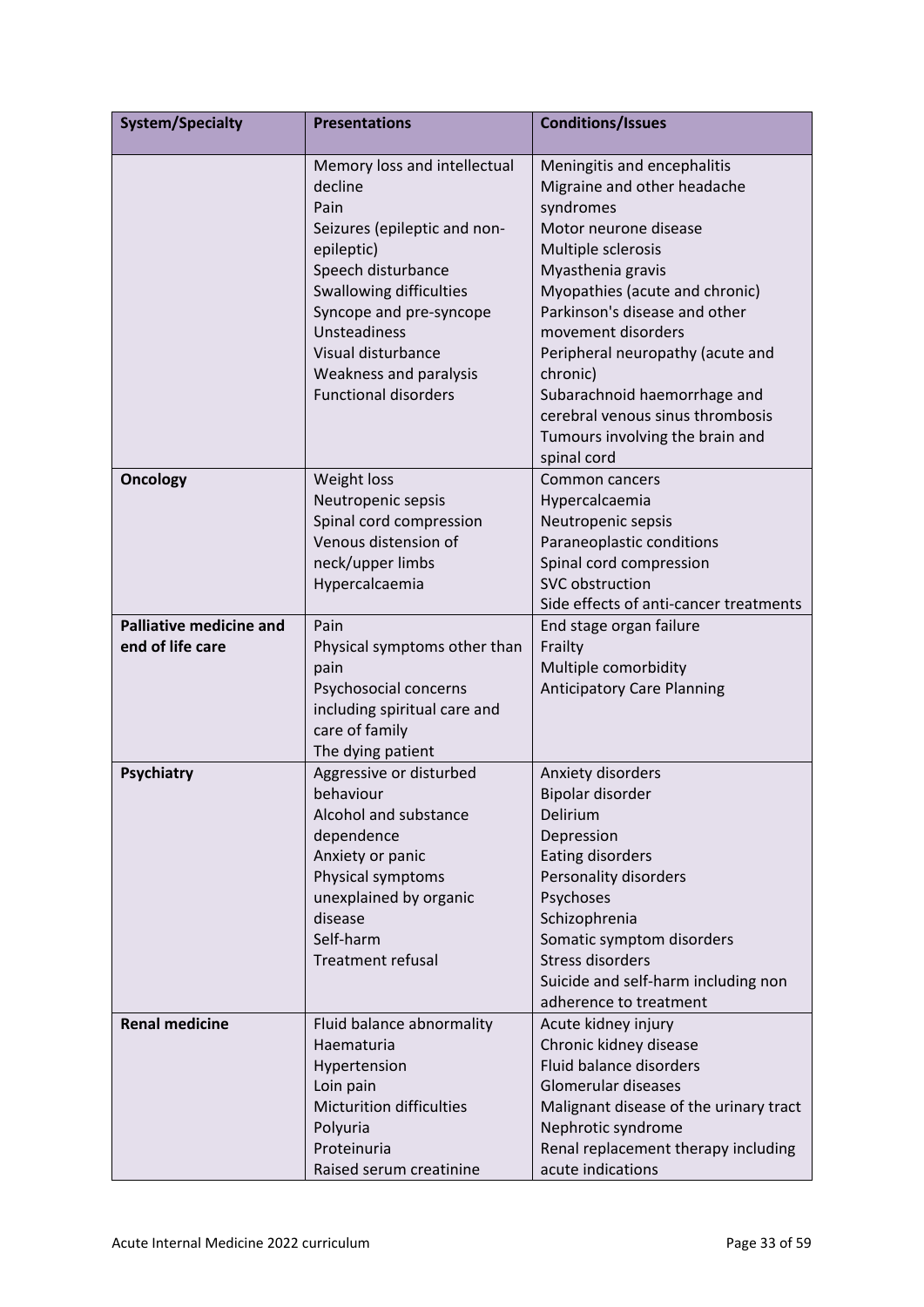| <b>System/Specialty</b>              | <b>Presentations</b>                                                                                                                                     | <b>Conditions/Issues</b>                                                                                                                                                                                                                                                                                                                                                                                                                                                                                                                                                      |
|--------------------------------------|----------------------------------------------------------------------------------------------------------------------------------------------------------|-------------------------------------------------------------------------------------------------------------------------------------------------------------------------------------------------------------------------------------------------------------------------------------------------------------------------------------------------------------------------------------------------------------------------------------------------------------------------------------------------------------------------------------------------------------------------------|
|                                      |                                                                                                                                                          | Renal tubular disorders<br>Systemic disorders affecting the<br>kidneys<br><b>Tubulointerstitial diseases</b><br>Urinary tract infection<br>Urinary tract obstruction                                                                                                                                                                                                                                                                                                                                                                                                          |
| <b>Respiratory medicine</b>          | <b>Breathlessness</b><br>Pleuritic chest pain<br>Cough<br>Haemoptysis<br>Hoarseness<br>Stridor<br>Pleural effusion<br>Wheeze<br>Sputum                   | Asthma<br><b>Bronchiectasis</b><br>Chronic obstructive pulmonary<br>disease<br>Cystic fibrosis<br>Diseases of the pulmonary circulation<br>Disorders of the thoracic cage and<br>diaphragm<br>Disorders of the upper respiratory<br>tract<br>Immune mediated respiratory<br>diseases<br>Interstitial lung diseases<br>Malignant diseases of the respiratory<br>system<br>Pleural diseases including<br>pneumothorax<br>Occupational lung diseases<br>Pulmonary embolism<br>Sleep related breathing disorders<br>Respiratory infections<br>Respiratory failure<br>Tuberculosis |
| Rheumatology                         | Back pain<br>Joint pain and swelling<br>Neck pain<br>Rash and weakness<br>Complications of<br>immunosuppression                                          | Multisystem rheumatic disorders<br>Spinal pain and regional disorders<br>Crystal-related arthropathies<br>Infection and arthritis<br>Monitoring and toxicity of<br>immunosuppressive drugs including<br>biologics and biosimilars<br>Osteoarthritis<br>Osteoporosis<br><b>Rheumatoid arthritis</b><br>Spondyloarthritides                                                                                                                                                                                                                                                     |
| Level 2 and level 3<br>enhanced care | Acutely deteriorating patient<br>Ventilatory failure<br>Requirement for<br>cardiovascular support<br><b>Emergency renal support</b><br>Airway compromise | Non Invasive Ventilation, CPAP and<br>other forms of respiratory support<br>Sepsis syndromes<br>Perioperative management<br>Critical care outreach                                                                                                                                                                                                                                                                                                                                                                                                                            |
| <b>Toxicology</b>                    | Overdose<br>Poisoning<br>Smoke inhalation                                                                                                                | Poisoning including intoxication<br>Smoke inhalation<br>Inadvertent exposure                                                                                                                                                                                                                                                                                                                                                                                                                                                                                                  |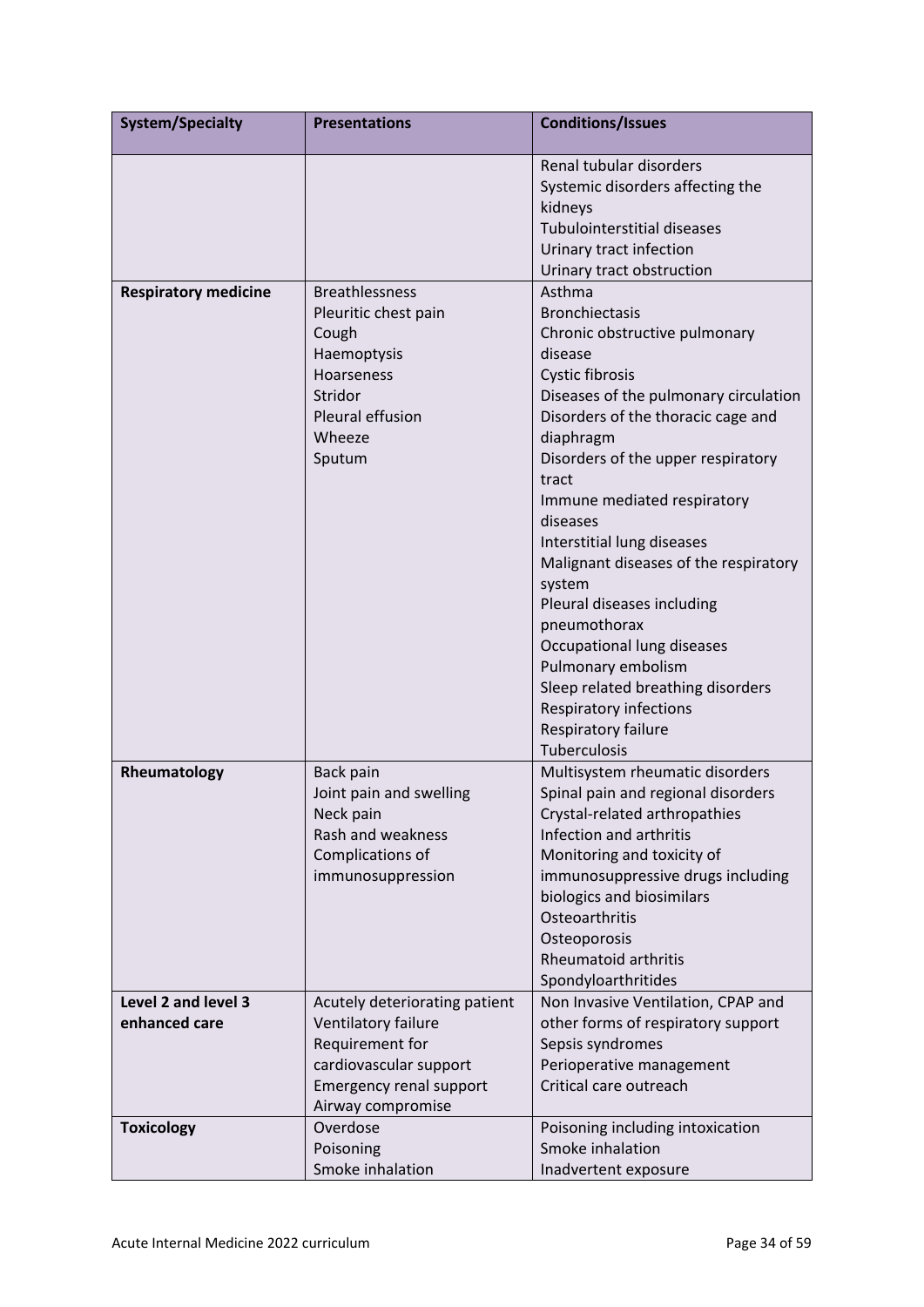| <b>System/Specialty</b>  | <b>Presentations</b>    | <b>Conditions/Issues</b>          |  |  |  |
|--------------------------|-------------------------|-----------------------------------|--|--|--|
|                          | Inadvertent exposure    | Acute withdrawal states           |  |  |  |
|                          | Recreational drug abuse |                                   |  |  |  |
|                          | Acute withdrawal states |                                   |  |  |  |
| <b>Pregnancy related</b> | <b>Breathlessness</b>   | Pregnancy related VTE             |  |  |  |
| medical conditions       | Chest pain              | Peripartum cardiomyopathy         |  |  |  |
|                          | Collapse                | Venous sinus thrombosis           |  |  |  |
|                          | Hyperglycaemia          | Pre-eclampsia and eclampsia       |  |  |  |
|                          | Vomiting                | <b>Gestational diabetes</b>       |  |  |  |
|                          | Headache                | <b>Hyperemesis Gravidarum</b>     |  |  |  |
|                          | Palpitations            | Migraine                          |  |  |  |
|                          | Hypertension            | Use of imaging techniques with    |  |  |  |
|                          |                         | respect to radiation exposure     |  |  |  |
|                          |                         | Use of medication                 |  |  |  |
| Other / all - clinical   | Incidental findings     | Chronic fatigue syndrome          |  |  |  |
|                          | Perioperative medicine  | Incidentalomas on imaging         |  |  |  |
|                          |                         | Peri-operative arrhythmias        |  |  |  |
|                          |                         | Peri-operative abnormal neurology |  |  |  |

## <span id="page-34-0"></span>**3.6 Practical procedures**

There are a number of procedural skills in which a trainee must become proficient.

Trainees must be able to outline the indications for these procedures and recognise the importance of valid consent, aseptic technique, safe use of analgesia and local anaesthetics, minimisation of patient discomfort, and requesting for help when appropriate. For all practical procedures the trainee must be able to recognise complications and respond appropriately if they arise, including calling for help from colleagues in other specialties when necessary.

Trainees should receive training or refresher training in procedural skills in a simulated environment if required. Assessment of procedural skills will be made using the direct observation of procedural skills (DOPS) tool. The table below sets out the minimum competency level expected for each of the practical procedures at the end of each year of training in AIM training. Trainees are expected to maintain procedural competences achieved during IM stage 1 training.

Obtaining independence in all these procedures is essential. Sites that require trainees to perform these procedures for service reasons will need to put in place mechanisms to provide training and assure competence for independent practice.

When a trainee has been signed off as being able to perform a procedure independently, they are not required to have any further assessment (DOPS) of that procedure, unless they or their educational supervisor think that this is required (in line with standard professional conduct).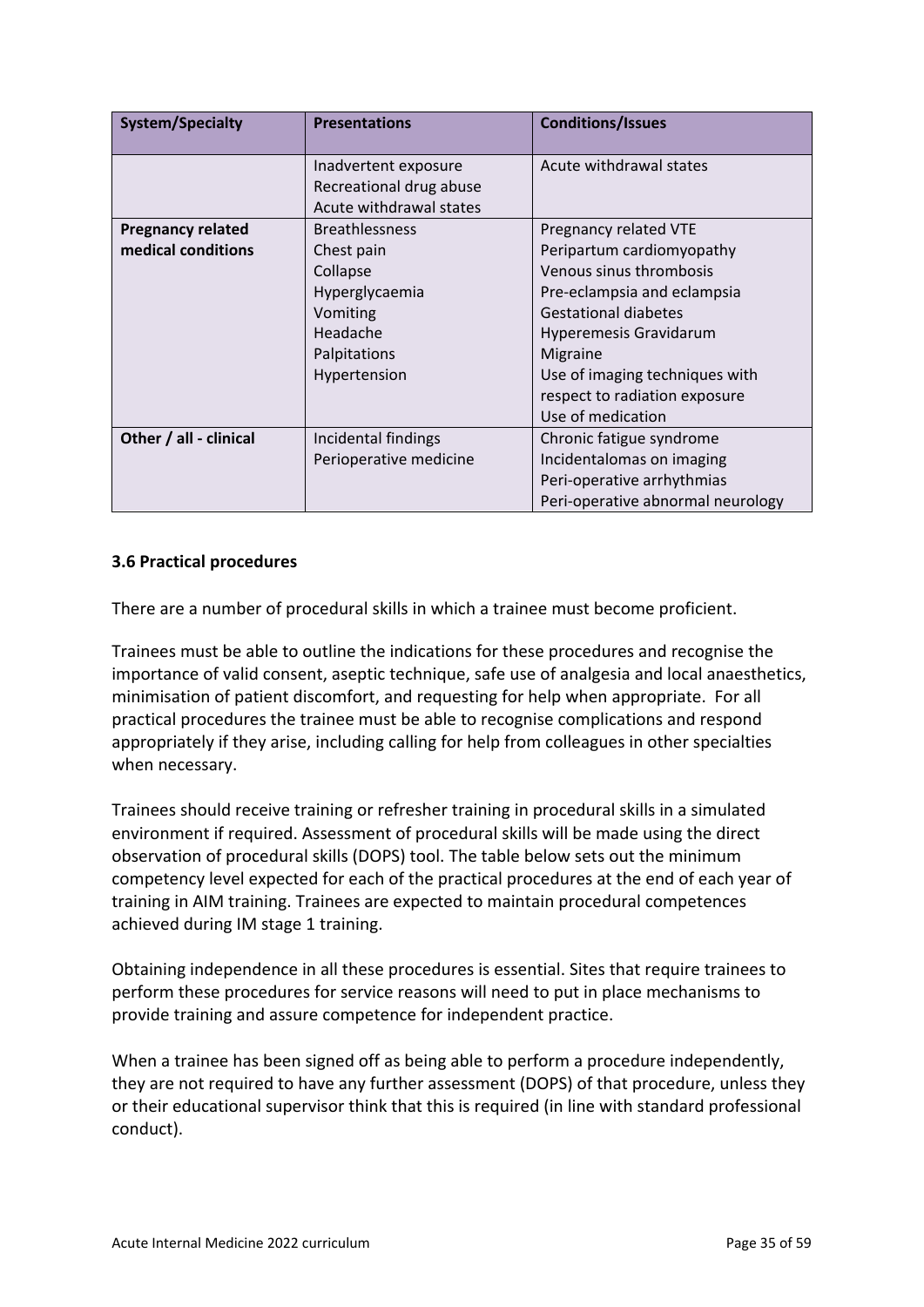### **Acute Internal Medicine practical procedures**

|                                                                                                 | <b>Acute Internal Medicine</b>                          |                                                                                              |                 |                                         |  |  |  |  |  |
|-------------------------------------------------------------------------------------------------|---------------------------------------------------------|----------------------------------------------------------------------------------------------|-----------------|-----------------------------------------|--|--|--|--|--|
| <b>Procedure</b>                                                                                | ST <sub>4</sub>                                         | ST <sub>5</sub>                                                                              | ST <sub>6</sub> | <b>CCT</b>                              |  |  |  |  |  |
| Advanced<br>cardiopulmonary<br>resuscitation (CPR)                                              | Leadership of a<br>cardiac arrest<br>team               | Maintain                                                                                     | Maintain        | Maintain                                |  |  |  |  |  |
| Central venous<br>cannulation (internal<br>jugular and femoral)<br>Check where this is in<br>IM | Skills lab or<br>satisfactory<br>supervised<br>practice | Competent to<br>perform<br>unsupervised                                                      | Maintain        | Maintain                                |  |  |  |  |  |
| Intraosseus access to<br>circulation for<br>resuscitation                                       | Skills lab or<br>satisfactory<br>supervised<br>practice | Maintain                                                                                     | Maintain        | Maintain                                |  |  |  |  |  |
| Intercostal drain for<br>pneumothorax                                                           | Competent to<br>perform<br>unsupervised                 | Maintain                                                                                     | Maintain        | Maintain                                |  |  |  |  |  |
| Intercostal drain for<br>effusion <sup>a</sup>                                                  | Competent to<br>perform<br>unsupervised                 | Maintain                                                                                     | Maintain        | Maintain                                |  |  |  |  |  |
| Knee aspiration                                                                                 | Skills lab or<br>satisfactory<br>supervised<br>practice | Competent to<br>perform<br>unsupervised                                                      | Maintain        | Maintain                                |  |  |  |  |  |
| Abdominal<br>paracentesis                                                                       | Competent to<br>perform<br>unsupervised                 | Maintain                                                                                     | Maintain        | Maintain                                |  |  |  |  |  |
| Setting up Non<br><b>Invasive Ventilation</b><br>or CPAP                                        |                                                         | Skills lab or<br>satisfactory<br>supervised<br>practice                                      | Maintain        | Competent to<br>perform<br>unsupervised |  |  |  |  |  |
| Arterial line insertion                                                                         |                                                         | Competent to<br>perform<br>unsupervised                                                      | Maintain        | Maintain                                |  |  |  |  |  |
| Point of care of<br>ultrasound                                                                  | Theoretical course<br>attended                          | Signed off as<br>competent in<br>focused chest,<br>abdominal and<br>lower limb<br>ultrasound | Maintain        | Maintain                                |  |  |  |  |  |

#### **Notes**

a Pleural procedures should be undertaken in line with the British Thoracic Society guidelines. These state that thoracic ultrasound guidance is strongly recommended for all pleural procedures for pleural fluid, also that the marking of a site using thoracic ultrasound for subsequent remote aspiration or chest drain insertion is not recommended, except for large effusions. Ultrasound guidance should be provided by an appropriately trained pleural-trained ultrasound practitioner.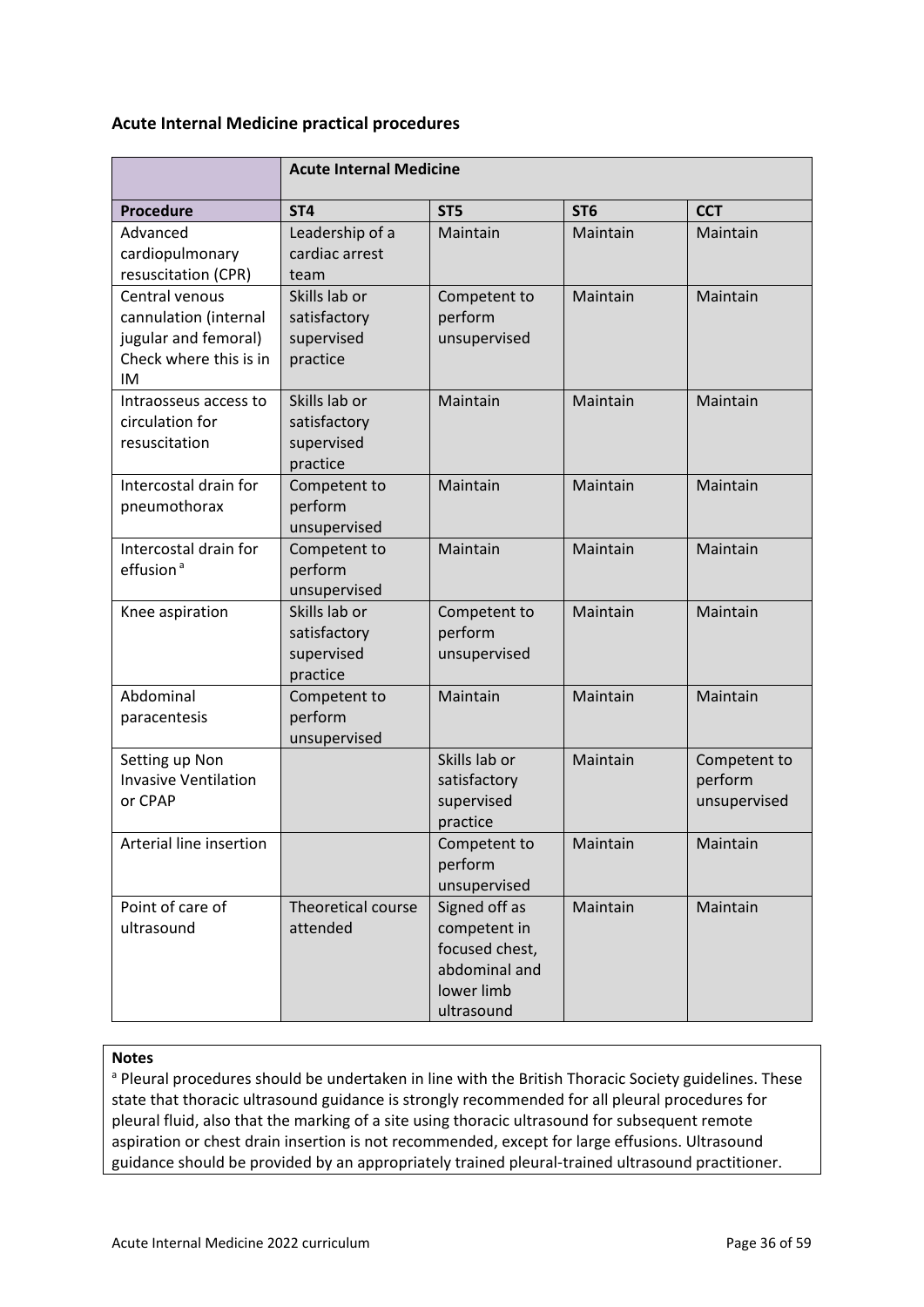# <span id="page-36-0"></span>**4 Learning and Teaching**

## <span id="page-36-1"></span>**4.1 The training programme**

The organisation and delivery of postgraduate training is the responsibility of the Health Education England (HEE) and its Local Education and Training Boards (LETBs), NHS Education for Scotland (NES), Health Education and Innovation Wales (HEIW) and the Northern Ireland Medical and Dental Training Agency (NIMDTA). A training programme director (TPD) will be responsible for coordinating the Acute Internal Medicine training programme. In England, the local organisation and delivery of training is overseen by a school of medicine.

Progression through the programme will be determined by the ARCP process (section 5.6) and the training requirements for each indicative year of training are summarised in the AIM ARCP decision aid (available on the [JRCPTB website\)](http://www.jrcptb.org.uk/). The successful completion of AIM will be dependent on achieving the expected level in all CiPs, GPCs and procedural skills. The programme of assessment will be used to monitor and determine progress through the programme. Training will normally take place in a range of District General Hospitals and Teaching Hospitals.

The sequence of training should ensure appropriate progression in experience and responsibility. The training to be provided at each training site is defined to ensure that, during the programme, the entire syllabus is covered and also that unnecessary duplication and educationally unrewarding experiences are avoided.

The following provides a guide on how training programmes should be focussed in each training year in order for trainees to gain the experience and develop the capabilities to the level required.

When training in AIM stage all trainees will have an appropriate clinical supervisor (a consultant member of the team) and an appropriate educational supervisor in AIM. The clinical supervisor and educational supervisor may be the same person. It is mandatory for trainees in AIM to have an educational supervisor who practises AIM themselves.

## **4.1.1 Training**

All training should be conducted in institutions which meet the relevant JRCPTB Quality Criteria, GMC standards for training and education and the relevant Health and Safety standards. Please see section 4.2 for guidance on methods of teaching and learning.

### *Acute Medical Unit training*

An indicative 18 months of the indicative 48 months of dual AIM and IM training should be spent on an Acute Medicine Unit (AMU). During this period of training, it is anticipated that the trainee will gain experience in the majority of the presentations and conditions detailed in Section 3.2.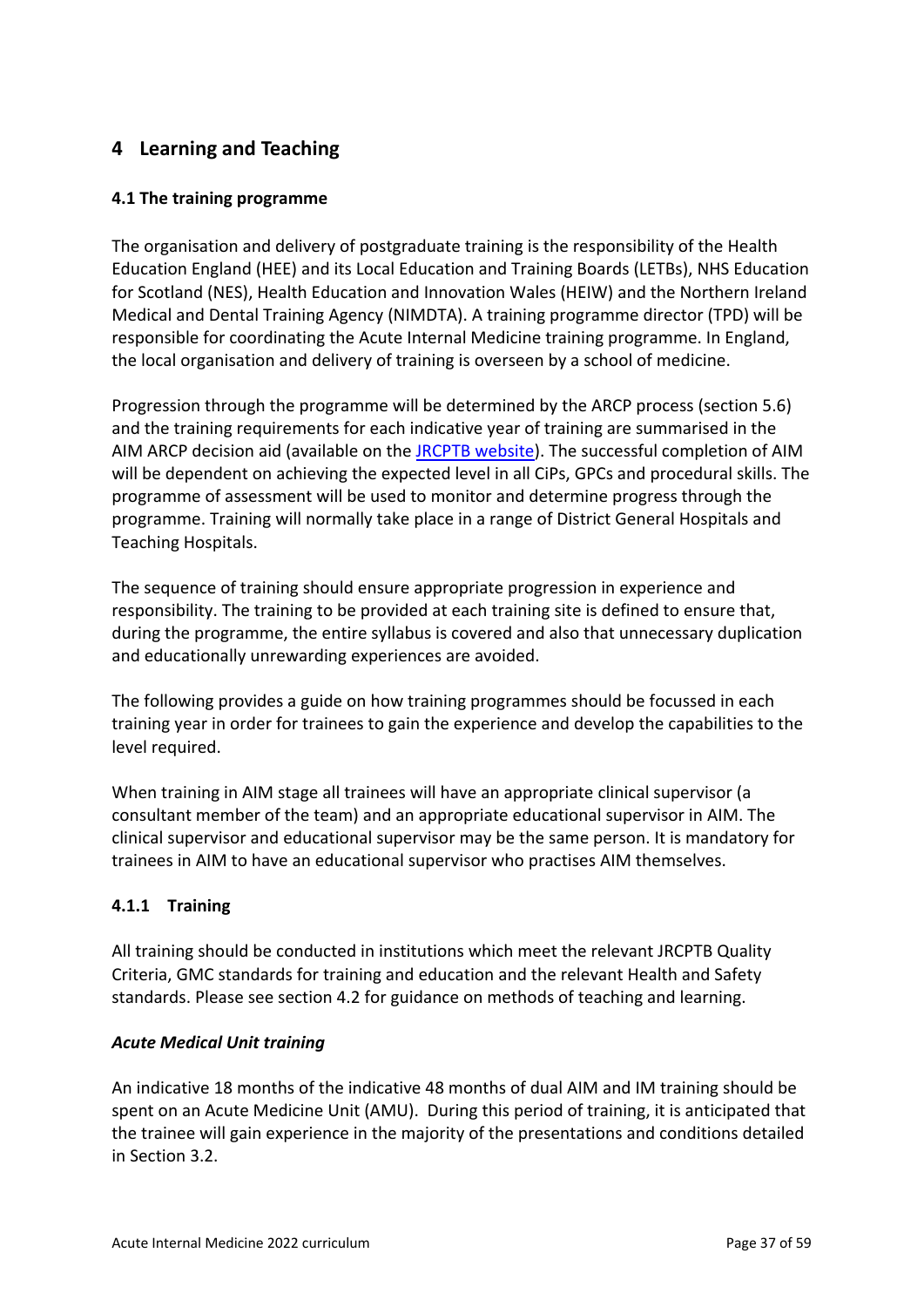The final year of training should include an indicative 6 months within an AMU that is led by an Acute Physician. This should include training in management and leadership skills as well as taking a more senior but supervised role within the running of the acute medical unit.

Acute Medicine should include training to support achieving the competencies detailed in the AIM CiPs, especially CiPs 1, 2, 3 and 5.

### *Inpatient training*

At least 12 months of the 48 months of dual AIM and IM training should be spent in an indicative four month block attachments to each of Respiratory Medicine, Cardiology and Geriatric medicine.

**Respiratory Medicine** (indicative 4 months) should include training in:

- General respiratory outpatient clinics
- Assessment of new inpatient respiratory referrals
- Assessment of referrals of patients for non-invasive ventilation
- The operation of respiratory MDT meetings such as lung cancer

**Cardiology** (indicative 4 months) should include training in:

- General cardiology outpatient clinics
- Rapid Access chest pain clinics
- Assessment of patients on the Coronary Care Unit
- Assessment and selection of patients for interventional procedures
- Management of acute arrythmias

**Geriatric Medicine** (indicative 4 months) should include training in:

- General geriatric outpatient clinics
- Assessment and management of frailty
- MDT meetings including complex discharge planning
- Assessment of new inpatient geriatric referrals

### *Outpatient training*

During both the training on Acute Medicine Units and in Cardiology, Respiratory and Geriatric placements trainees will have access to training in outpatient settings. Reflecting changes in clinical practice, some of this training could be provided as community experience, virtual clinics and work in ambulatory settings.

In placements in Respiratory Medicine, Cardiology and Geriatric medicine trainees must have access to at least one clinic per week on average.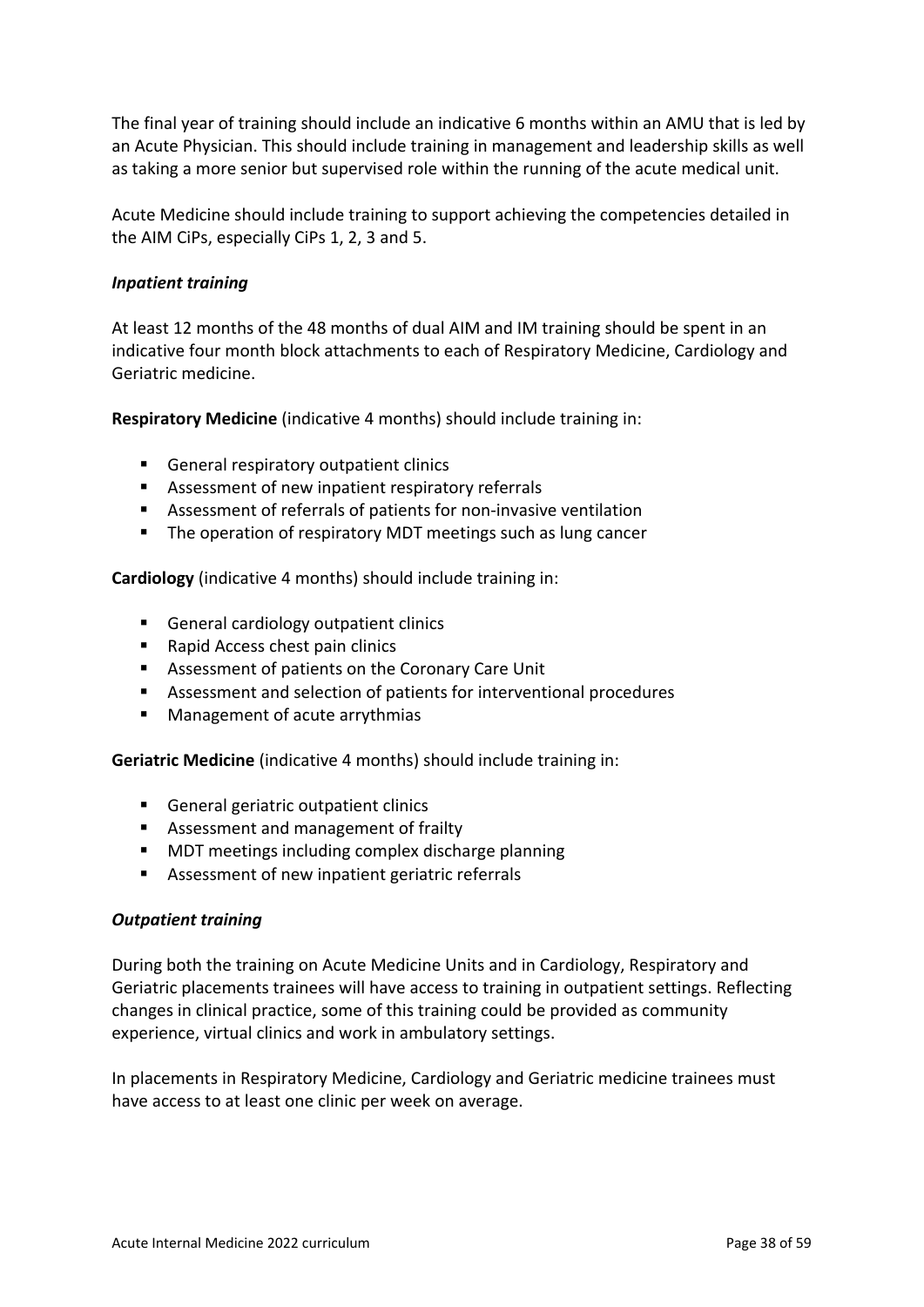In placements in Acute Medicine trainees must have access to training in Same Day Emergency Care settings for a reasonable proportion of their time, equivalent to at least half a day a week.

The choice of clinic / experience should be driven by the educational needs of the trainee, as identified by the trainee and their educational supervisor, with the educational objectives as set out in the teaching and learning methods section.

### *Critical care training*

It is mandatory for completion of AIM training that the trainee spends a minimum of 4 months in a critical care placement. Ideally critical care should not be the last attachment during AIM training.

This should include training in:

- Assessment of referrals for management at level 2 or 3 care.
- Assessment for and use of vasoactive and inotropic medication.
- The use of advanced invasive and non-invasive circulatory monitoring
- Airway management skills up to and including supraglottic airway adjuncts.

### *Point of Care Ultrasound training*

It is mandatory for all AIM trainees to gain competencies in Point of Care Ultrasound. All trainees will need to meet competencies in focused chest, abdominal and lower limb ultrasound. Trainees will be supported to achieve this by having an indicative average of one day a week allocated to this over the first 18 to 24 months of their training.

### *Specialty skill training*

All trainees must develop a specialty skill, as detailed in CiP 6 of the AIM curriculum. Trainees will be supported to achieve this by having an average of one day a week allocated to this training over the final 24 to 30 months of training once competence in Point of Care Ultrasound is achieved.

It is understood that point of care ultrasound training and specialty skill training may occur alongside each other in the event of a trainee choosing to start training in their specialty skill in their first or second year.

### *Audit, Quality Improvement Projects and administration*

All trainees should also have time to develop audit and quality improvement projects that are part of the curriculum, and also for non clinical administration. It is anticipated that this time will also be accounted for in the one day per week that is allocated to POCUS and the specialty skill.

### *Simulation training*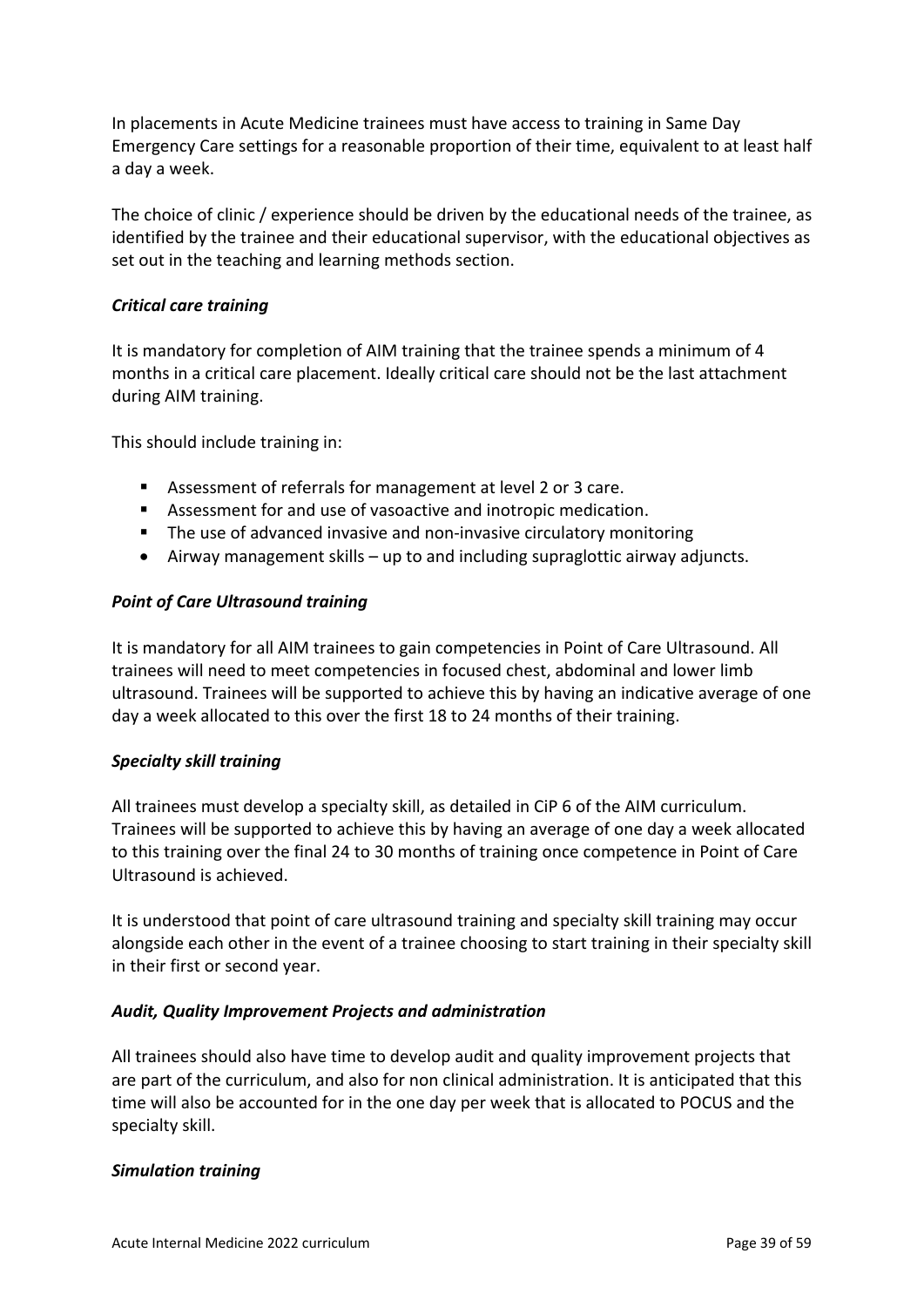Simulation training including non-technical skills/human factors and clinical scenarios should carried out in AIM training programmes with training or refresher training for procedural skills where necessary.

## **4.1.2 Recommended experience**

## *Palliative and end of life care*

Trainees should be involved in the management of patients who are approaching the end of their lives and be able to demonstrate that they can recognise such patients and care for them and their families appropriately.

## *Working with primary care and the community*

Trainees will need to demonstrate that they have an understanding of primary care and community services, and they should be able to interact with them appropriately and effectively. Experience of and training in working across the primary-secondary care divide (e.g. rapid access outpatient clinics, admissions' avoidance clinics, ambulatory care) will be markers of good practice.

## *Working in the manner of a consultant*

At the completion of CCT doctors need to be able to function as independent consultant practitioners. It will be a marker of good practice for trainees in their final year to be given up to 3 months of experience 'acting up' (with appropriate supervision) as a consultant in Acute Internal Medicine.

### <span id="page-39-0"></span>**4.2 Teaching and learning methods**

The curriculum will be delivered through a variety of learning experiences and will achieve the capabilities described in the syllabus through a variety of learning methods. There will be a balance of different modes of learning from formal teaching programmes to experiential learning 'on the job'. The proportion of time allocated to different learning methods may vary depending on the nature of the attachment within a rotation.

This section identifies the types of situations in which a trainee will learn.

**Learning with peers** - There are many opportunities for trainees to learn with their peers. Local postgraduate teaching opportunities allow trainees of varied levels of experience to come together for small group sessions. Examination preparation encourages the formation of self-help groups and learning sets.

**Work-based learning** - The content of work-based experiential learning is decided by the local faculty for education but includes active participation in:

### • **Reviewing patients with consultants**

It is important that trainees have an opportunity to present at least a proportion of the patients whom they have admitted to their consultant for senior review in order to obtain immediate feedback into their performance (that may be supplemented by an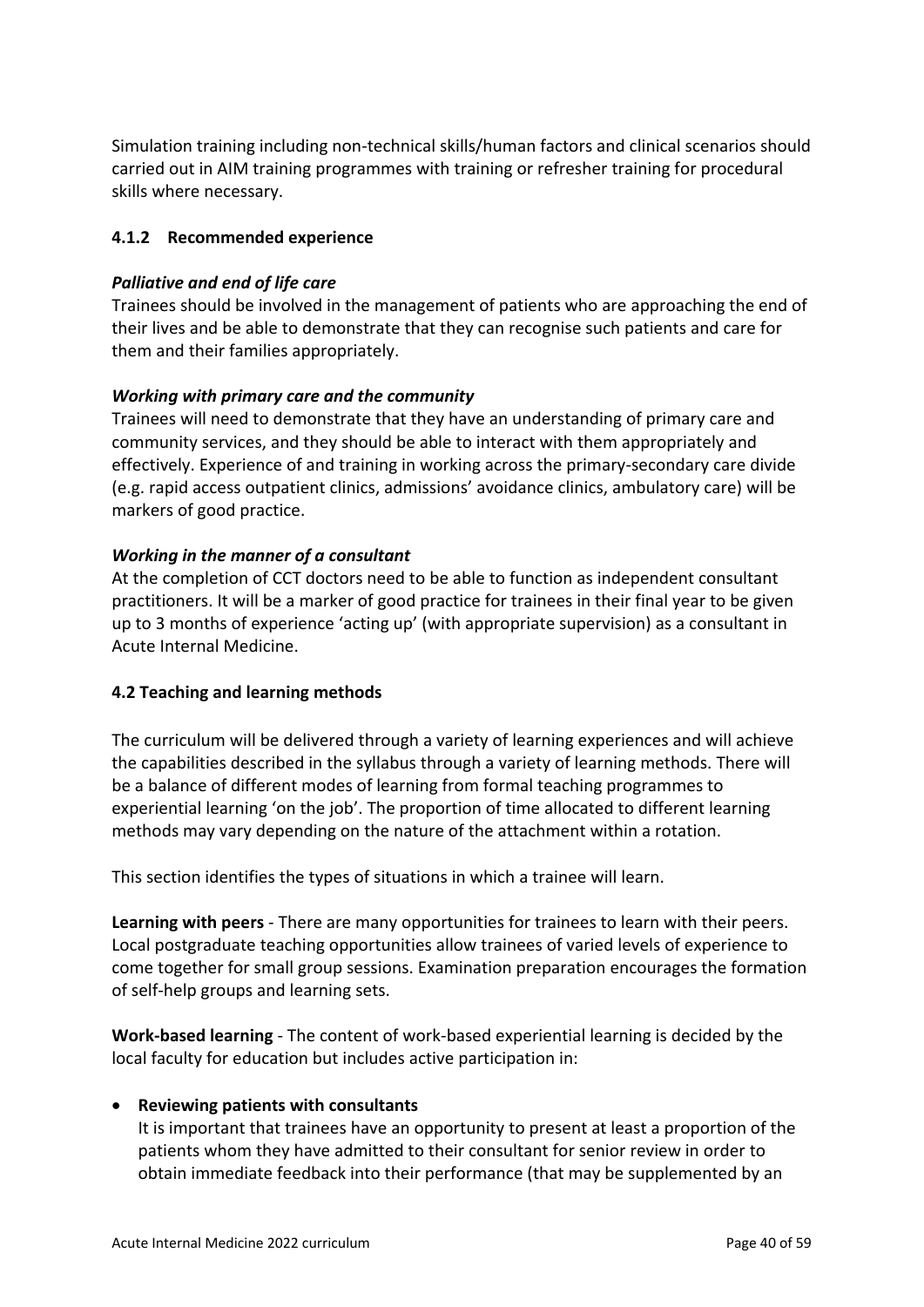appropriate WBA such as an ACAT, mini-CEX or CBD). This may be accomplished when working on a take shift along with a consultant or on a post-take ward round with a consultant.

### • **Personal ward rounds and provision of ongoing inpatient clinical care**

Every patient seen, on the ward or in out-patients, provides a learning opportunity, which will be enhanced by following the patient through the course of their illness. The experience of the evolution of patients' problems over time is a critical part both of the diagnostic process as well as management. Patients seen should provide the basis for critical reading and reflection on clinical problems.

### • **Reverse ward rounds**

Trainees should have the opportunity to be directly observed by the consultant for all or part of a ward round, whether on an Acute Medical Unit or another in-patient area. In a 'reverse ward round' the consultant becomes part of the team (e.g. writing in the notes) while the trainee leads the ward round, taking on the usual role of the consultant. This is an opportunity to make decisions with feedback as part of a team.

## • **Multi-disciplinary team meetings**

There are many situations where clinical problems are discussed with clinicians in other disciplines. These provide excellent opportunities for observation of clinical reasoning.

Trainees have supervised responsibility for the care of in-patients. This includes day-today review of clinical conditions, note keeping, and the initial management of the acutely ill patient with referral to and liaison with clinical colleagues as necessary. The degree of responsibility taken by the trainee will increase as competency increases. There should be appropriate levels of clinical supervision throughout training, with increasing clinical independence and responsibility.

### **Formal postgraduate teaching**

The content of these sessions are determined by the local faculty of medical education and will be based on the curriculum. There are many opportunities throughout the year for formal teaching in the local postgraduate teaching sessions and at external regional, national and international meetings. Examples include: lunchtime teaching sessions, Grand Rounds, mortality and morbidity meetings, radiology meetings, journal clubs, ultrasound courses, Royal College of Physicians meetings and Society for Acute Medicine conferences.

### **Regional AIM training days**

Training Programme Directors are responsible for ensuring that a minimum of 10 regional training days per year are available for AIM trainees to attend, and a register of attendance is kept. Attendance at regional training days is a mandatory requirement of the curriculum for trainees. The training days should cover the AIM syllabus over a two-three year period. Ideally the format should be a mixture of interactive and didactic. It should be case-based and include teaching on relevant guidelines and evidence-based practice. Training days should be geared towards preparation for the Specialty Certificate Examination in acute internal medicine, as well as covering a wider range of curriculum topics such as quality improvement, patient safety, ambulatory care, and non-technical skills.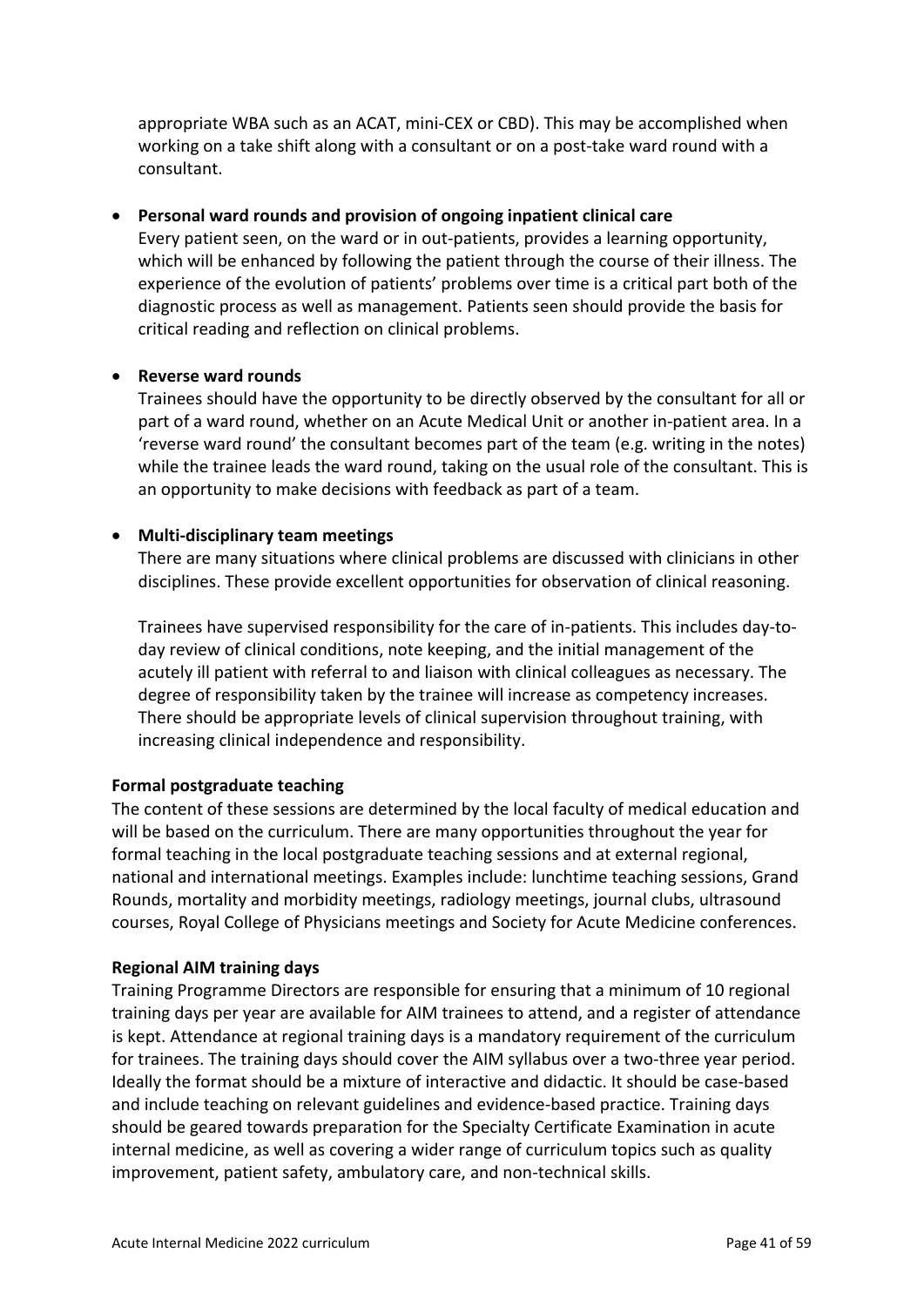## **Independent self-directed learning**

Trainees will use this time in a variety of ways depending upon their stage of learning. Suggested activities include:

- reading, including web-based material such as e-Learning for Healthcare (e-LfH)
- maintenance of personal portfolio (self-assessment, reflective learning, personal development plan)
- audit, quality improvement and research projects
- reading journals
- achieving personal learning goals beyond the essential, core curriculum

### **Formal study courses**

Time to be made available for formal courses is encouraged, subject to local conditions of service. Examples include management courses and communication courses.

### <span id="page-41-0"></span>**4.3 Academic training**

The four nations have different arrangements for academic training and doctors in training should consult the LETB or deanery for further guidance.

Trainees may train in academic medicine as an academic clinical fellow (ACF) or equivalent.

Some trainees may opt to do research leading to a higher degree without being appointed to a formal academic programme. This new curriculum should not impact in any way on the facility to take time out of programme for research (OOPR) but as now, such time requires discussion between the trainee, the TPD and the Deanery as to what is appropriate together with guidance from the appropriate SAC that the proposed period and scope of study is sensible.

### <span id="page-41-1"></span>**4.4 Taking time out of programme**

There are a number of circumstances when a trainee may seek to spend some time out of specialty training, such as undertaking a period of research or taking up a fellowship post. All such requests must be agreed by the postgraduate dean in advance and trainees are advised to discuss their proposals as early as possible. Full guidance on taking time out of programme can be found in the Gold Guide.

### <span id="page-41-2"></span>**4.5 Acting up as a consultant**

A trainee coming towards the end of their training may spend up to three months "actingup" as a consultant, provided that a consultant supervisor is identified for the post and satisfactory progress is made. As long as the trainee remains within an approved training programme, the GMC does not need to approve this period of "acting up" and their original CCT date will not be affected. More information on acting up as a consultant can be found in the Gold Guide.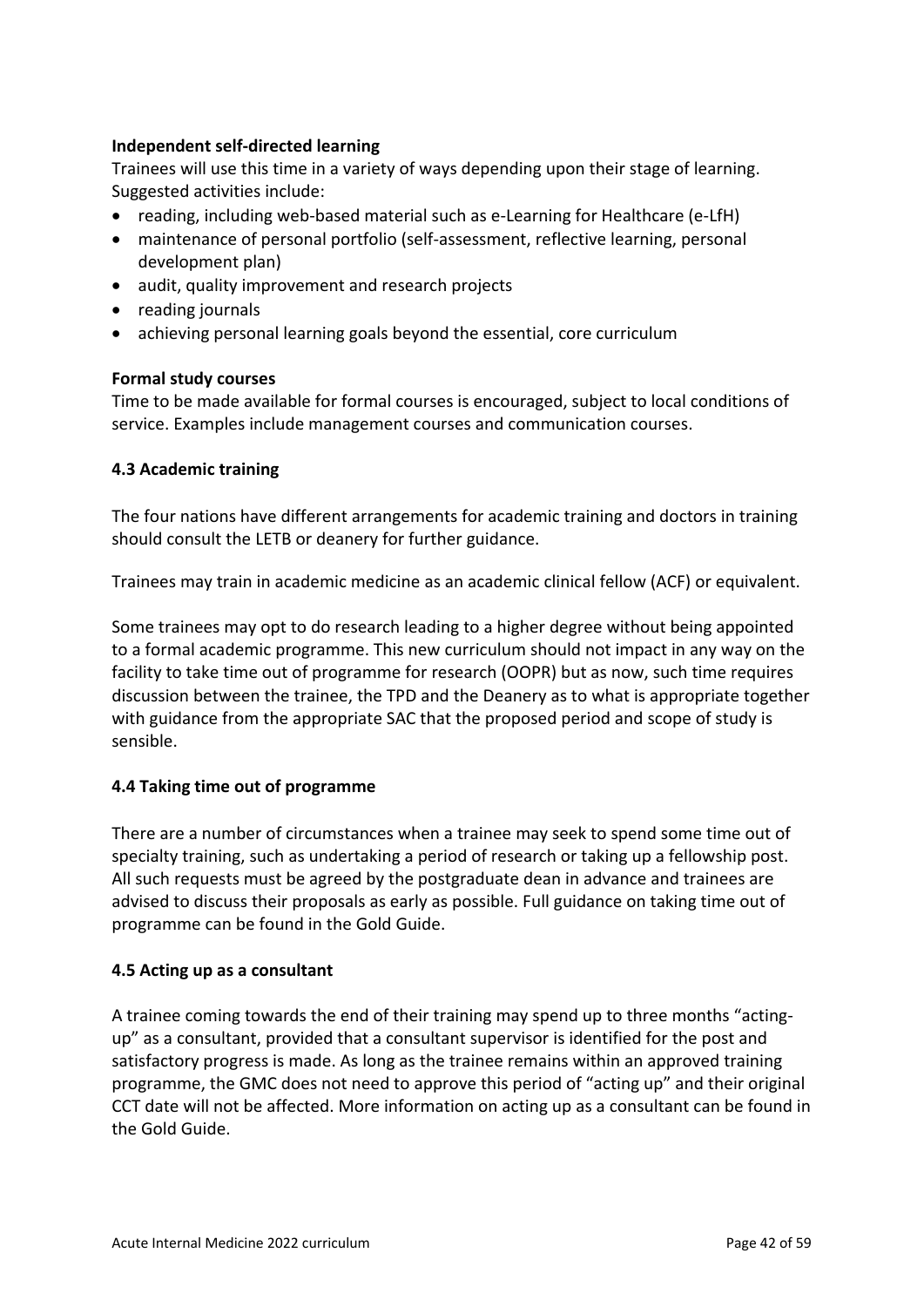# <span id="page-42-0"></span>**5 Programme of Assessment**

## <span id="page-42-1"></span>**5.1 Purpose of assessment**

The purpose of the programme of assessment is to:

- assess trainees' actual performance in the workplace;
- enhance learning by providing formative assessment, enabling trainees to receive immediate feedback, understand their own performance and identify areas for development;
- drive learning and enhance the training process by making it clear what is required of trainees and motivating them to ensure they receive suitable training and experience
- demonstrate trainees have acquired the GPCs and meet the requirements of GMP;
- ensure that trainees possess the essential underlying knowledge required for their specialty;
- provide robust, summative evidence that trainees are meeting the curriculum standards during the training programme;
- inform the ARCP, identifying any requirements for targeted or additional training where necessary and facilitating decisions regarding progression through the training programme;
- identify trainees who should be advised to consider changes of career direction.

## <span id="page-42-2"></span>**5.2 Programme of Assessment**

Our programme of assessment refers to the integrated framework of exams, assessments in the workplace and judgements made about a learner during their approved programme of training. The purpose of the programme of assessment is to robustly evidence, ensure and clearly communicate the expected levels of performance at critical progression points in, and to demonstrate satisfactory completion of training as required by the curriculum.

The programme of assessment is comprised of several different individual types of assessment. These include the Speciality Certificate Examination in Acute Internal Medicine, summative and formative assessments. A range of assessments is needed to generate the necessary evidence required for global judgements to be made about satisfactory performance, progression in, and completion of, training. All assessments, including those conducted in the workplace, are linked to the relevant curricular learning outcomes (eg through the blueprinting of assessment system to the stated curricular outcomes).

The programme of assessment emphasises the importance and centrality of professional judgment in making sure learners have met the learning outcomes and expected levels of performance set out in the approved curricula. Assessors will make accountable, professional judgements. The programme of assessment includes how professional judgements are used and collated to support decisions on progression and satisfactory completion of training.

The assessments will be supported by structured feedback for trainees. Assessment tools will be both formative and summative and have been selected on the basis of their fitness for purpose.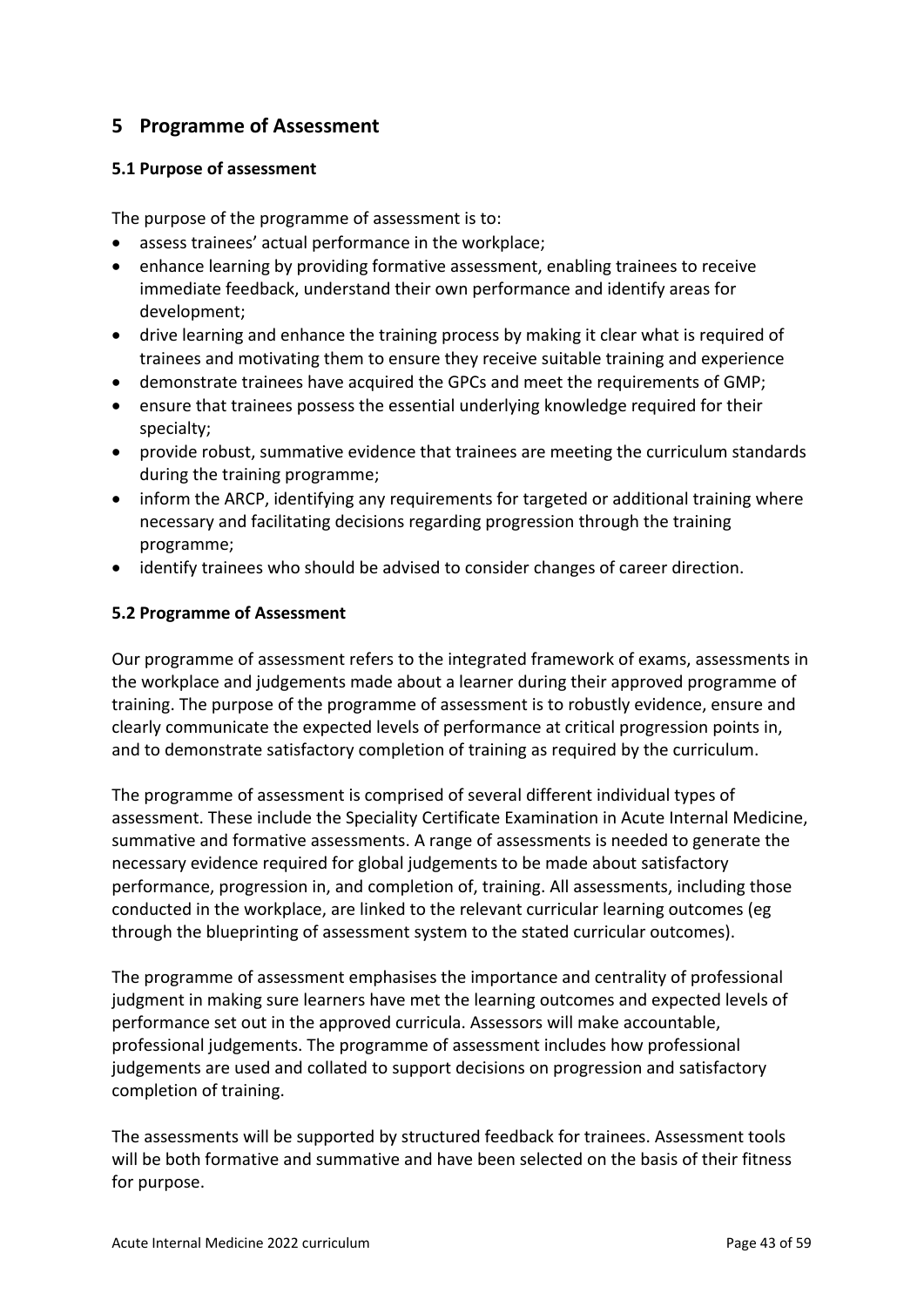Assessment will take place throughout the training programme to allow trainees continually to gather evidence of learning and to provide formative feedback. Those assessment tools which are not identified individually as summative will contribute to summative judgements about a trainee's progress as part of the programme of assessment. The number and range of these will ensure a reliable assessment of the training relevant to their stage of training and achieve coverage of the curriculum.

Reflection and feedback should be an integral component to all WBPAs. In order for trainees to maximise benefit, reflection and feedback should take place as soon as possible after an event. Every clinical encounter can provide a unique opportunity for reflection and feedback and this process should occur frequently. Feedback should be of high quality and should include an action plan for future development for the trainee. Both trainees and trainers should recognise and respect cultural differences when giving and receiving feedback.

### <span id="page-43-0"></span>**5.3 Assessment of CiPs**

Assessment of CiPs involves looking across a range of different skills and behaviours to make global decisions about a learner's suitability to take on particular responsibilities or tasks.

Clinical supervisors and others contributing to assessment will provide formative feedback to the trainee on their performance throughout the training year. This feedback will include a global rating in order to indicate to the trainee and their educational supervisor how they are progressing at that stage of training. To support this, workplace based assessments and multiple consultant reports will include global assessment anchor statements.

#### **Global assessment anchor statements**

- $\triangleright$  Below expectations for this year of training; may not meet the requirements for critical progression point
- $\triangleright$  Meeting expectations for this year of training; expected to progress to next stage of training
- $\triangleright$  Above expectations for this year of training; expected to progress to next stage of training

Towards the end of the training year, trainees will make a self-assessment of their progression for each CiP and record this in the ePortfolio with signposting to the evidence to support their rating.

The educational supervisor (ES) will review the evidence in the ePortfolio including workplace based assessments, feedback received from clinical supervisors (via the Multiple Consultant Report) and the trainee's self-assessment and record their judgement on the trainee's performance in the ES report, with commentary.

For **specialty CiPs** the ES will make an entrustment decision for each CiP and record the indicative level of supervision required with detailed comments to justify their entrustment decision. The ES will also indicate the most appropriate global anchor statement (see above) for overall performance.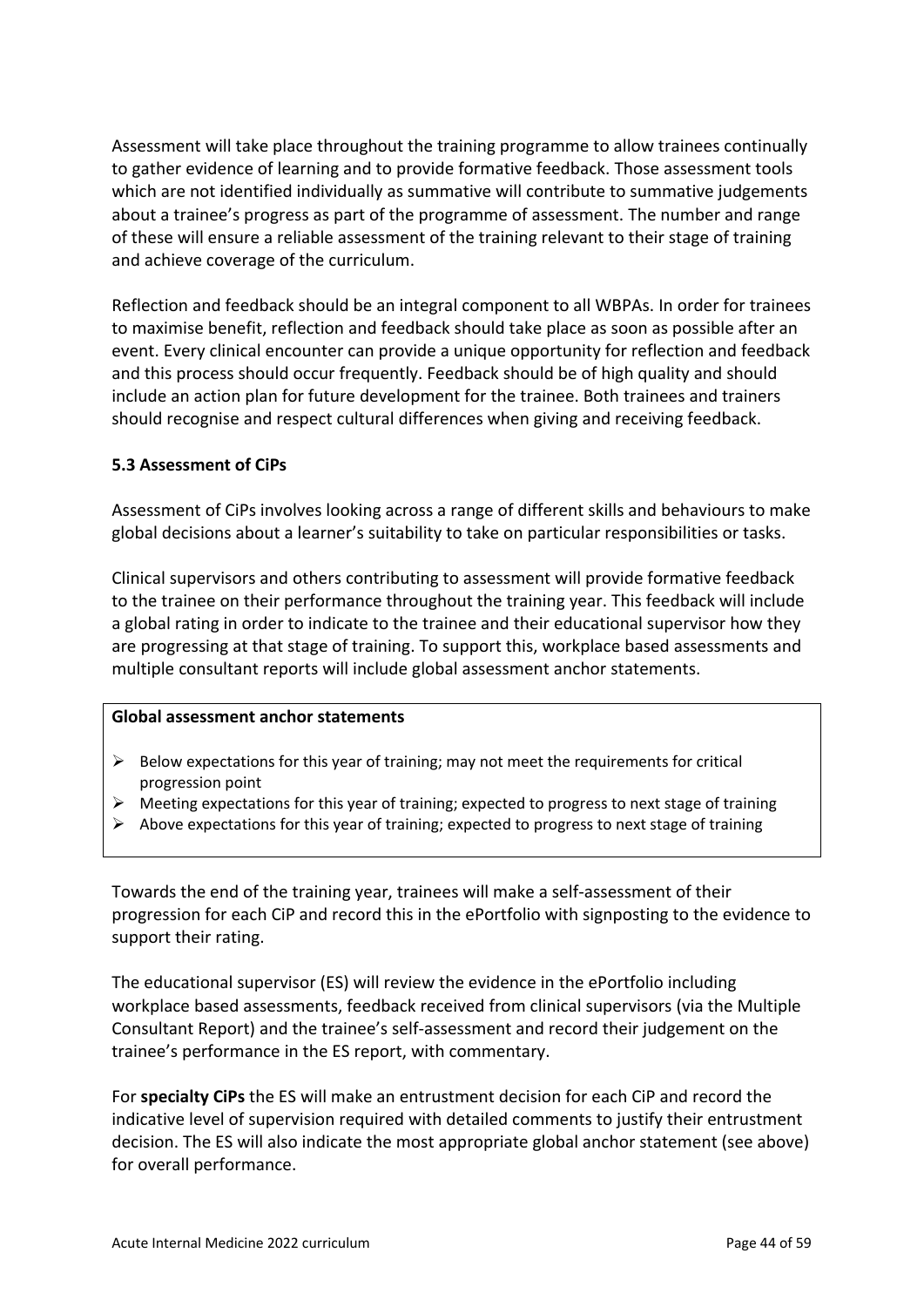Entrustability scales are behaviourally anchored ordinal scales based on progression to competence and reflect a judgment that has clinical meaning for assessors<sup>5</sup>.

### **Level descriptors for clinical CiPs**

| Level   | <b>Descriptor</b>                                                                                                                                                                                                                                                                                                                                                   |
|---------|---------------------------------------------------------------------------------------------------------------------------------------------------------------------------------------------------------------------------------------------------------------------------------------------------------------------------------------------------------------------|
| Level 1 | Entrusted to observe only - no provision of clinical care                                                                                                                                                                                                                                                                                                           |
| Level 2 | Entrusted to act with direct supervision:<br>The trainee may provide clinical care, but the supervising physician is physically<br>within the hospital or other site of patient care and is immediately available if<br>required to provide direct bedside supervision                                                                                              |
| Level 3 | Entrusted to act with indirect supervision:<br>The trainee may provide clinical care when the supervising physician is not<br>physically present within the hospital or other site of patient care, but is<br>available by means of telephone and/or electronic media to provide advice, and<br>can attend at the bedside if required to provide direct supervision |
| Level 4 | Entrusted to act unsupervised                                                                                                                                                                                                                                                                                                                                       |

The ARCP will be informed by the ES report and the evidence presented in the ePortfolio. The ARCP panel will make the final summative judgement on whether the trainee has achieved the generic outcomes and the appropriate level of supervision for each CiP. The ARCP panel will determine whether the trainee can progress to the next year/level of training in accordance with the Gold Guide. ARCPs will be held for each training year. The final ARCP will ensure trainees have achieved level 4 in all CiPs for the critical progression point at completion of training.

## <span id="page-44-0"></span>**5.4 Critical progression points**

There will be a key progression point on completion of AIM training. Trainees will be required to be entrusted at level 4 in all CiPs in order to achieve an ARCP outcome 6 and be recommended for a CCT in AIM.

The educational supervisor report will make a recommendation to the ARCP panel as to whether the trainee has met the defined levels for the CiPs and acquired the procedural competence required for each year of training. The ARCP panel will make the final decision on whether the trainee can be signed off and progress to the next year/level of training [see section 5.6].

The outline grids below sets out the expected level of supervision and entrustment for the clinical and specialty CiPs and the critical progression points.

<sup>5</sup> [Entrustability Scales: Outlining Their Usefulness for Competency-Based Clinical Assessment](https://www.ncbi.nlm.nih.gov/labs/articles/26630609/)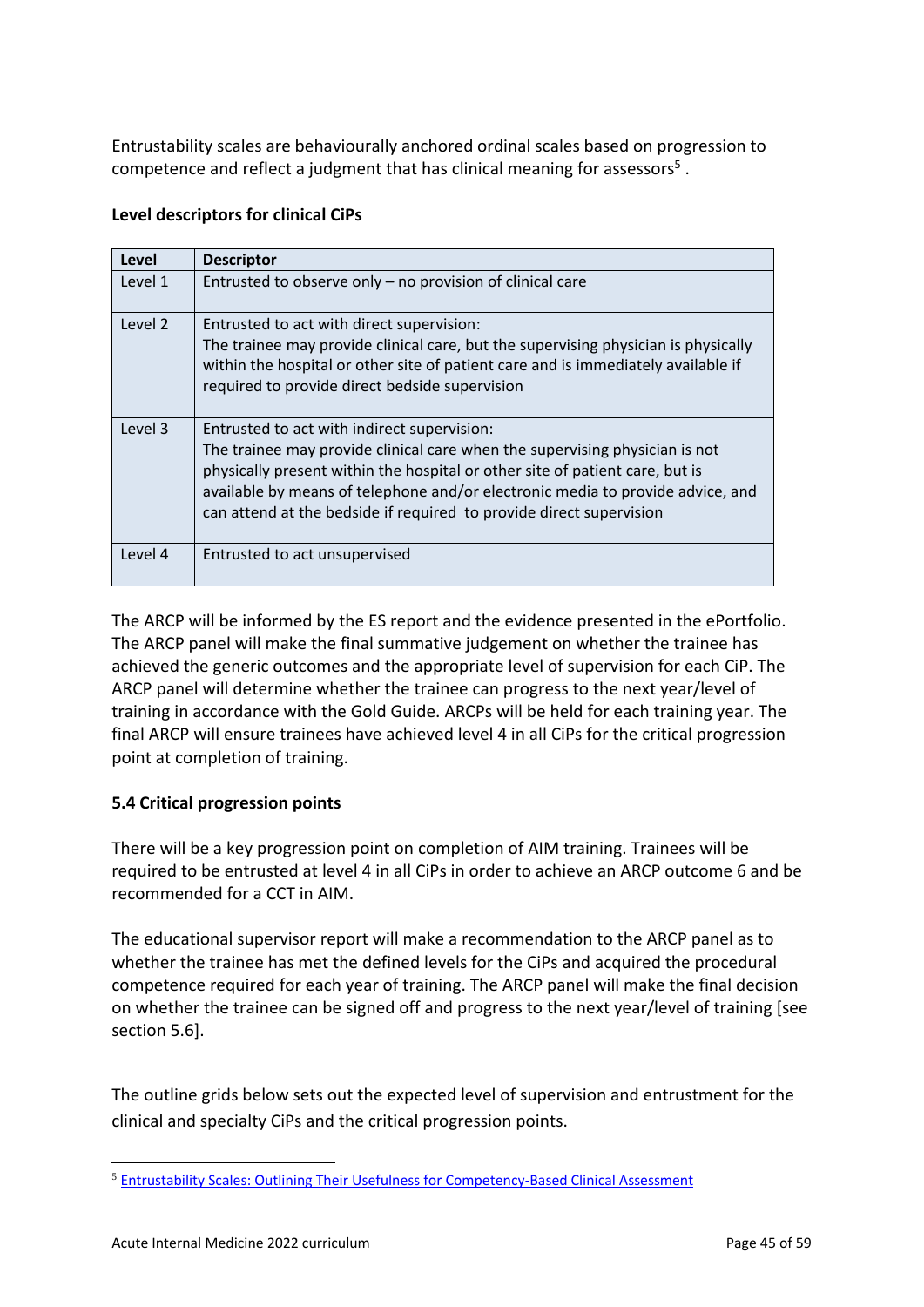### **Table 1: Outline grid of levels expected for Internal Medicine clinical capabilities in practice (CiPs)**

## **Levels to be achieved at the end of each training year**

### **Level descriptors**

Level 1: Entrusted to observe only – no clinical care; Level 2: Entrusted to act with direct supervision; Level 3: Entrusted to act with indirect supervision; Level 4: Entrusted to act unsupervised

| <b>IM Clinical CiP</b>                                                                | ST <sub>4</sub> | ST <sub>5</sub> | ST <sub>6</sub> | ST <sub>7</sub> |   |
|---------------------------------------------------------------------------------------|-----------------|-----------------|-----------------|-----------------|---|
| Managing an acute unselected take<br>1.                                               |                 |                 |                 |                 |   |
| Managing the acute care of patients within a medical<br>2.<br>specialty service       |                 |                 |                 |                 |   |
| Providing continuity of care to medical inpatients<br>3.                              |                 |                 |                 |                 |   |
| 4. Managing outpatients with long term conditions                                     |                 |                 |                 |                 | œ |
| Managing medical problems in patients in other specialties<br>5.<br>and special cases |                 |                 |                 |                 |   |
| 6. Managing an MDT including discharge planning                                       |                 |                 |                 |                 |   |
| Delivering effective resuscitation and managing the<br>7.<br>deteriorating patient    |                 |                 |                 |                 |   |
| Managing end of life and applying palliative care skills<br>8.                        |                 |                 |                 |                 |   |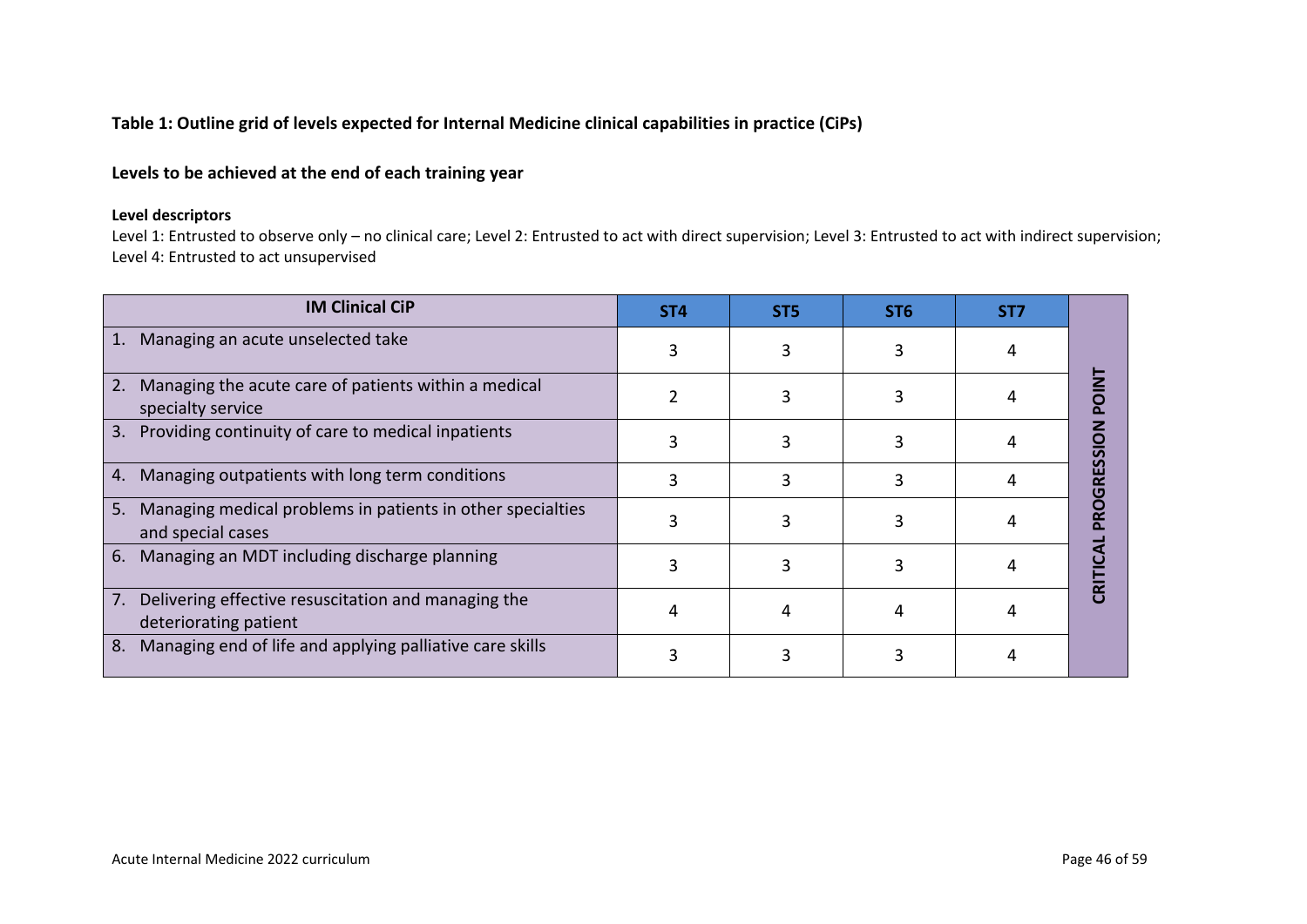### **Table 2: Outline grid of levels expected for Acute Internal Medicine clinical capabilities in practice (CiPs)**

## **Levels to be achieved at the end of each training year**

### **Level descriptors**

Level 1: Entrusted to observe only – no clinical care; Level 2: Entrusted to act with direct supervision; Level 3: Entrusted to act with indirect supervision; Level 4: Entrusted to act unsupervised

|                                                                                                                                                                              | <b>Acute Internal Medicine</b> |                      |                  |                 |                                    |  |  |
|------------------------------------------------------------------------------------------------------------------------------------------------------------------------------|--------------------------------|----------------------|------------------|-----------------|------------------------------------|--|--|
| <b>Specialty CiP</b>                                                                                                                                                         | ST <sub>4</sub>                | ST <sub>5</sub>      | ST <sub>6</sub>  | ST <sub>7</sub> |                                    |  |  |
| Managing acute services<br>1.                                                                                                                                                | 2                              | 3                    |                  |                 |                                    |  |  |
| Delivering alternative patient pathways including<br>2.<br>ambulatory care                                                                                                   |                                |                      |                  |                 |                                    |  |  |
| 3.<br>Prioritising and selecting patients appropriately<br>according to the severity of their illness, including<br>making decisions about appropriate escalation of<br>care |                                |                      |                  |                 | <b>POINT</b><br><b>PROGRESSION</b> |  |  |
| Integrate with other specialist services including<br>4.<br>Intensive Care, Cardiology, Respiratory and<br>Geriatric medicine                                                |                                |                      |                  |                 | CRITICAL                           |  |  |
| Managing the interface with community services<br>5.<br>including complex discharge planning                                                                                 |                                |                      |                  |                 |                                    |  |  |
| 6.<br>Developing a specialty skill within several broad<br>domains. These are clinical, academic, research or<br>procedural skills                                           | Skill chosen                   | <b>Skill started</b> | Skill developing | Skill complete  |                                    |  |  |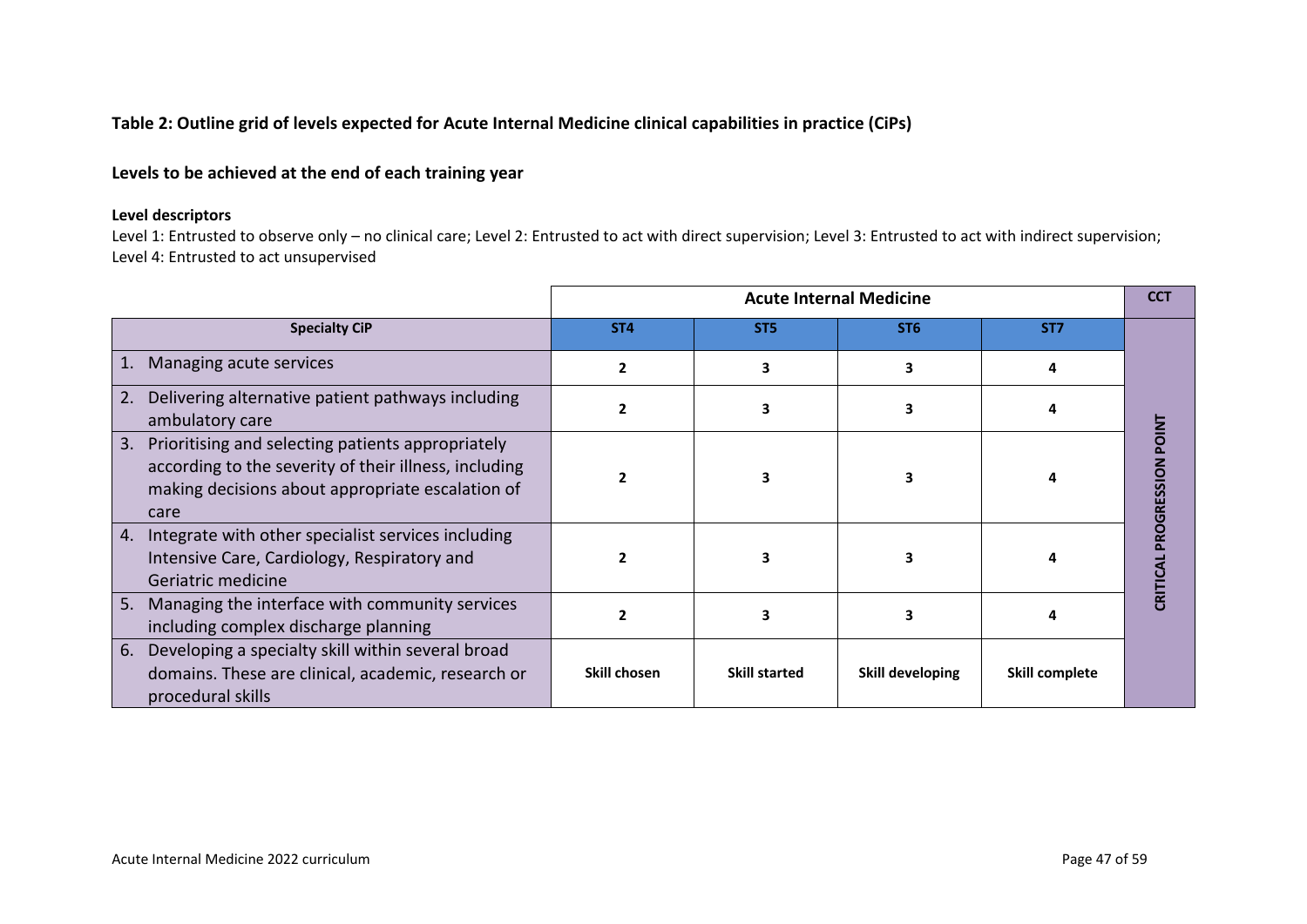## <span id="page-47-0"></span>**5.5 Evidence of progress**

The following methods of assessment will provide evidence of progress in the integrated programme of assessment. The requirements for each training year/level are stipulated in the ARCP decision aid (*jrcptb.org.uk*).

### <span id="page-47-2"></span><span id="page-47-1"></span>**Summative assessment**

Examinations and certificates:

- Advanced Life Support Certificate (ALS)
- Specialty Certificate Examination in Acute Medicine (SCE)

Workplace-based assessment (WPBA):

- Direct Observation of Procedural Skills (DOPS) summative
- <span id="page-47-3"></span>• Point of Care Ultrasound: Competence demonstrated through completion of a recognised training programme, such as FAMUS or appropriate FUSIC modules

### <span id="page-47-4"></span>**Formative assessment**

<span id="page-47-5"></span>Supervised Learning Events (SLEs):

- Acute Care Assessment Tool (ACAT)
- Case-Based Discussions (CbD)
- mini-Clinical Evaluation Exercise (mini-CEX)

#### WPBAs:

- Direct Observation of Procedural Skills (DOPS) formative
- Multi-Source Feedback (MSF)
- Patient Survey (PS)
- Quality Improvement Project Assessment Tool (QIPAT)
- Teaching Observation (TO)

#### **Supervisor reports:**

- Multiple Consultant Report (MCR)
- Educational Supervisor Report (ESR)

These methods are described briefly below. More information and guidance for trainees and assessors are available in the ePortfolio and on the JRCPTB website [\(jrcptb.org.uk\)](http://www.jrcptb.org.uk/).

Assessment should be recorded in the trainee's ePortfolio. These methods include feedback opportunities as an integral part of the programme of assessment.

### <span id="page-47-6"></span>**SLEs:**

### **Acute Care Assessment Tool (ACAT)**

The ACAT is designed to assess and facilitate feedback on a doctor's performance during their practice on the acute medical take. Any doctor who has been responsible for the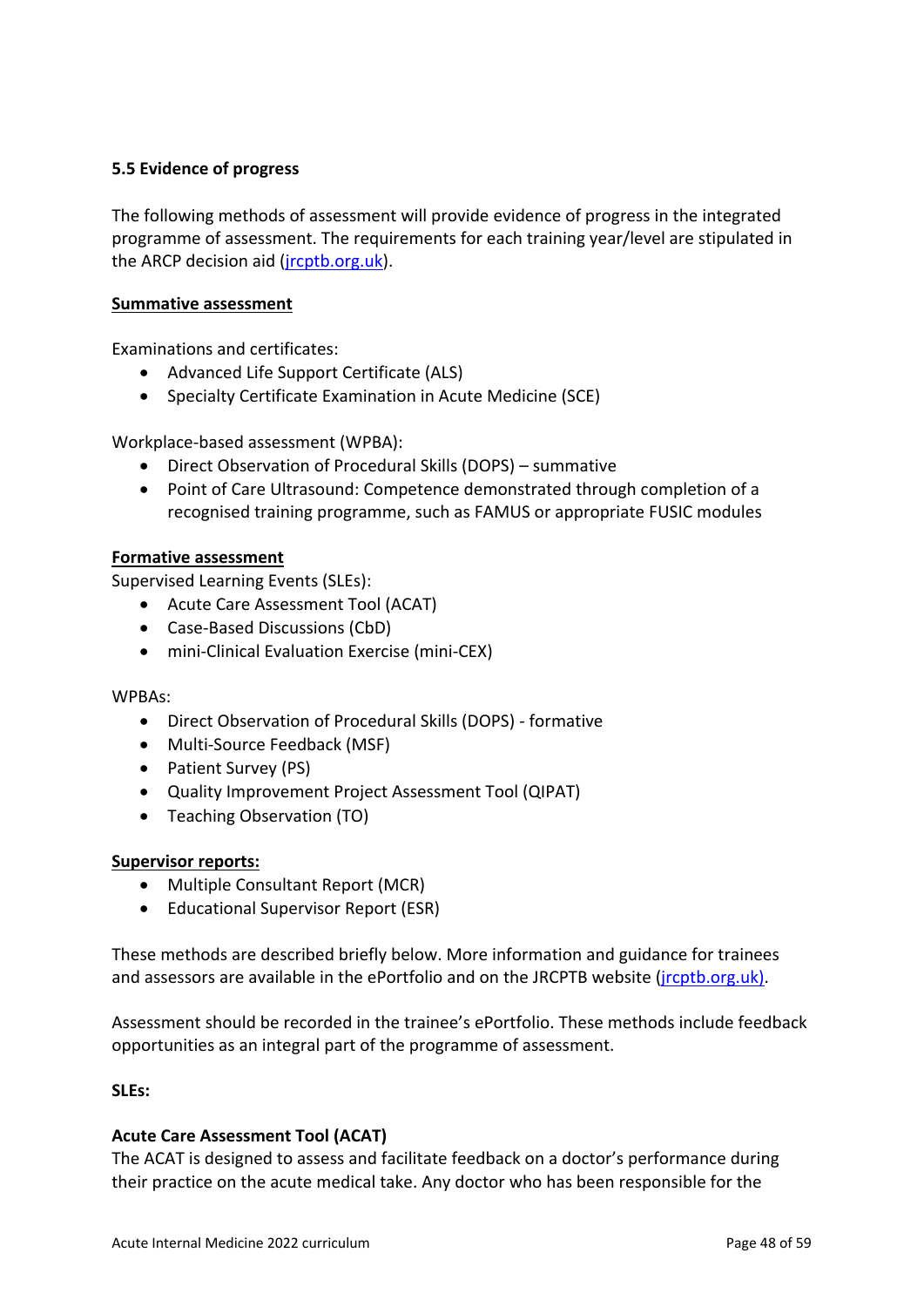supervision of the acute medical take can be the assessor for an ACAT. This tool can also be used to assess other situations where a trainee is interacting with a number of different patients (eg in a day hospital or a business ward round)

## **Case-based Discussion (CbD)**

The CbD assesses the performance of a trainee in their management of a patient to provide an indication of competence in areas such as clinical reasoning, decision-making and application of medical knowledge in relation to patient care. It also serves as a method to document conversations about, and presentations of, cases by trainees. The CbD should focus on a written record (such as written case notes, out-patient letter, discharge summary). A typical encounter might be when presenting newly referred patients in the out-patient department.

## **mini-Clinical Evaluation Exercise (mini-CEX**)

This tool assesses part of a clinical encounter (history, physical examination, explanation and counselling) with a patient to provide an indication of competence in skills essential for good clinical care such as history taking, examination and clinical reasoning. The trainee is observed and receives immediate feedback to aid learning. The mini-CEX can be used at any time and in any setting when there is a trainee and patient interaction and an assessor is available.

### <span id="page-48-0"></span>**WPBAs:**

## **Direct Observation of Procedural Skills (DOPS)**

A DOPS is an assessment tool designed to evaluate the performance of a trainee in undertaking a practical procedure, against a structured checklist. The trainee receives immediate feedback to identify strengths and areas for development. DOPS can be undertaken as many times as the trainee and their supervisor feel is necessary (formative assessment). A trainee can be regarded as competent to perform a procedure independently after they have been signed off as independent and able to deal with complications by the required number of appropriate assessors (summative assessment).

### **Multi-source feedback (MSF)**

This tool is a method of assessing generic skills such as communication, leadership, team working, reliability etc, across the domains of Good Medical Practice. This provides systematic collection and feedback of performance data on a trainee, derived from a number of colleagues. 'Raters' are individuals with whom the trainee works, and include doctors, administrative staff, and other allied professionals. Raters should be agreed with the educational supervisor at the start of the training year and the trainee should also complete a self-assessment. The trainee will not see the individual responses by raters. Feedback is given to the trainee by the Educational Supervisor.

### **Patient Survey (PS)**

A trainee's interaction with patients should be continually observed and assessed. The Patient Survey provides a tool to assess a trainee during a consultation period. The Patient Survey assesses the trainee's performance in areas such as interpersonal skills, communication skills and professionalism.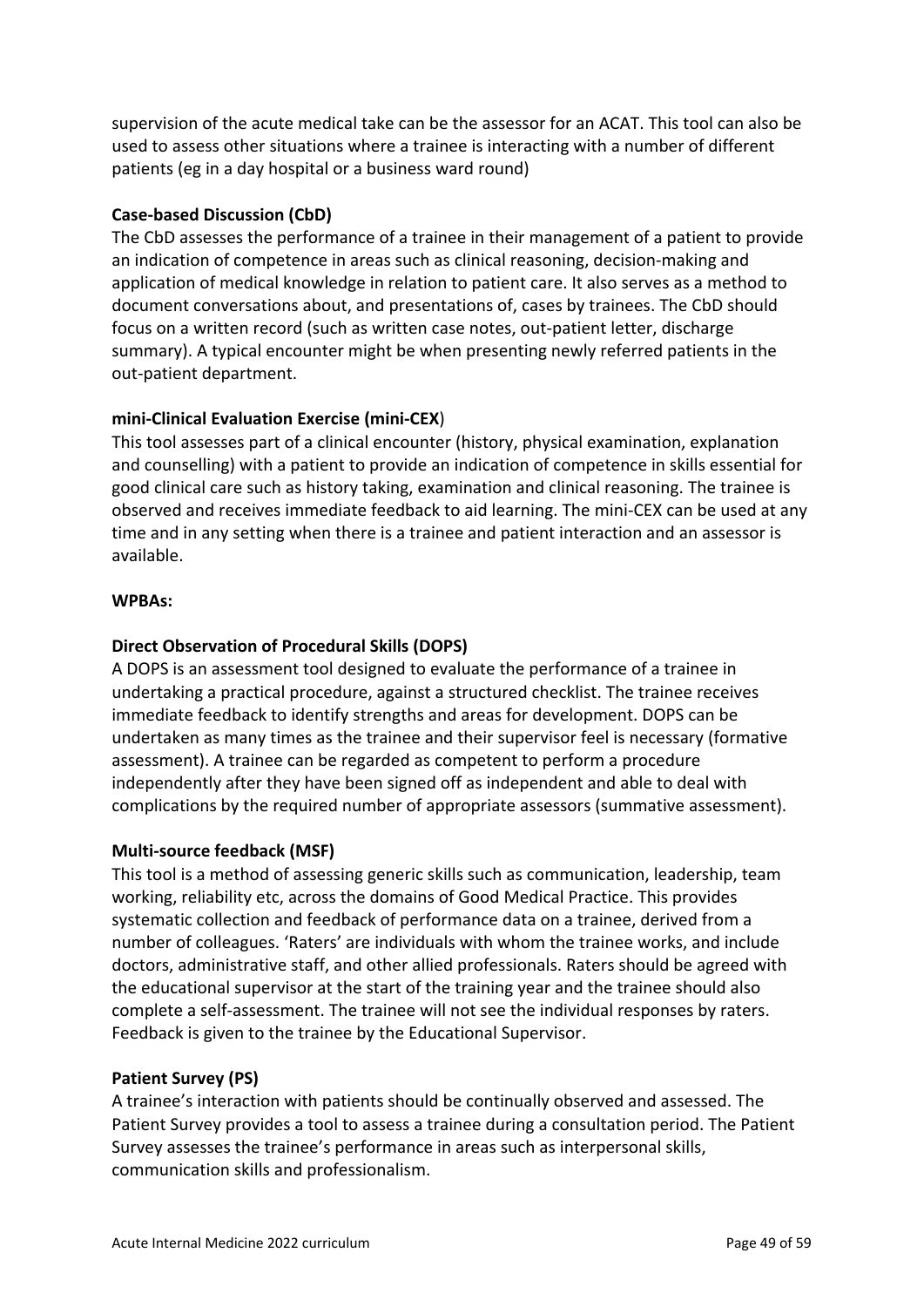## **Quality Improvement Project Assessment Tool (QIPAT)**

The QIPAT is designed to assess a trainee's competence in completing a quality improvement project. The QIPAT can be based on review of quality improvement project documentation or on a presentation of the quality improvement project at a meeting. If possible, the trainee should be assessed on the same quality improvement project by more than one assessor.

### **Teaching Observation (TO)**

The TO form is designed to provide structured, formative feedback to trainees on their competence at teaching. The TO can be based on any instance of formal teaching by the trainee which has been observed by the assessor.

### **Supervisor reports:**

### **Multiple Consultant Report (MCR)**

The MCR captures the views of consultant supervisors based on observation on a trainee's performance in practice. The MCR feedback and comments received give valuable insight into how well the trainee is performing, highlighting areas of excellence and areas of support required. MCR feedback will be available to the trainee and contribute to the educational supervisor's report.

### **Educational supervisors report (ESR)**

The ES will periodically (at least annually) record a longitudinal, global report of a trainee's progress based on a range of assessment, potentially including observations in practice or reflection on behaviour by those who have appropriate expertise and experience. The ESR will include the ES's summative judgement of the trainee's performance and the entrustment decisions given for the learning outcomes (CiPs). The ESR can incorporate commentary or reports from longitudinal observations, such as from supervisors (MCRs) and formative assessments demonstrating progress over time.

### **Speciality Certificate Examination:**

The Specialty Certificate Examination has been developed by the Federation of Royal Colleges of Physicians in conjunction with the Society for Acute Medicine. This examination is designed to be undertaken by the trainee in the third or fourth year of training prior to the year of CCT. The examination tests the extra knowledge base that the trainees have acquired since taking the MRCP(UK) diploma. The knowledge base itself must be associated with adequate use of such knowledge and passing this examination must be combined with satisfactory progress in workplace based assessments for the trainee to successfully reach the end of training and be awarded the CCT in Acute Internal Medicine.

### <span id="page-49-0"></span>**5.6 Decisions on progress (ARCP)**

The decisions made at critical progression points and upon completion of training should be clear and defensible. They must be fair and robust and make use of evidence from a range of assessments, potentially including exams and observations in practice or reflection on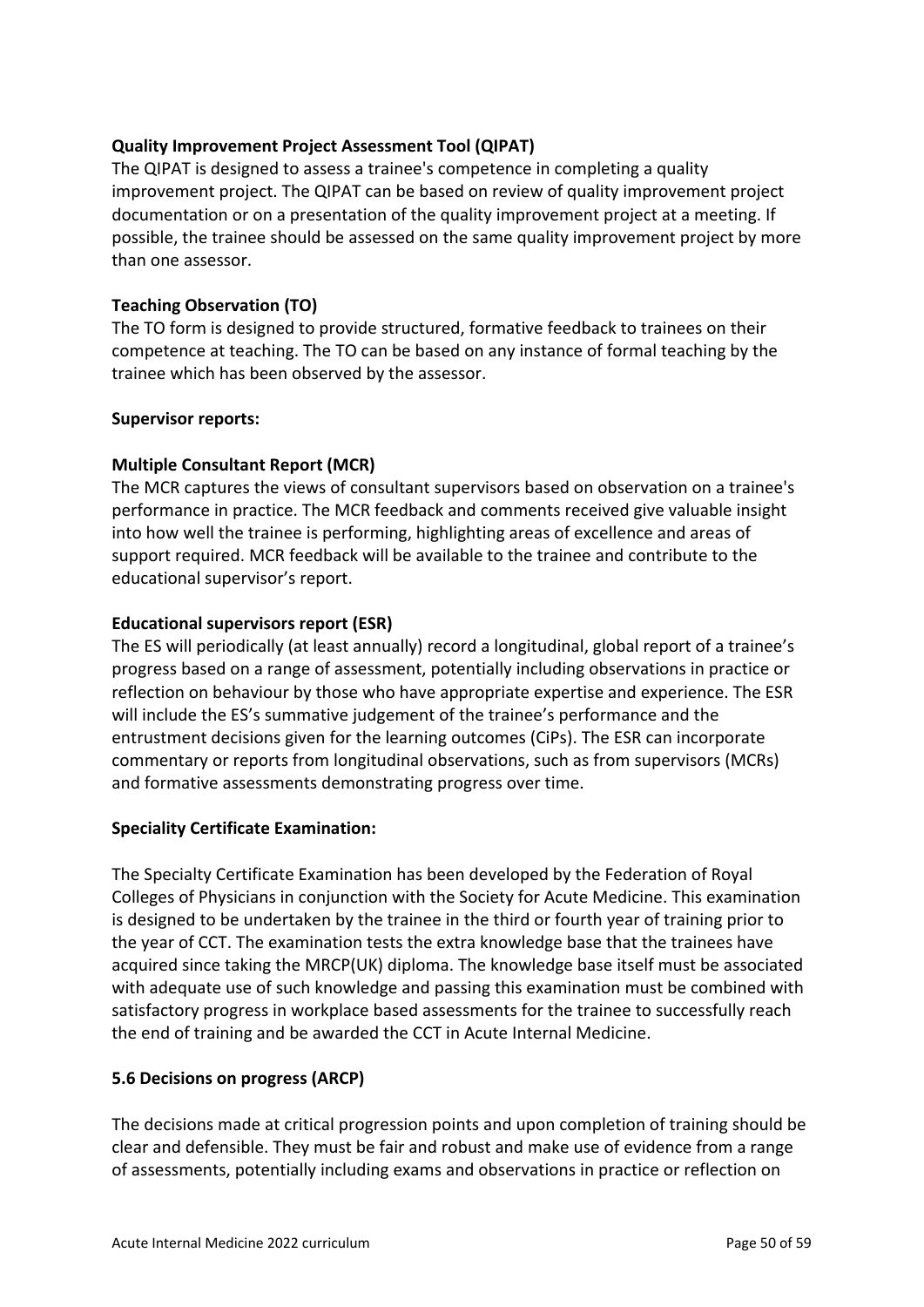behaviour by those who have appropriate expertise or experience. They can also incorporate commentary or reports from longitudinal observations, such as from supervisors or formative assessments demonstrating progress over time.

Periodic (at least annual) review should be used to collate and systematically review evidence about a doctor's performance and progress in a holistic way and make decisions about their progression in training. The annual review of progression (ARCP) process supports the collation and integration of evidence to make decisions about the achievement of expected outcomes.

Assessment of CiPs involves looking across a range of different skills and behaviours to make global decisions about a learner's suitability to take on particular responsibilities or tasks, as do decisions about the satisfactory completion of presentations/conditions and procedural skills set out in this curriculum. The outline grid in section 5.4 sets out the level of supervision expected for each of the specialty CiPs. The table of practical procedures sets out the minimum level of performance expected at the end of each year or training. The requirements for each year of training are set out in the ARCP decision aid [\(www.jrcptb.org.uk\)](http://www.jrcptb.org.uk/).

The ARCP process is described in the Gold Guide. LETBs/deaneries are responsible for organising and conducting ARCPs. The evidence to be reviewed by ARCP panels should be collected in the trainee's ePortfolio.

As a precursor to ARCPs, JRCPTB strongly recommend that trainees have an informal ePortfolio review either with their educational supervisor or arranged by the local school of medicine. These provide opportunities for early detection of trainees who are failing to gather the required evidence for ARCP.

There should be review of the trainee's progress to identify any outstanding targets that the trainee will need to complete to meet all the learning outcomes for completion training approximately 12-18 months before CCT. This should include an external assessor from outside the training programme.

In order to guide trainees, supervisors and the ARCP panel, JRCPTB has produced an ARCP decision aid which sets out the requirements for a satisfactory ARCP outcome at the end of each training year and critical progression point. The ARCP decision aid is available on the JRCPTB website [www.jrcptb.org.uk.](http://www.jrcptb.org.uk/)

Poor performance should be managed in line with the Gold Guide.

## <span id="page-50-0"></span>**5.7 Assessment blueprint**

The table below show the possible methods of assessment for each CiP. It is not expected that every method will be used for each competency and additional evidence may be used to help make a judgement on capability.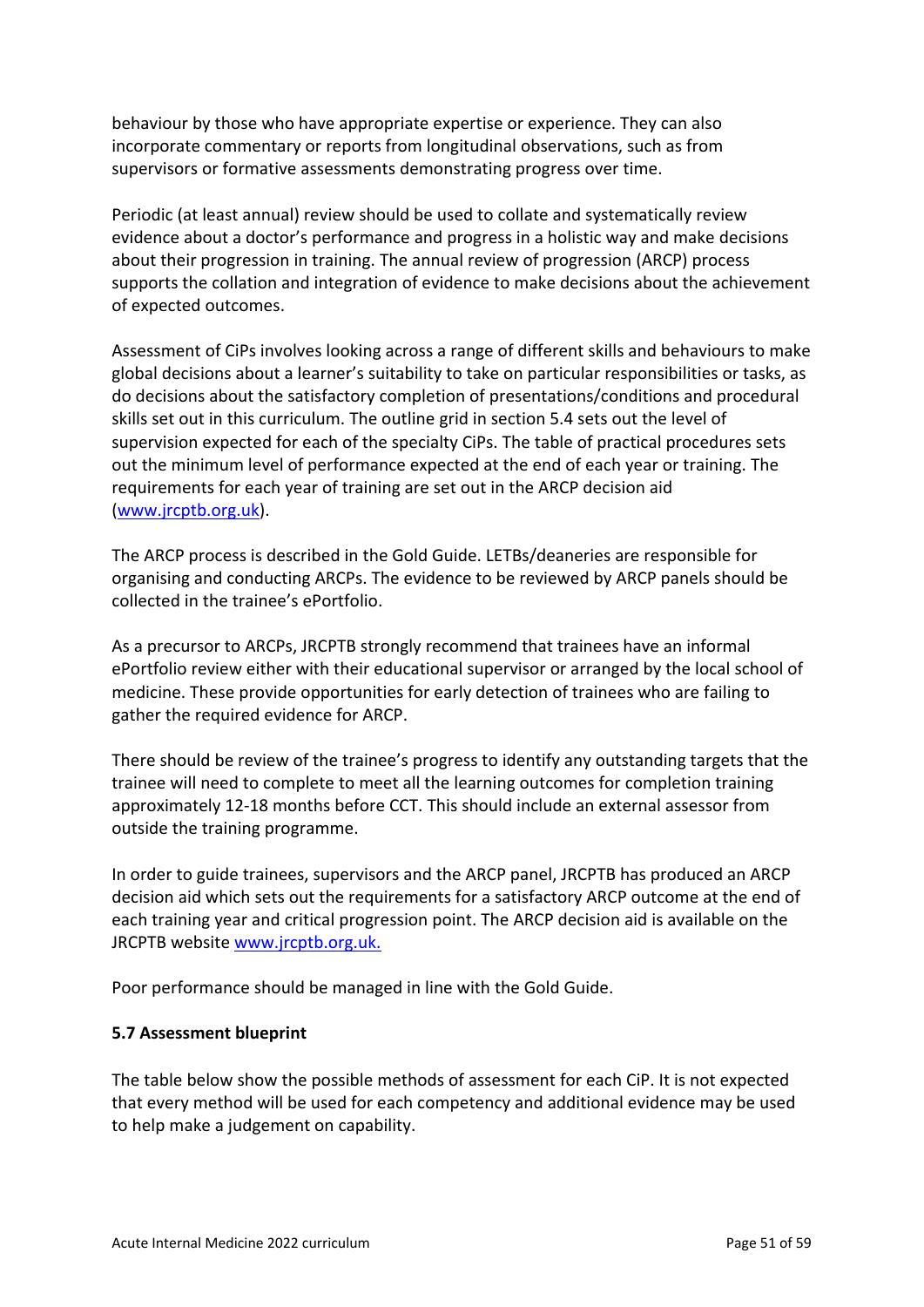# **Blueprint of assessment mapped to CiPs**

| <b>Learning outcomes</b>                                                        | ACAT       | <b>GaD</b> | DOPS       | MCR        | Mini -CEX  | ŠК         | ჯ          | <b>QIPAT</b> | 5          | SCE        |
|---------------------------------------------------------------------------------|------------|------------|------------|------------|------------|------------|------------|--------------|------------|------------|
|                                                                                 |            |            |            |            |            |            |            |              |            |            |
| <b>Generic CiPs</b>                                                             |            |            |            |            |            |            |            |              |            |            |
| Able to function successfully within NHS                                        |            |            |            | $\sqrt{ }$ |            | $\sqrt{ }$ |            |              |            |            |
| organisational and management systems                                           |            |            |            |            |            |            |            |              |            |            |
| Able to deal with ethical and legal issues                                      |            | $\sqrt{ }$ | $\sqrt{ }$ | $\sqrt{ }$ | $\sqrt{ }$ | $\sqrt{ }$ |            |              |            |            |
| related to clinical practice                                                    |            |            |            |            |            |            |            |              |            |            |
| Communicates effectively and is able to                                         |            |            |            | $\sqrt{ }$ |            | $\sqrt{ }$ | $\sqrt{ }$ |              |            |            |
| share decision making, while maintaining                                        |            |            |            |            |            |            |            |              |            |            |
| appropriate situational behaviour and<br>professional judgement                 |            |            |            |            |            |            |            |              |            |            |
| Is focussed on patient safety and delivers                                      |            |            |            | $\sqrt{ }$ |            | $\sqrt{ }$ |            | $\sqrt{ }$   |            |            |
| effective quality improvement in patient                                        |            |            |            |            |            |            |            |              |            |            |
| care                                                                            |            |            |            |            |            |            |            |              |            |            |
| Carrying out research and managing data                                         |            |            |            | $\sqrt{ }$ |            | $\sqrt{ }$ |            |              |            |            |
| appropriately                                                                   |            |            |            |            |            |            |            |              |            |            |
| Acting as a clinical teacher and clinical                                       |            |            |            | $\sqrt{ }$ |            | $\sqrt{ }$ |            |              | $\sqrt{ }$ |            |
| supervisor                                                                      |            |            |            |            |            |            |            |              |            |            |
| <b>Clinical CiPs</b>                                                            |            |            |            |            |            |            |            |              |            |            |
| Managing an acute unselected take                                               | $\sqrt{ }$ | $\sqrt{ }$ |            | $\sqrt{ }$ |            | $\sqrt{ }$ |            |              |            |            |
| Managing an acute specialty-related take                                        | $\sqrt{ }$ | $\sqrt{ }$ |            | $\sqrt{ }$ |            | $\sqrt{ }$ |            |              |            |            |
| Providing continuity of care to medical                                         | $\sqrt{ }$ |            | $\sqrt{ }$ | $\sqrt{ }$ | $\sqrt{ }$ | $\sqrt{ }$ |            |              |            |            |
| inpatients, including management of                                             |            |            |            |            |            |            |            |              |            |            |
| comorbidities and cognitive impairment                                          |            |            |            |            |            |            |            |              |            |            |
| Managing patients in an outpatient clinic,                                      | $\sqrt{ }$ |            |            | $\sqrt{ }$ | $\sqrt{ }$ |            | $\sqrt{ }$ |              |            |            |
| ambulatory or community setting,                                                |            |            |            |            |            |            |            |              |            |            |
| including management of long term                                               |            |            |            |            |            |            |            |              |            |            |
| conditions                                                                      |            |            |            |            |            |            |            |              |            |            |
| Managing medical problems in patients in<br>other specialties and special cases | $\sqrt{ }$ | $\sqrt{ }$ |            | $\sqrt{ }$ |            |            |            |              |            |            |
| Managing a multi-disciplinary team                                              | $\sqrt{ }$ |            |            | $\sqrt{ }$ |            | $\sqrt{ }$ |            |              |            |            |
| including effective discharge planning                                          |            |            |            |            |            |            |            |              |            |            |
| Delivering effective resuscitation and                                          | $\sqrt{ }$ |            | $\sqrt{ }$ | $\sqrt{ }$ |            | $\sqrt{ }$ |            |              |            |            |
| managing the acutely deteriorating patient                                      |            |            |            |            |            |            |            |              |            |            |
| Managing end of life and applying                                               |            | $\sqrt{ }$ |            | $\sqrt{ }$ | $\sqrt{ }$ | $\sqrt{ }$ |            |              |            |            |
| palliative care skills                                                          |            |            |            |            |            |            |            |              |            |            |
| Practical procedural skills                                                     |            |            | $\sqrt{ }$ |            |            |            |            |              |            |            |
| <b>Specialty CiPs</b>                                                           |            |            |            |            |            |            |            |              |            |            |
| Managing acute services                                                         | $\sqrt{ }$ | $\sqrt{ }$ |            | $\sqrt{ }$ |            | $\sqrt{ }$ |            |              |            | $\sqrt{ }$ |
| Delivering alternative patient pathways<br>including ambulatory care            | $\sqrt{ }$ | $\sqrt{ }$ |            | $\sqrt{ }$ |            | $\sqrt{ }$ | $\sqrt{ }$ |              |            | $\sqrt{ }$ |
| Appropriate patient selection for                                               | $\sqrt{ }$ |            | $\sqrt{ }$ | $\sqrt{ }$ | $\sqrt{ }$ | $\sqrt{ }$ |            |              |            | $\sqrt{ }$ |
| pathways and prioritisation of care                                             |            |            |            |            |            |            |            |              |            |            |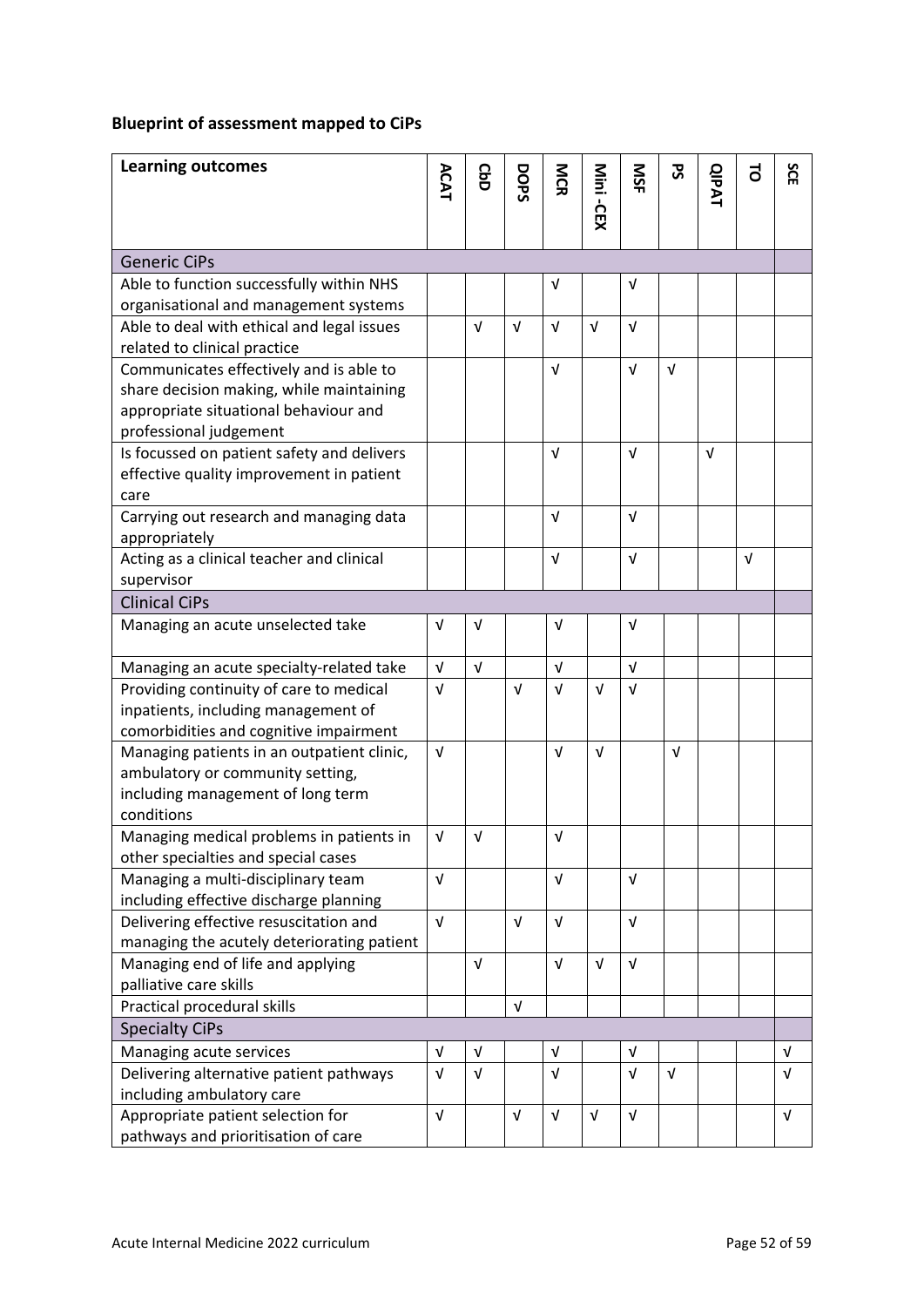| <b>Learning outcomes</b>                                                                                                  | <b>ACAT</b> | CbD | DOPS | <b>NGR</b> | Mini<br>СЕХ<br>Х | SN | 꿍          | <b>QIPAT</b> | s<br>റ<br>m |
|---------------------------------------------------------------------------------------------------------------------------|-------------|-----|------|------------|------------------|----|------------|--------------|-------------|
| Integration with other specialist services<br>including Intensive Care, Cardiology,<br>Respiratory and Geriatric medicine | $\sqrt{ }$  |     |      | V          | $\sqrt{ }$       |    | $\sqrt{ }$ |              | νI          |
| Integration with community service<br>including complex discharge planning                                                | νI          | νI  |      | ν          |                  |    |            |              | M           |
| Development and integration of a<br>specialty skill                                                                       | J           |     |      | V          |                  | V  |            |              |             |
| Practical procedural skills                                                                                               |             |     | V    |            |                  |    |            |              |             |

### **KEY**

| <b>ACAT</b>  | Acute care assessment tool  | CbD            | Case-based discussion                    |
|--------------|-----------------------------|----------------|------------------------------------------|
| <b>DOPS</b>  | Direct observation of       | Mini-          | Mini-clinical evaluation exercise        |
|              | procedural skills           | <b>CEX</b>     |                                          |
| <b>MCR</b>   | Multiple consultant report  | <b>MSF</b>     | Multi source feedback                    |
| <b>PS</b>    | Patient survey              | <b>SCE</b>     | <b>Specialty Certificate Examination</b> |
| <b>QIPAT</b> | Quality improvement project | T <sub>O</sub> | Teaching observation                     |
|              | assessment tool             |                |                                          |

# <span id="page-52-0"></span>**6 Supervision and feedback**

This section of the curriculum describes how trainees will be supervised, and how they will receive feedback on performance. For further information please refer to the AoMRC guidance on Improving feedback and reflection to improve learning<sup>6</sup>.

Access to high quality, supportive and constructive feedback is essential for the professional development of the trainee. Trainee reflection is an important part of the feedback process and exploration of that reflection with the trainer should ideally be a two way dialogue. Effective feedback is known to enhance learning and combining self-reflection to feedback promotes deeper learning.

Trainers should be supported to deliver valuable and high quality feedback. This can be by providing face to face training to trainers. Trainees would also benefit from such training as they frequently act as assessors to junior doctors, and all involved could also be shown how best to carry out and record reflection.

### <span id="page-52-1"></span>**6.1 Supervision**

All elements of work in training posts must be supervised with the level of supervision varying depending on the experience of the trainee and the clinical exposure and case mix

<sup>&</sup>lt;sup>6</sup> [Improving feedback and reflection to improve learning. A practical guide](http://www.aomrc.org.uk/publications/reports-guidance/improving-feedback-reflection-improve-learning-practical-guide-trainees-trainers/) for trainees and trainers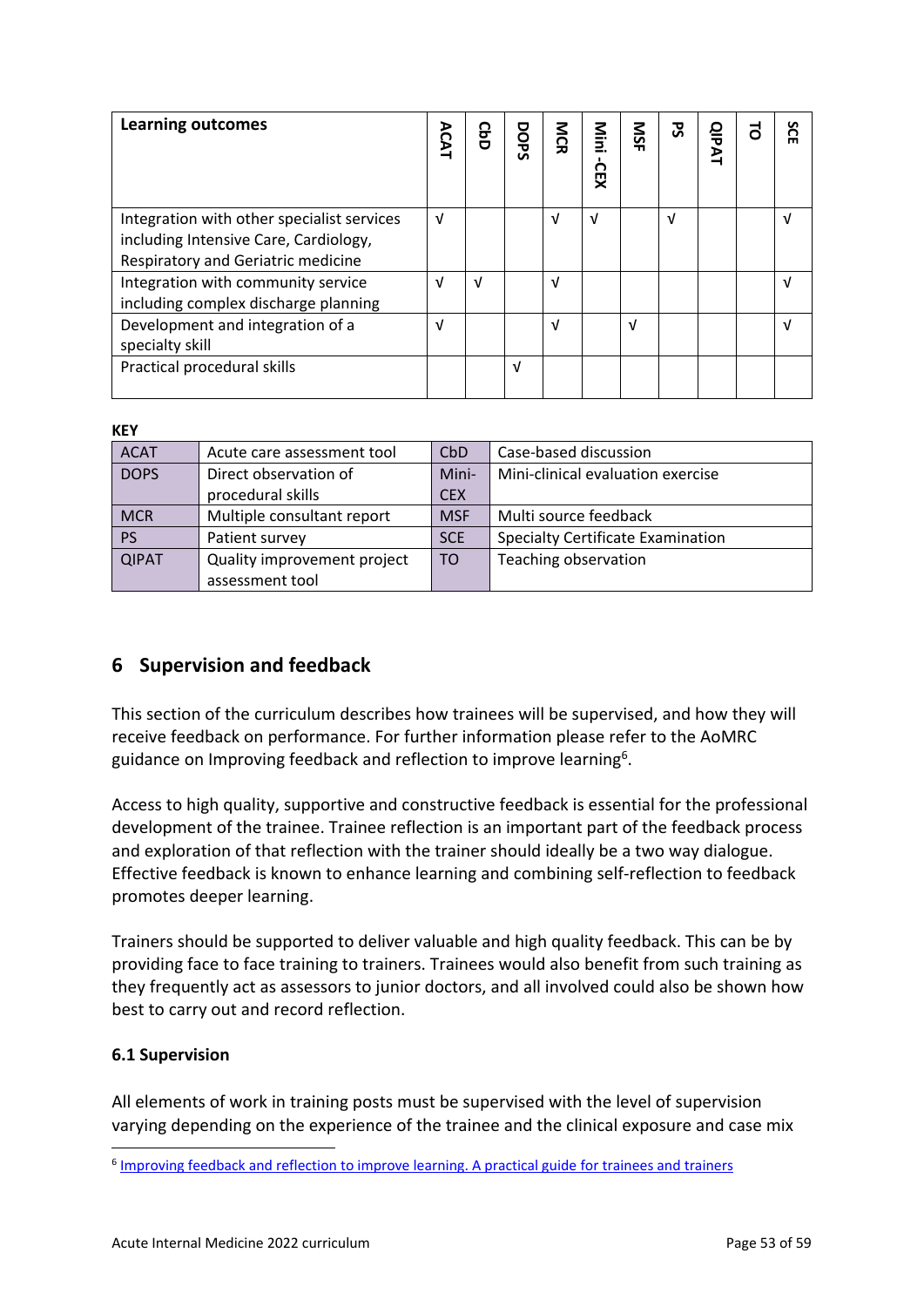undertaken. Outpatient and referral supervision must routinely include the opportunity to discuss all cases with a supervisor if appropriate. As training progresses the trainee should have the opportunity for increasing autonomy, consistent with safe and effective care for the patient.

Organisations must make sure that each doctor in training has access to a named clinical supervisor and a named educational supervisor. Depending on local arrangements these roles may be combined into a single role of educational supervisor. However, it is preferred that a trainee has a single named educational supervisor for (at least) a full training year, in which case the clinical supervisor is likely to be a different consultant during some placements.

The role and responsibilities of supervisors have been defined by the GMC in their standards for medical education and training<sup>7</sup>.

### *Educational supervisor*

The educational supervisor is responsible for the overall supervision and management of a doctor's educational progress during a placement or a series of placements. The educational supervisor regularly meets with the doctor in training to help plan their training, review progress and achieve agreed learning outcomes. The educational supervisor is responsible for the educational agreement, and for bringing together all relevant evidence to form a summative judgement about progression at the end of the placement or a series of placements.

### *Clinical supervisor*

Consultants responsible for patients that a trainee looks after provide clinical supervision for that trainee and thereby contribute to their training; they may also contribute to assessment of their performance by completing a 'Multiple Consultant Report (MCR)' and other WPBAs. A trainee may also be allocated (for instance, if they are not working with their educational supervisor in a particular placement) a named clinical supervisor, who is responsible for reviewing the trainee's training and progress during a particular placement. It is expected that a named clinical supervisor will provide a MCR for the trainee to inform the Educational Supervisor's report.

The educational supervisor, when meeting with the trainee, should discuss issues of clinical governance, risk management and any report of any untoward clinical incidents involving the trainee. If the clinical directorate (clinical director) has any concerns about the performance of the trainee, or there were issues of doctor or patient safety, these would be discussed with the educational supervisor. These processes, which are integral to trainee development, must not detract from the statutory duty of the trust to deliver effective clinical governance through its management systems.

Educational and clinical supervisors need to be formally recognised by the GMC to carry out their roles<sup>8</sup>. It is essential that training in assessment is provided for trainers and trainees in order to ensure that there is complete understanding of the assessment system, assessment

 $7$  [Promoting excellence: standards for medical education and training](http://www.gmc-uk.org/education/standards.asp)

<sup>8</sup> [Recognition and approval of trainers](http://www.gmc-uk.org/education/10264.asp)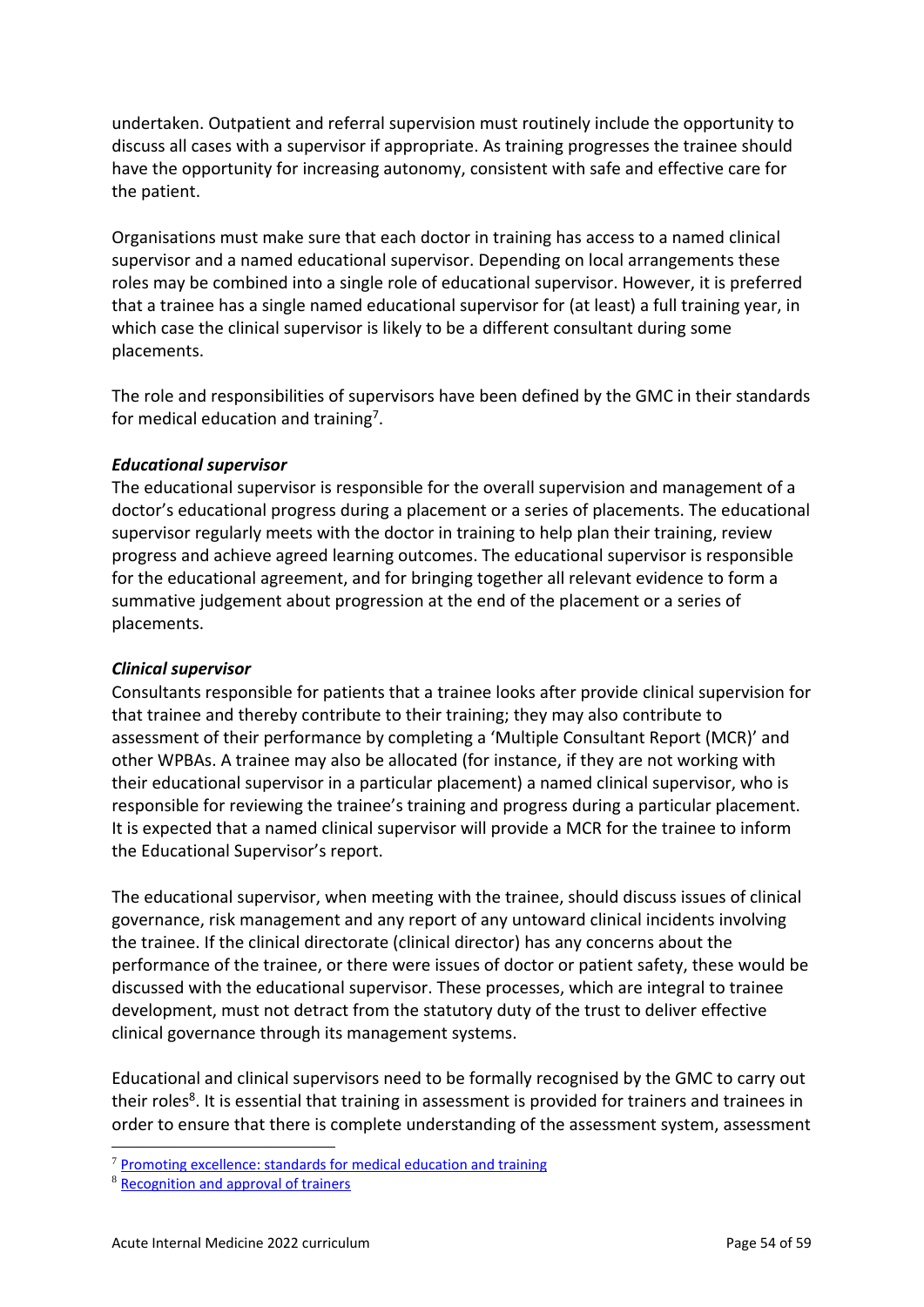methods, their purposes and use. Training will ensure a shared understanding and a consistency in the use of the WPBAs and the application of standards.

Opportunities for feedback to trainees about their performance will arise through the use of the workplace-based assessments, regular appraisal meetings with supervisors, other meetings and discussions with supervisors and colleagues, and feedback from ARCP.

### *Trainees*

Trainees should make the safety of patients their first priority. Furthermore, trainees should not be practising in clinical scenarios which are beyond their experiences and competences without supervision. Trainees should actively devise individual learning goals in discussion with their trainers and should subsequently identify the appropriate opportunities to achieve said learning goals. Trainees would need to plan their WPBAs accordingly to enable their WPBAs to collectively provide a picture of their development during a training period. Trainees should actively seek guidance from their trainers in order to identify the appropriate learning opportunities and plan the appropriate frequencies and types of WPBAs according to their individual learning needs. It is the responsibility of trainees to seek feedback following learning opportunities and WPBAs. Trainees should self-reflect and self-evaluate regularly with the aid of feedback. Furthermore, trainees should formulate action plans with further learning goals in discussion with their trainers.

## <span id="page-54-0"></span>**6.2 Appraisal**

A formal process of appraisals and reviews underpins training. This process ensures adequate supervision during training, provides continuity between posts and different supervisors and is one of the main ways of providing feedback to trainees. All appraisals should be recorded in the ePortfolio

### **Induction Appraisal**

The trainee and educational supervisor should have an appraisal meeting at the beginning of each post to review the trainee's progress so far, agree learning objectives for the post ahead and identify the learning opportunities presented by the post. Reviewing progress through the curriculum will help trainees to compile an effective Personal Development Plan (PDP) of objectives for the upcoming post. This PDP should be agreed during the Induction Appraisal. The trainee and supervisor should also both sign the educational agreement in the e-portfolio at this time, recording their commitment to the training process.

### **Mid-point Review**

This meeting between trainee and educational supervisor is not mandatory (particularly when an attachment is shorter than 6 months) but is encouraged particularly if either the trainee or educational or clinical supervisor has training concerns or the trainee has been set specific targeted training objectives at their ARCP). At this meeting trainees should review their PDP with their supervisor using evidence from the e-portfolio. Workplacebased assessments and progress through the curriculum can be reviewed to ensure trainees are progressing satisfactorily, and attendance at educational events should also be reviewed. The PDP can be amended at this review.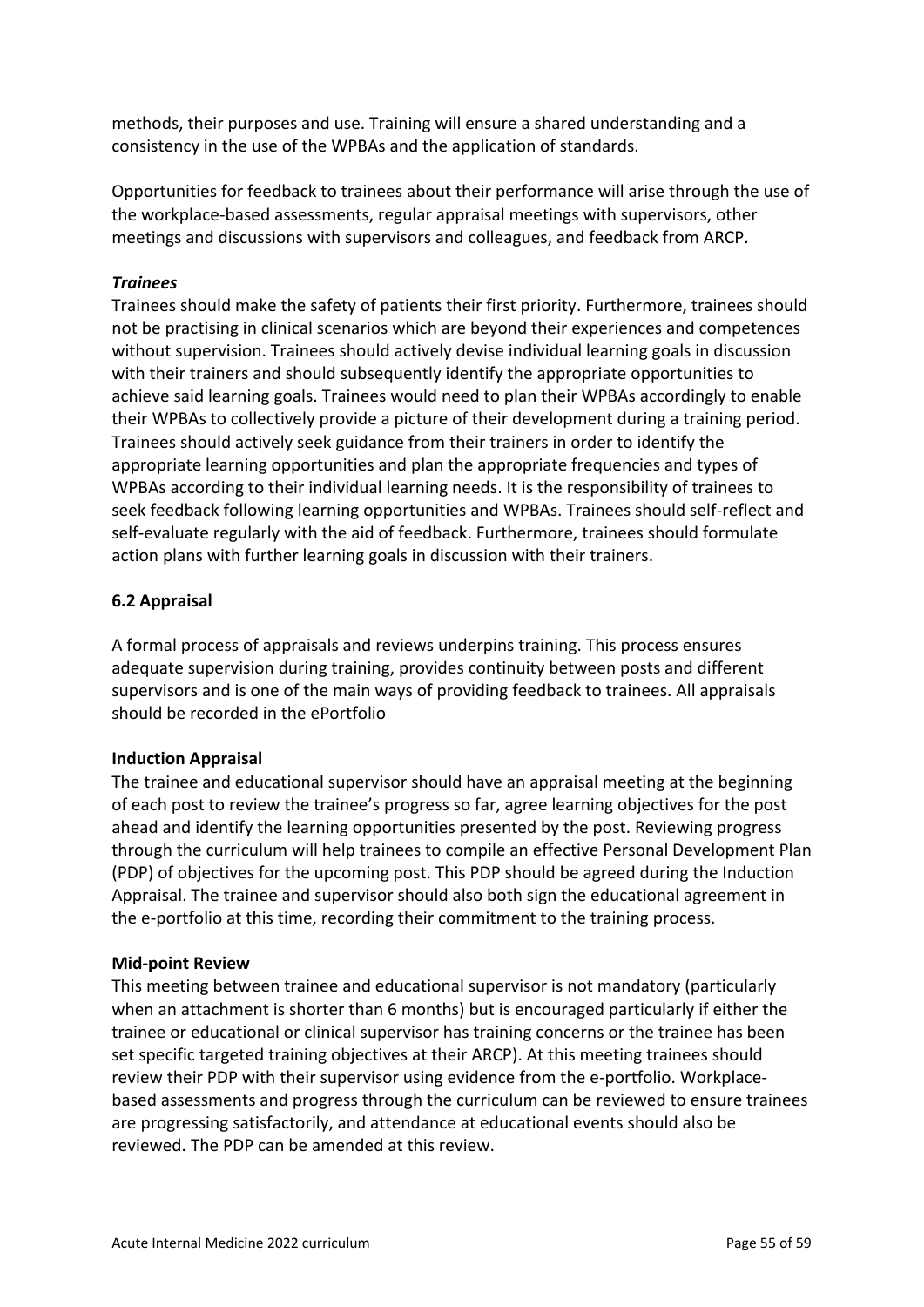## **End of Attachment Appraisal**

Trainees should review the PDP and curriculum progress with their educational supervisor using evidence from the e-portfolio. Specific concerns may be highlighted from this appraisal. The end of attachment appraisal form should record the areas where further work is required to overcome any shortcomings. Further evidence of competence in certain areas may be needed, such as planned workplace-based assessments, and this should be recorded. If there are significant concerns following the end of attachment appraisal then the programme director should be informed

# <span id="page-55-0"></span>**5 Quality Management**

The organisation of training programs for Acute Internal Medicine is the responsibility of HEE LETBs/local teams and the devolved nations' deaneries.

The LETBs/deaneries will oversee programmes for postgraduate medical training in their regions. The Schools of Medicine in England, Wales and Northern Ireland and the Medical Specialty Training Board in Scotland will undertake the following roles:

- oversee recruitment and induction of trainees from Foundation to Acute Internal Medicine
- allocate trainees into particular rotations for Acute Internal Medicine appropriate to their training needs
- oversee the quality of training posts provided locally
- ensure adequate provision of appropriate educational events
- ensure curricula implementation across training programmes
- oversee the workplace-based assessment process within programmes
- coordinate the ARCP process for trainees
- provide adequate and appropriate career advice
- provide systems to identify and assist doctors with training difficulties
- provide flexible training
- recognise the potential of specific trainees to progress into an academic career.

Educational programmes to train educational supervisors and assessors in workplace based assessment may be delivered by LETBs/deaneries or by the colleges or both.

Development, implementation, monitoring and review of the curriculum are the responsibility of the JRCPTB via the SAC responsible for AIM. The committee will be formally constituted with representatives from each health region in England, from the devolved nations and with trainee and lay representation. It will be the responsibility of the JRCPTB to ensure that curriculum developments are communicated to heads of school, regional specialty training committees and TPDs.

JRCPTB provide their role in quality management by monitoring and driving improvement in the standard of all medical specialties on behalf of the three Royal Colleges of Physicians in Edinburgh, Glasgow and London. Our SACs are actively involved in assisting and supporting LETBs/deaneries to manage and improve the quality of education within each of their approved training locations. They are tasked with activities central to assuring the quality of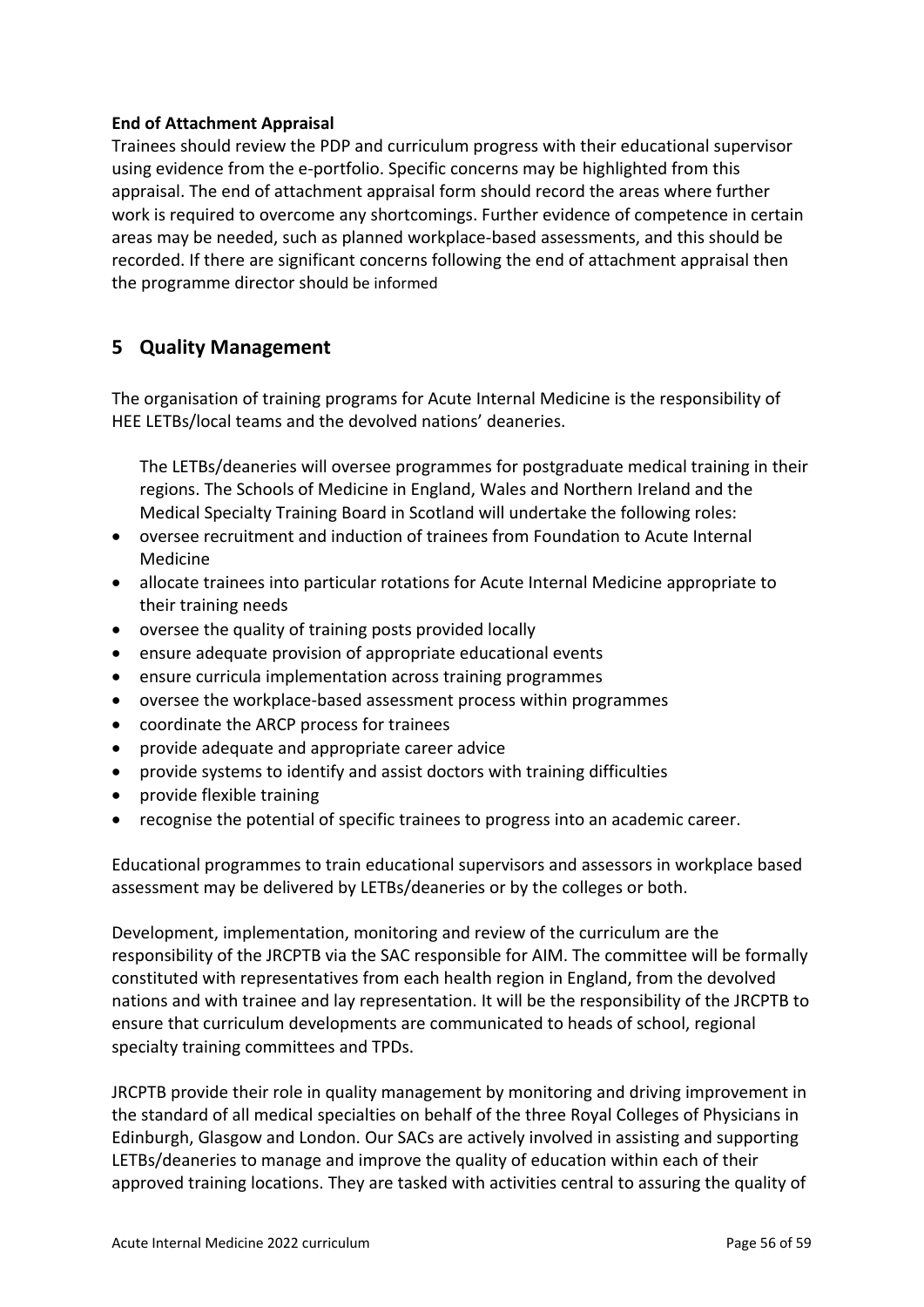medical education such as writing the curriculum and assessment systems, reviewing application for new post and programme, provision of external advisors to deaneries and recommending trainees eligible for CCT or Certificate of Eligibility for Specialist Registration (CESR).

JRCPTB uses data from six quality datasets across its 30 physicianly specialties and three subspecialties to provide meaningful quality management. The datasets include the GMC National Training Survey (NTS) data, ARCP outcomes, MRCP(UK) exam outcomes, New Consultant Survey,External Advisor reports and the monitoring visit reports.

Quality criteria have been developed to drive up the quality of training environments and ultimately improve patient safety and experience. These are monitored and reviewed by JRCPTB to improve the provision of training and ensure enhanced educational experiences. The principles of the quality criteria for CMT and GIM will be transferred to the IM curriculum to ensure this continues.

## <span id="page-56-0"></span>**6 Intended use of curriculum by trainers and trainees**

This curriculum and ARCP decision aid are available from the Joint Royal Colleges of Physicians Training Board (JRCPTB) via the website [jrcptb.org.uk.](http://www.jrcptb.org.uk/)

Clinical and educational supervisors should use the curriculum and decision aid as the basis of their discussion with trainees, particularly during the appraisal process. Both trainers and trainees are expected to have a good knowledge of the curriculum and should use it as a guide for their training programme.

Each trainee will engage with the curriculum by maintaining an eportfolio. The trainee will use the curriculum to develop learning objectives and reflect on learning experiences.

### **Recording progress in the ePortfolio**

On enrolling with JRCPTB trainees will be given access to the ePortfolio for IM stage 2. The ePortfolio allows evidence to be built up to inform decisions on a trainee's progress and provides tools to support trainees' education and development.

The trainee's main responsibilities are to ensure the ePortfolio is kept up to date, arrange assessments and ensure they are recorded, prepare drafts of appraisal forms, maintain their personal development plan, record their reflections on learning and record their progress through the curriculum.

The supervisor's main responsibilities are to use ePortfolio evidence such as outcomes of assessments, reflections and personal development plans to inform appraisal meetings. They are also expected to update the trainee's record of progress through the curriculum, write end-of-attachment appraisals and supervisor's reports.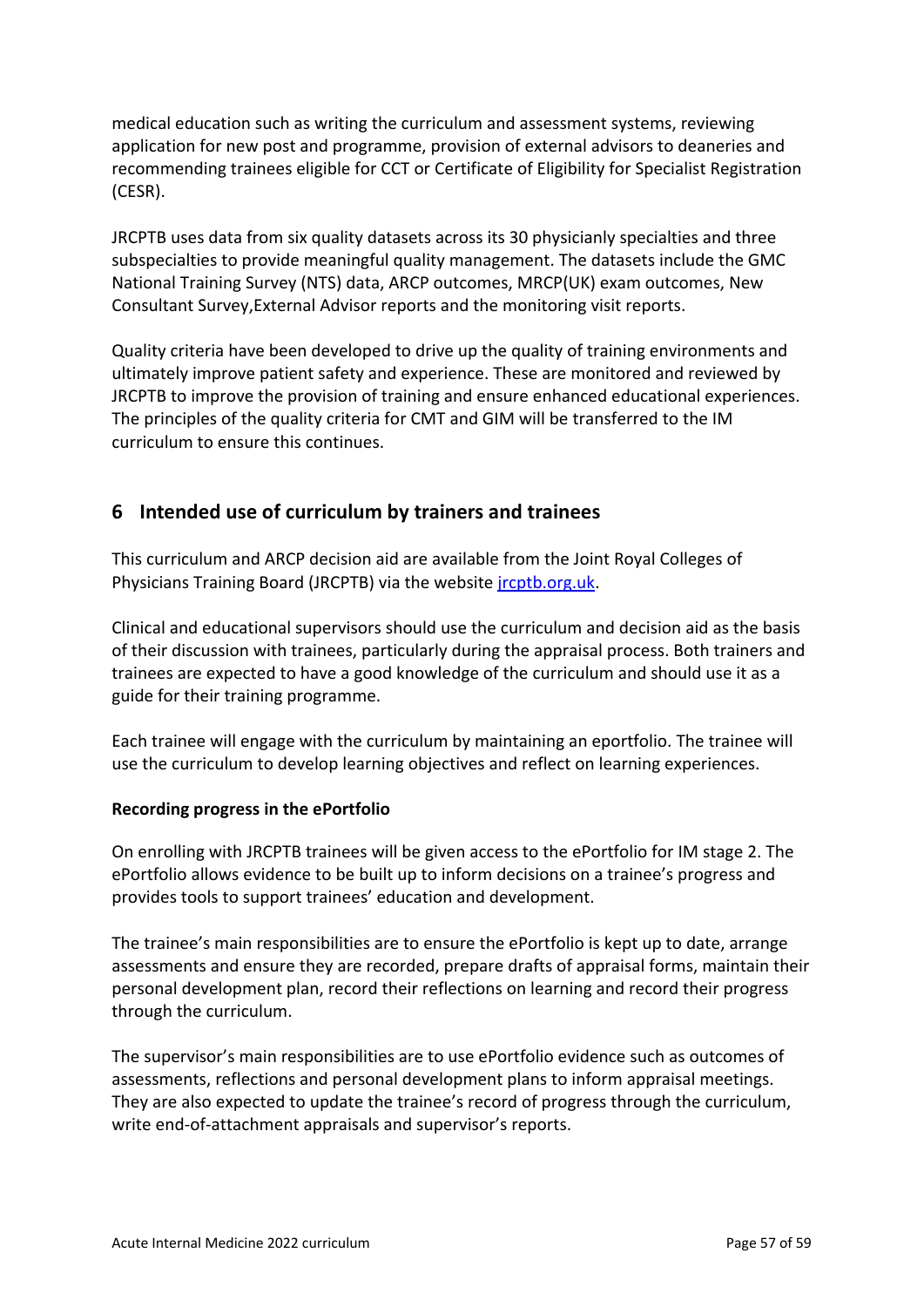Deaneries, training programme directors, college tutors and ARCP panels may use the ePortfolio to monitor the progress of trainees for whom they are responsible.

JRCPTB will use summarised, anonymous ePortfolio data to support its work in quality assurance.

All appraisal meetings, personal development plans and workplace based assessments (including MSF) should be recorded in the ePortfolio. Trainees are encouraged to reflect on their learning experiences and to record these in the ePortfolio. Reflections can be kept private or shared with supervisors.

Reflections, assessments and other ePortfolio content should be used to provide evidence towards acquisition of curriculum capabilities. Trainees should add their own selfassessment ratings to record their view of their progress. The aims of the self-assessment are:

- to provide the means for reflection and evaluation of current practice
- to inform discussions with supervisors to help both gain insight and assists in developing personal development plans.
- to identify shortcomings between experience, competency and areas defined in the curriculum so as to guide future clinical exposure and learning.

Supervisors can sign-off and comment on curriculum capabilities to build up a picture of progression and to inform ARCP panels.

# <span id="page-57-0"></span>**7 Equality and diversity**

The Royal Colleges of Physicians will comply, and ensure compliance, with the requirements of equality and diversity legislation set out in the Equality Act 2010.

The Federation of the Royal Colleges of Physicians believes that equality of opportunity is fundamental to the many and varied ways in which individuals become involved with the Colleges, either as members of staff and Officers; as advisers from the medical profession; as members of the Colleges' professional bodies or as doctors in training and examination candidates.

LETBs/deaneries quality assurance will ensure that each training programme complies with the equality and diversity standards in postgraduate medical training as set by GMC. They should provide access to a professional support unit or equivalent for trainees requiring additional support.

Compliance with anti-discriminatory practice will be assured through:

- Monitoring of recruitment processes.
- Ensuring all College representatives and Programme Directors have attended appropriate training sessions prior to appointment or within 12 months of taking up post
- LETBs/deaneries ensuring that educational supervisors have had equality and diversity. training (for example, an e-learning module) every 3 years.